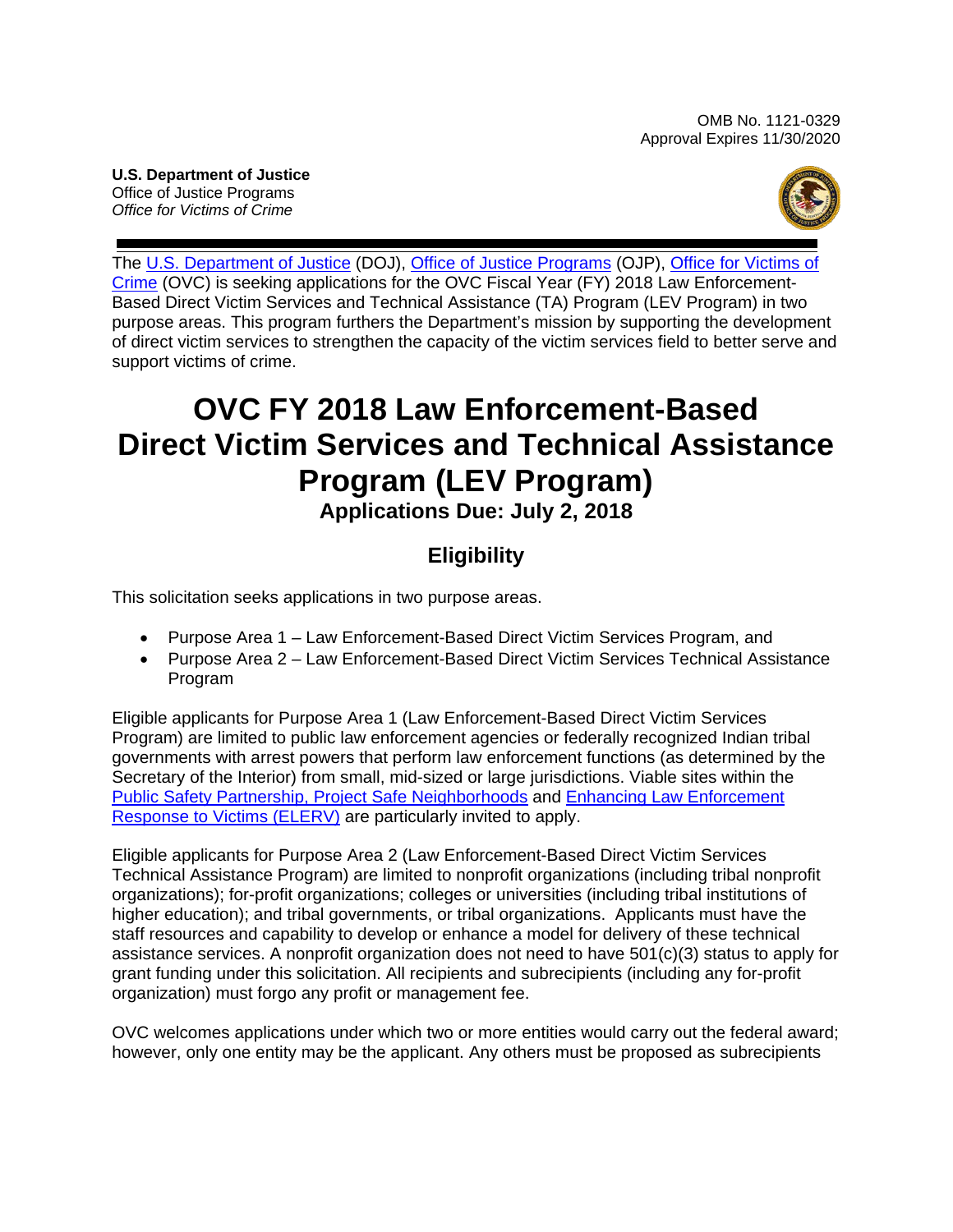(subgrantees).[1](#page-1-0) The applicant must be the entity that would have primary responsibility for carrying out the award, including administering the funding and managing the entire program. Under this solicitation, only one application by any particular applicant entity will be considered. An entity may, however, be proposed as a subrecipient (subgrantee) in more than one application.

OVC may elect to fund applications submitted under this FY 2018 solicitation in future fiscal years, dependent on, among other considerations, the merit of the applications and on the availability of appropriations.

For information on eligibility, see ["Section C. Eligibility Information.](#page-13-0)"

### **Deadline**

 prior to submitting an application. All applications are due by 11:59 p.m. eastern time on July 2, Applicants must register with Grants.gov at<https://www.grants.gov/web/grants/register.html> 2018.

To be considered timely, an application must be submitted by the application deadline using Grants.gov, and the applicant must have received a validation message from Grants.gov that indicates successful and timely submission. OJP urges applicants to submit applications at least 72 hours prior to the application due date, to allow time for the applicant to receive validation messages or rejection notifications from Grants.gov, and to correct in a timely fashion any problems that may have caused a rejection notification.

OJP encourages all applicants to read this [Important Notice: Applying for Grants in Grants.gov.](https://ojp.gov/funding/Apply/Grants-govInfo.htm)

For additional information, see [How To Apply](#page-26-0) in Section DD. Application and Submission [Information.](#page-14-0)

### **Contact Information**

 [https://www.grants.gov/web/grants/support.html,](https://www.grants.gov/web/grants/support.html) or at [support@grants.gov.](mailto:support@grants.gov) The Grants.gov For technical assistance with submitting an application, contact the Grants.gov Customer Support Hotline at 800–518–4726, 606–545–5035, at Support Hotline operates 24 hours a day, 7 days a week, except on federal holidays.

 prevent it from submitting its application by the deadline must email the OVC contact identified An applicant that experiences unforeseen Grants.gov technical issues beyond its control that below **within 24 hours after the application deadline** to request approval to submit its application after the deadline. Additional information on reporting technical issues appears under "Experiencing Unforeseen Grants.gov Technical Issues" in the [How To Apply](#page-26-0) section.

 OVC Policy Analyst*,* by telephone at 202–616–3576*,* or by email at  [Laura.Ivkovich@ojp.usdoj.gov](mailto:Laura.Ivkovich@ojp.usdoj.gov)*.* For assistance with any other requirements of this solicitation, For assistance with any programmatic requirements of this solicitation, contact Laura Ivkovich, please contact OVC's National Criminal Justice Reference Service (NCJRS) Response Center: toll free at 800–851–3420; via TTY at 301–240–6310 (hearing impaired only); email to

<span id="page-1-0"></span> $\overline{a}$ <sup>1</sup> For additional information on subawards, see "Budget and Associated Documentation" under Section D. Application [and Submission Information.](#page-14-0)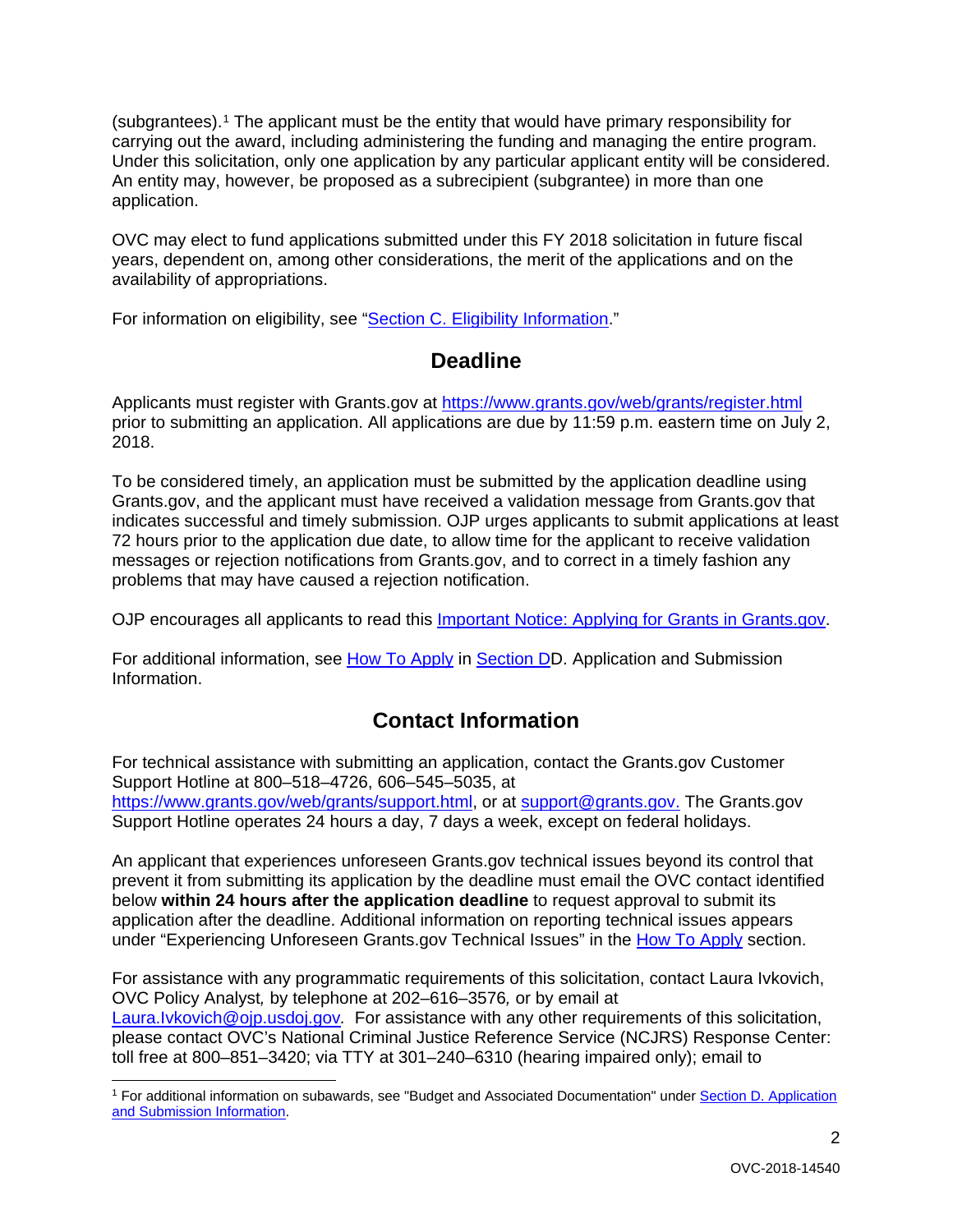[grants@ncjrs.gov;](mailto:grants@ncjrs.gov) fax to 301–240–5830; or web chat at

 10:00 a.m. to 6:00 p.m., eastern time, Monday through Friday, and from 10:00 a.m. to 8:00 p.m., [https://webcontact.ncjrs.gov/ncjchat/chat.jsp.](https://webcontact.ncjrs.gov/ncjchat/chat.jsp) The NCJRS Response Center operates from eastern time on the solicitation closing date.

#### **Pre-Application Webinar**

OVC will conduct one pre-application webinar on June 13, from 3:00 p.m. to 4:00 p.m. eastern time. Participation in the webinar is optional. OVC staff will review the solicitation requirements and conduct a question and answer session with interested potential applicants. You may register for the webinar at:

[https://ojp.webex.com/ojp/onstage/g.php?MTID=e26917682bb7a7485efa3a6fcc7f4658e.](https://ojp.webex.com/ojp/onstage/g.php?MTID=e26917682bb7a7485efa3a6fcc7f4658e)

Grants.gov number assigned to this solicitation: OVC-2018-14540 Release date: May 31, 2018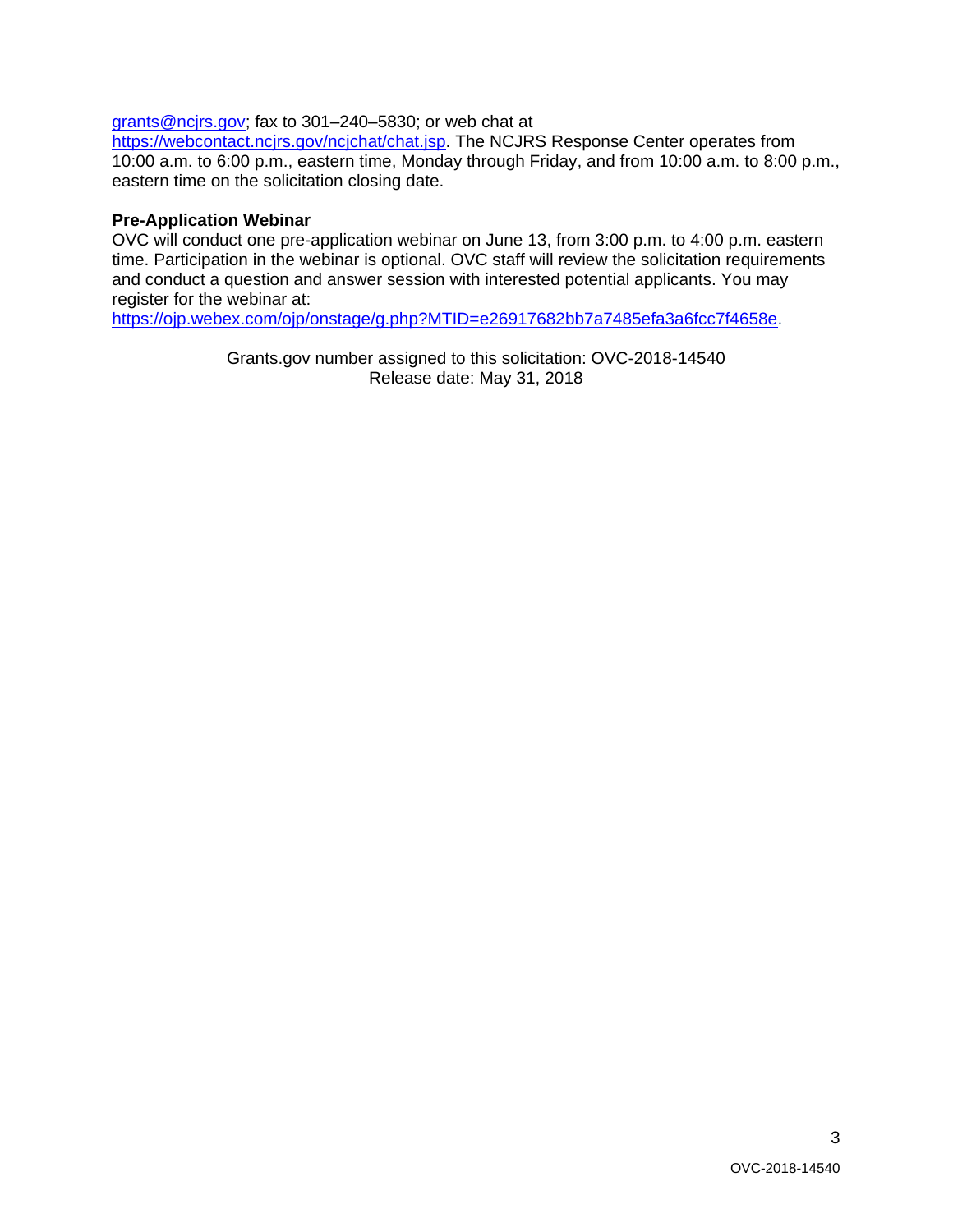# **Contents**

| Limitation on Use of Award Funds for Employee Compensation; Waiver 13            |  |
|----------------------------------------------------------------------------------|--|
| Prior Approval, Planning, and Reporting of Conference/Meeting/Training Costs  14 |  |
|                                                                                  |  |
|                                                                                  |  |
|                                                                                  |  |
|                                                                                  |  |
|                                                                                  |  |
|                                                                                  |  |
|                                                                                  |  |
|                                                                                  |  |
|                                                                                  |  |
|                                                                                  |  |
|                                                                                  |  |
| General Information about Post-Federal Award Reporting Requirements35            |  |
|                                                                                  |  |
|                                                                                  |  |
| Freedom of Information Act and Privacy Act (5 U.S.C. §§ 552 and 552a)36          |  |
|                                                                                  |  |
|                                                                                  |  |
|                                                                                  |  |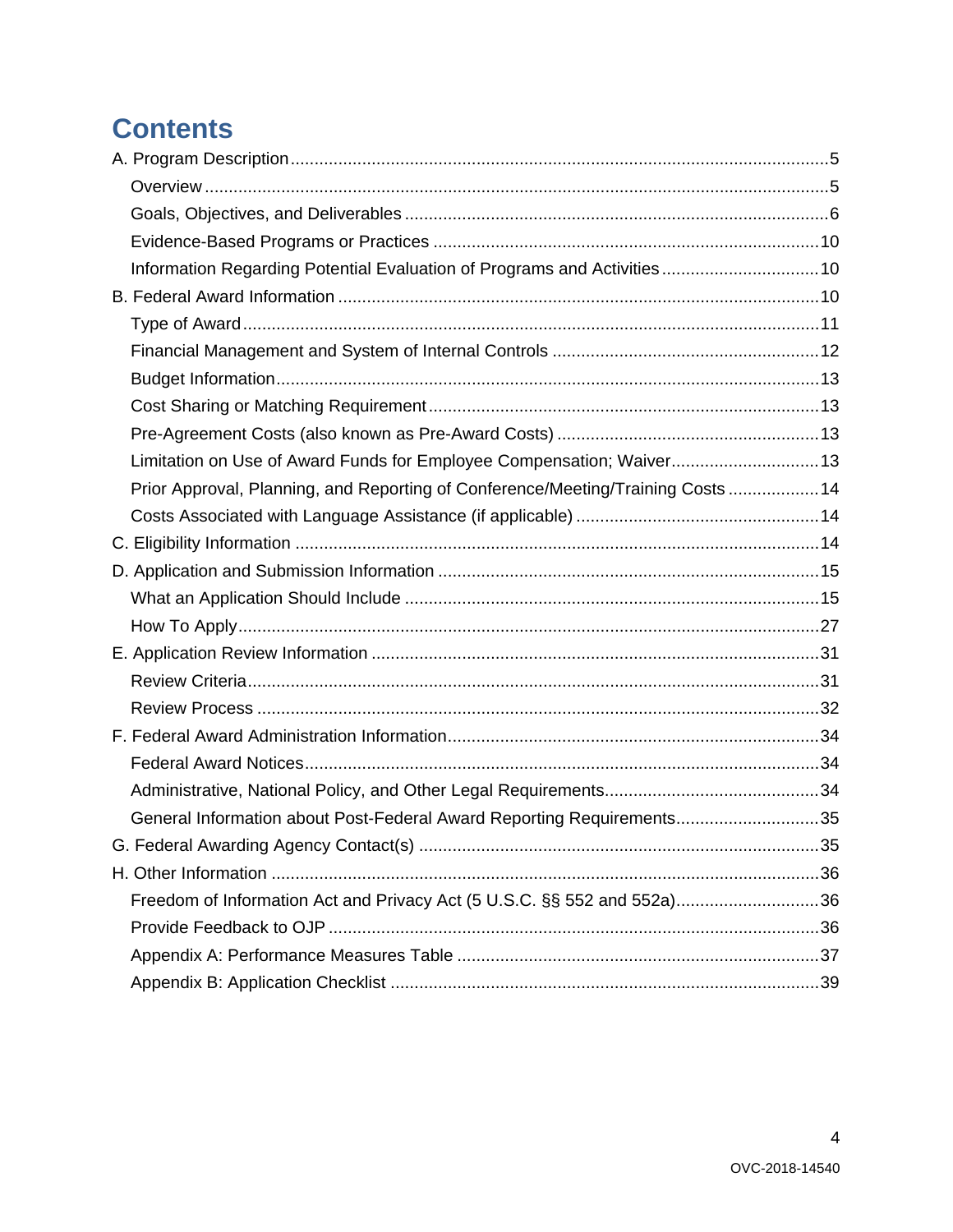# **OVC FY 2018 Law Enforcement-Based Direct Victim Services and Technical Assistance Program (LEV Program) CFDA # 16.582**

### <span id="page-4-0"></span>**A. Program Description**

#### <span id="page-4-1"></span>**Overview**

 This program will develop or enhance and sustain direct victim assistance service programs tribal, and local law enforcement agencies in small, mid-sized, and large jurisdictions to hire a strong focus on reaching victims in high-crime areas and improving services to these crime the capacity of the Purpose Area 1 sites to prioritize the rights and needs of all victims of crime. within law enforcement-based systems and better coordinate partnerships with communitybased programs to serve the broader needs and rights of all crime victims. Funding under Purpose Area 1 of this program will support direct victim assistance service grants to state, staff to develop new or enhance existing law enforcement-based victim service programs—with victims. Funding under Purpose Area 2 will support a technical assistance program to help build

Under Purpose Area 1 funds have been set aside for awards to 10 tribal sites, defined as federally recognized Indian tribal governments that perform law enforcement functions (as determined by the Secretary of the Interior). Under Purpose Area 2 there are funds designated specifically to provide technical assistance to support the 10 tribal sites.

**Statutory Authority:** This project is authorized by 34 U.S.C. § 20103(c)(1)(A).

#### **Program-Specific Information:**

 rebuild their lives. OVC has funded partnerships with law enforcement agencies at the state, programs (e.g., the <u>Enhancing Law Enforcement Response to Victims (ELERV)</u> initiative), OVC programs funded annually at the state and local levels, less than 10 percent were reported as law enforcement-based.<sup>2</sup> Through the Victims of Crime Act (VOCA), OVC supports a variety of efforts to improve the response to victims of crime including programs that provide direct assistance to help victims tribal, and local levels to combat crime, promote safer neighborhoods, and establish collaborations between police and the communities they protect. Through discretionary grant grantees help agencies provide effective, trauma-informed law enforcement practices to better serve victims. OVC also funds national-scope discretionary programs to demonstrate the provision of comprehensive services to victims and family members in the aftermath of crimes, such as homicide, domestic violence, sexual assault and child/elder abuse. These nationalscope initiatives help to demonstrate the benefits of law enforcement efforts in addressing the needs and rights of victims of crime. However, of the thousands of VOCA victim assistance

 Bureau of Justice Statistics (BJS), gathered responses from more than 3,000 state and local law representative sample of smaller agencies in the United States. The 2013 LEMAS report found The 2013 Law Enforcement Management Analysis Statistics (LEMAS) report, produced by the enforcement agencies, including all those that employ 100 or more sworn officers, and a

<span id="page-4-2"></span> $\overline{a}$ <sup>2</sup> Data from OVC's online Performance Measurement Tool (PMT).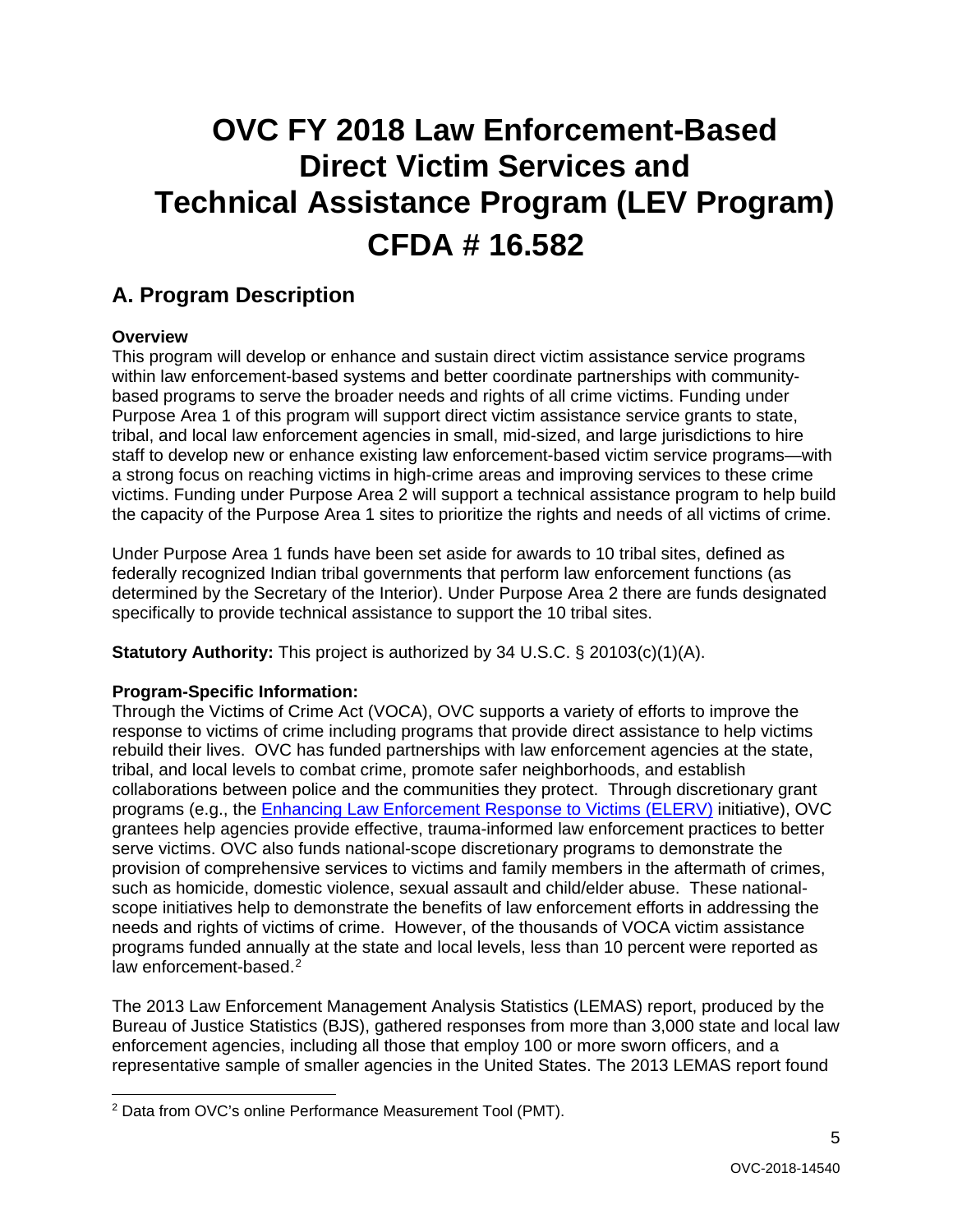that only 13 percent of U.S. law enforcement agencies reported having a specialized unit with full- or part-time personnel dedicated to victim assistance; and only an additional 12 percent reported having any dedicated victim assistance personnel. More than half of the agencies reported having no dedicated personnel, but indicated having some form of policies, procedures, or training related to victim assistance. The remaining 20 percent of agencies reported that crime victim services were not formally addressed.[3](#page-5-1) 

Victim assistance programs differ from jurisdiction to jurisdiction, but generally offer services that ensure victims of crimes are treated with fairness and respect, are notified of their rights, and provided with the information and referrals they need to address the often traumatic impact of victimization. These programs provide an array of services, such as case management; direct advocacy and counseling services; emergency shelter; mental health services; legal advocacy; transportation; safety planning; assistance with crime victim compensation claims, information and referrals; and routine follow up to ensure the victim's needs are being addressed.

A 2011 Special Report from BJS—addressing the use of victim service programs by survivors of serious violent crime—revealed that from 2000 to 2009, an annual average of 193,000 persons age 12 or older were victims of serious violent crime. A greater percentage of these victims received direct assistance from a victim service agency when the crime was reported to the police (14 percent), compared to when the victimization was not reported (4 percent). These victims were more likely to see an arrest made in their case.<sup>4</sup>

 resource-intensive and "may be beyond the financial scope of some police organizations."[5](#page-5-3) An international study of police-based victim services in the United States, Canada, and Australia looked at three broad models – law enforcement-based "unit services," dedicated liaison officer services, and referral services. While each model had strengths and weaknesses in terms of service delivery and police organization, it was determined that unit services may be optimal in delivering services to victims. The study also found that unit services can be With this FY18 solicitation, OVC is taking steps to invest in the development and growth of law enforcement-based direct victim services at the state, tribal, and local levels nationwide.

#### <span id="page-5-0"></span>**Goals, Objectives, and Deliverables**

 and tribal) to develop or enhance, and sustain a comprehensive victim assistance program that coordinated, collaborative, multidisciplinary, and trauma-informed. The goal of the FY18 Law Enforcement-Based Direct Victim Services & Technical Assistance Program is to assist state, tribal, and local law enforcement agencies (small, mid-sized, large, provides services to all identifiable victims of crime, their families, and the community that are

 programs within law enforcement agencies and to better coordinate partnerships with The purpose of this program is to develop or enhance and sustain direct victim assistance community-based programs to serve the broader needs and rights of all crime victims. These coordinated efforts will help to link resources and connect the law enforcement-based victim services providers to other community-based providers so that a comprehensive service

<span id="page-5-1"></span> $\overline{a}$  3 DOJ, OJP, BJS, Law Enforcement Management and Administrative Statistics (LEMAS), 2013 (Ann Arbor, MI: Inter-university Consortium for Political and Social Research, 2015).

<span id="page-5-2"></span> 4 Lynn Langton, Use of Victim Service Agencies by Victims of Serious Violent Crime, 1993–2009 (Washington, DC: DOJ, OJP, BJS, 2011).

<span id="page-5-3"></span><sup>&</sup>lt;sup>5</sup> Dean Wilson, Marie Segrave, (2011). "Police-based victim services: Australian and international models," Policing: An International Journal of Police Strategies & Management, Vol. 34 Issue: 3, pp. 479- 496, available at: [https://doi.org/10.1108/13639511111157528.](https://doi.org/10.1108/13639511111157528)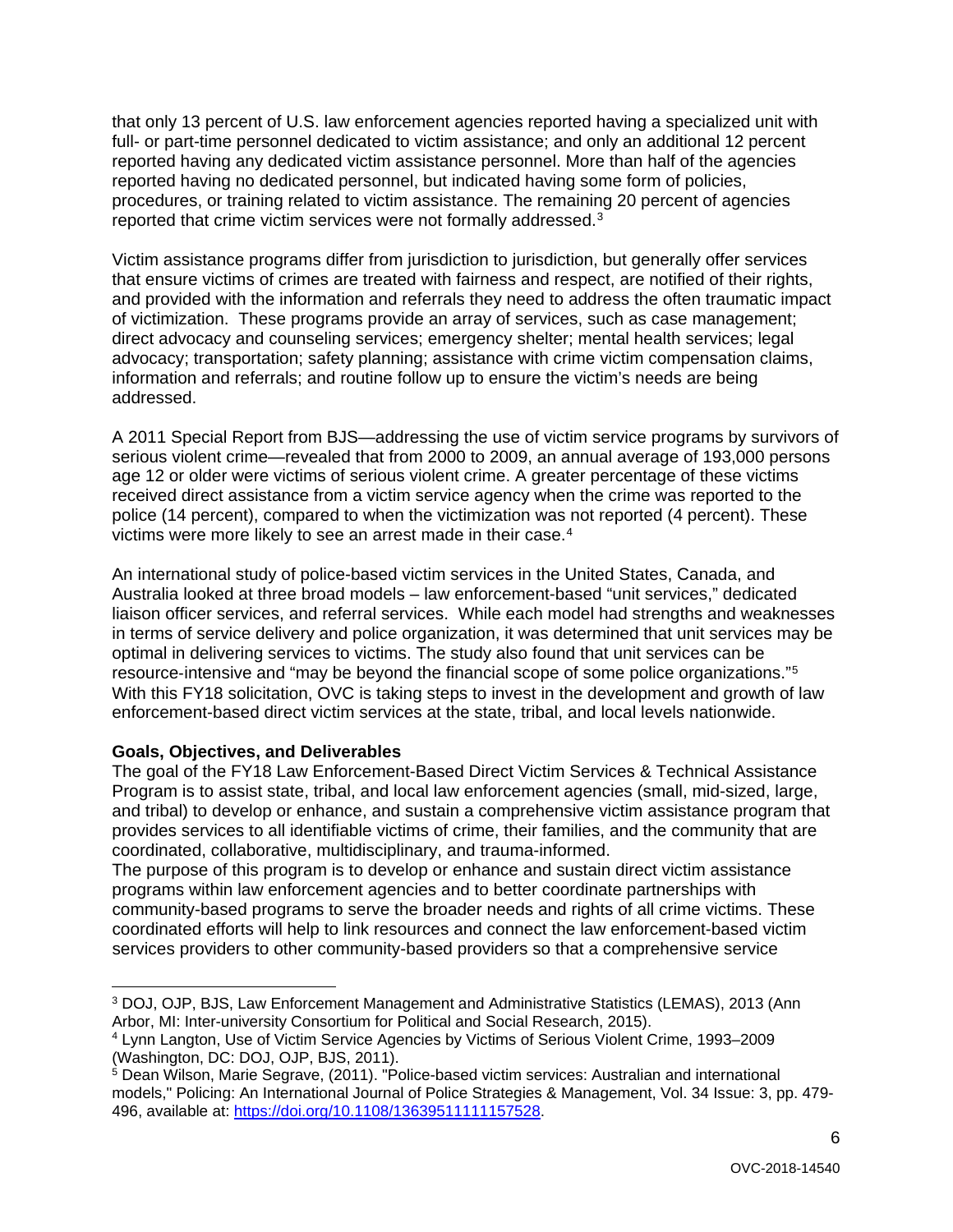delivery approach can be offered to victims entering the criminal justice system. Funding will also support efforts to increase the capacity of communities to respond to the needs of victims through the development of collaborative partnerships.

 grants to state, tribal, and/or local law enforcement agencies to hire and sustain victim service Funds under this program are intended to be used for direct services for victims of crime (as defined by VOCA 34 U.S.C. § 20103(d)). OVC will provide direct victim assistance service providers to improve the overall response to victims of crime—with a strong focus on reaching and serving victims in high-crime areas.

[Submission Information,](#page-14-0) under Program Narrative. The Goals, Objectives and Deliverables are directly related to the performance measures that demonstrate the results of the work completed, as discussed in [Section D. Application and](#page-14-0) 

#### **Purpose Area 1 – Law Enforcement-Based Direct Victim Services Program**

OVC expects to fund up to 40 grant awards of varying size (including up to 10 grants to tribal sites) under Purpose Area 1. Grantees will use program funds to hire victim service providers with demonstrated or professional experience in responding to the rights and needs of victims of crime. Successful applicants will ensure that the development or enhancement of their law enforcement-based victim service program adheres to the [Model Program Standards for Victim](https://www.ovc.gov/model-standards/program_standards_1.html)  [Services](https://www.ovc.gov/model-standards/program_standards_1.html) by using grant funds, as necessary, to develop written guidelines describing:

- Victim-service program mission, goals, and objectives,
- Timing, availability and duration of services, including addressing victim/survivor crisis situations; procedures for addressing imminent danger, stalking, and intimidation of victims/survivors; and information for victim/survivors on initial contact and throughout service delivery,
- Methods for maintaining geographic accessibility of services and accessibility over time, including accessibility of services to people with disabilities,
- Policy on nondiscrimination in service provision,
- Procedures for assessing safety, security, and maintenance of service premises, and
- Procedures for communication and collaboration with other providers.

 community programs to deliver victim services that: Purpose Area 1 objective is to support law enforcement agencies in building partnerships with

- Respond to the emotional, psychological, and/or physical needs of crime victims, and offer referrals to other community resources to help meet these needs,
- Assist victims as they stabilize their lives after victimization,
- Assist victims to understand and participate in the criminal justice system, and be aware of their rights as a victim of crime, and how to exercise those rights,
- Restore a measure of security and safety for the victim, and/or
- Address other allowable victim needs identified by the grantee.

Purpose Area 1 deliverables include, but are not limited to:

 • Victim support services such as (and/or referrals for) crisis intervention services, emergency transportation to court, short-term child care services, temporary housing and security measures, assistance in participating in criminal justice proceedings,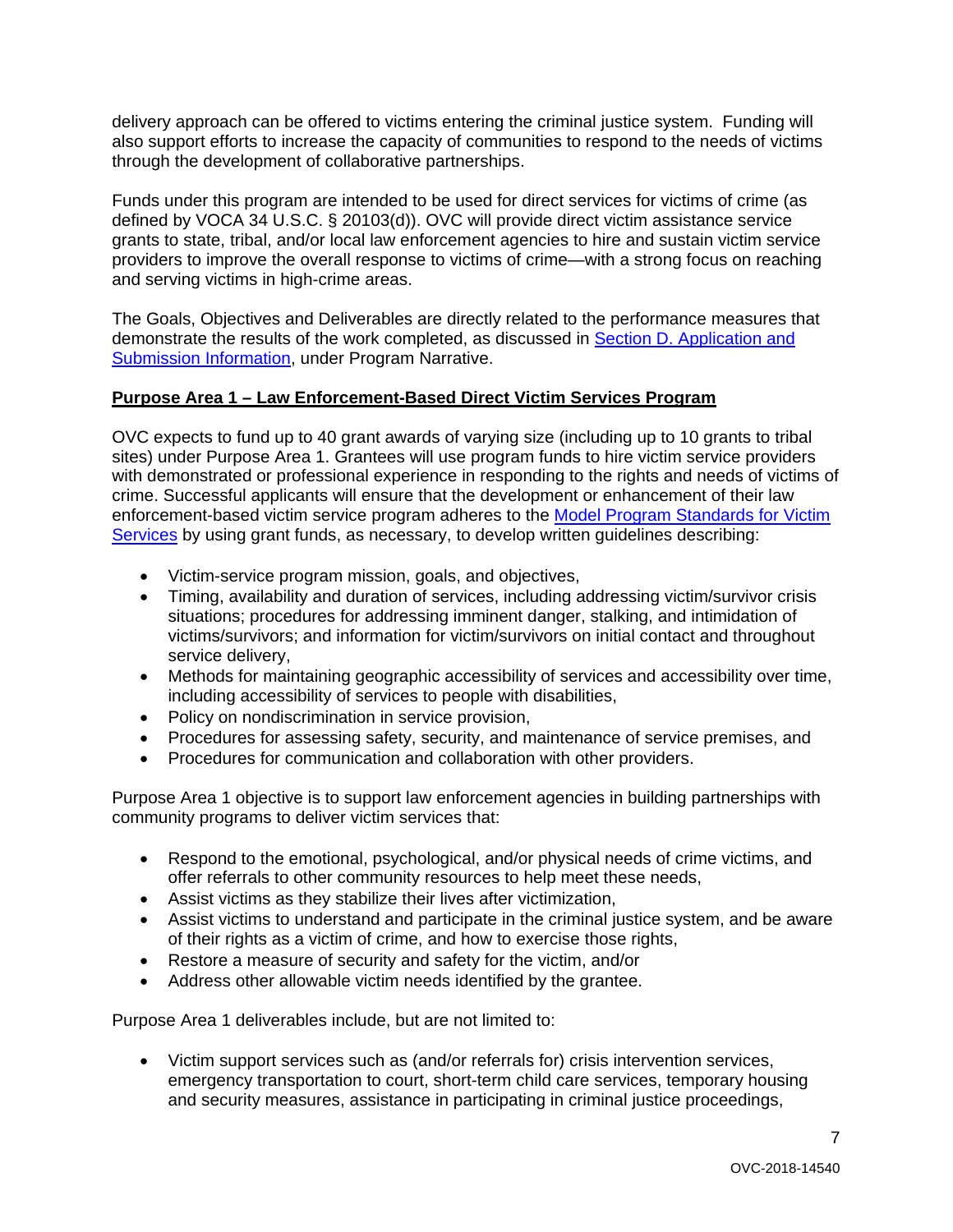crime victims identified by the grantee, and payment of all reasonable costs for a forensic medical examination of a crime victim (to the extent that such costs are otherwise not reimbursed or paid), and other services for

• A plan for how the victim service program will be developed or enhanced, implemented, and sustained at the conclusion of FY18 funding (which can be a 36-month program).

Applicants, especially those who propose collaborative partnerships as part of their activities, must also clearly document support and engagement from their proposed and/or existing partners.

Applicants must demonstrate that a coordinated, community-wide approach will be used to leverage existing local, state, and federal resources for the provision of a comprehensive array of services for all victims. Applicants that fail to dedicate adequate funding to support direct services, and program plans that do not demonstrate collaboration with other community-based agencies, will not be considered as responsive to the solicitation.

This funding should not supplant or duplicate currently funded initiatives in this area, but applicants may propose activities that demonstrate how current initiatives can be enhanced or expanded, as well as launch new initiatives.

Program) must follow the <u>Victims of Crime Act Victim Assistance Program Rules</u> (28 C.F.R. 94), supporting direct services, allowable administrative costs, expressly unallowable costs, etc.). OVC grant funds intended for Purpose Area 1 (Law Enforcement-Based Direct Services regarding allowable costs (i.e., allowable direct service costs, allowable costs for activities

#### **Purpose Area 2 -- Law Enforcement-Based Direct Victim Services Technical Assistance**

 policies), to enhance trauma-informed, victim-centered services. The TA component is also intended to assist grantees with the development or enhancement of LEV Program protocols OVC intends to fund one national-scope training and technical assistance award under Purpose Area 2. The goal of this TA project is to strengthen the capacity of law enforcement victim services to establish sustainable changes in practices, protocols, and policies, as they relate to implementing, enhancing or expanding direct LEV Program victim services and forming effective community-based partnerships to better address the rights and needs of all victims of crime. Funding under Purpose Area 2 will support the provision of technical assistance for Purpose Area 1-funded grantees, including up to 10 tribal sites (e.g., through the use of webinars, publications, videos, in-service training modules, toolkits, best practice materials, and sample and guidelines. The ultimate aim is to enhance the provision of high-quality services that address the individualized needs of crime victims and ensure that victims are afforded the rights, services, and responses they need. Proposals that address needs for which there currently are no technical assistance resources, or where resources are limited or insufficient, are encouraged. Proposals should not duplicate existing efforts, but rather should fill gaps in technical assistance needs.

Purpose Area 2 objectives to be completed in the first 12 months of the project include:

- Assess the needs of the LEV Program grantees funded under Purpose Area 1;
- Collect sample policies, practices, and innovative strategies of system-based victim services and community-based services working in partnership with law enforcement on behalf of victims of crime;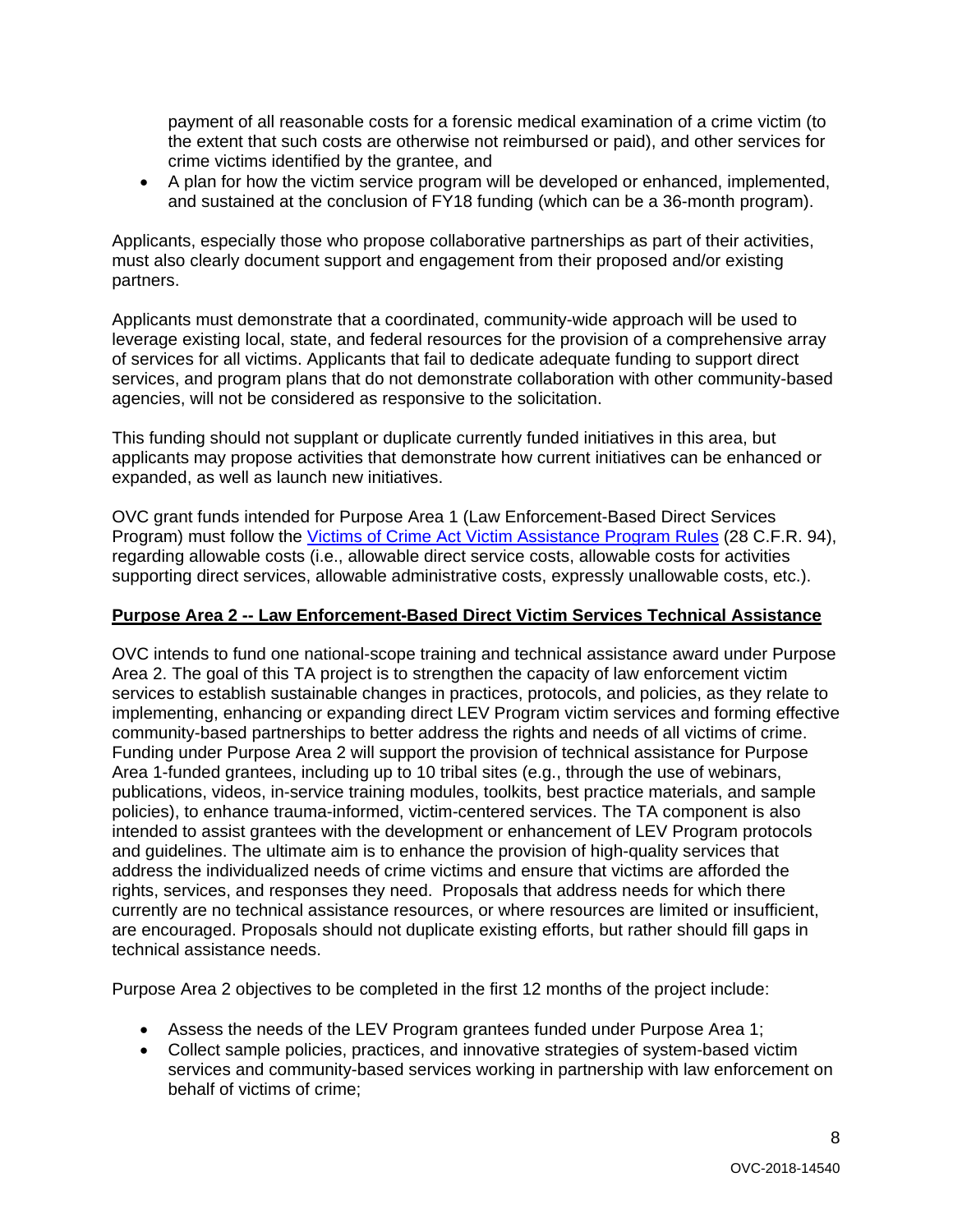- • Identify and examine existing approaches to training system-based LEV Program victim service providers;
- Identify content and innovative delivery strategies; and
- • Determine suitability of these materials for the small, medium, and large LEV Program victim services agencies, as well as tribal police agencies.

Purpose Area 2 deliverables to be completed in the first 12 months of the project are:

- used by LEV Program grantees to enhance their program efforts; • An assessment of successful policies, program materials, and strategies that can be
- to: specifics on victims' rights by state, an overview of the criminal justice system, • Identification of existing resources that a law enforcement-based victim service program could utilize to assist service providers and survivors of crime, including but not limited training/educational programs, and tools/resources to aid citizens in their recovery following homicide, driver-impaired crashes, sexual assault, domestic violence, trafficking, assault, burglary, etc.;
- A detailed plan describing an innovative and comprehensive LEV Program training series, with supporting and ancillary products;
- A strategy for proactively providing TA; and
- the 3 years of the project. • A timeline for making these products and services available to the LEV Programs over

Purpose Area 2 objectives to be completed throughout the 3 years of the project are to:

- • Offer proactive TA to the LEV Program grantees funded under Purpose Area 1, including assistance with collecting appropriate performance data and reporting out key findings;
- Conduct site visits for agencies interested in advancing their LEV Program to help model how such agencies can develop new skills, use new tools, and embrace new strategies unique to their jurisdictions;
- Provide guidance to communities wishing to replicate effective law enforcement-based practices to build their existing capacities to assist victims;
- including in-service training material adaptable by the LEV Program grantees to their • Participate in conferences, roundtables, and other events as faculty presenters, as needed; and maintain sample policies, practices, and exemplary program materials, unique sites;
- • Solicit feedback from LEV Program grantees to track how they implemented new policies or practices as a result of TA;
- Coordinate with other OVC-funded TA providers to avoid duplication of efforts through regular communication.

Purpose Area 2 deliverables to be completed throughout the 3 years of the project are:

- Training and TA for Purpose Area 1 sites;
- Assessment of TA provided;
- in providing effective services to victims; and • Three case studies of how TA was used to implement or support LEV Program grantees
- Document sample position descriptions for law enforcement-based victim service providers and sample agency policies for staffing and leveraging community resources.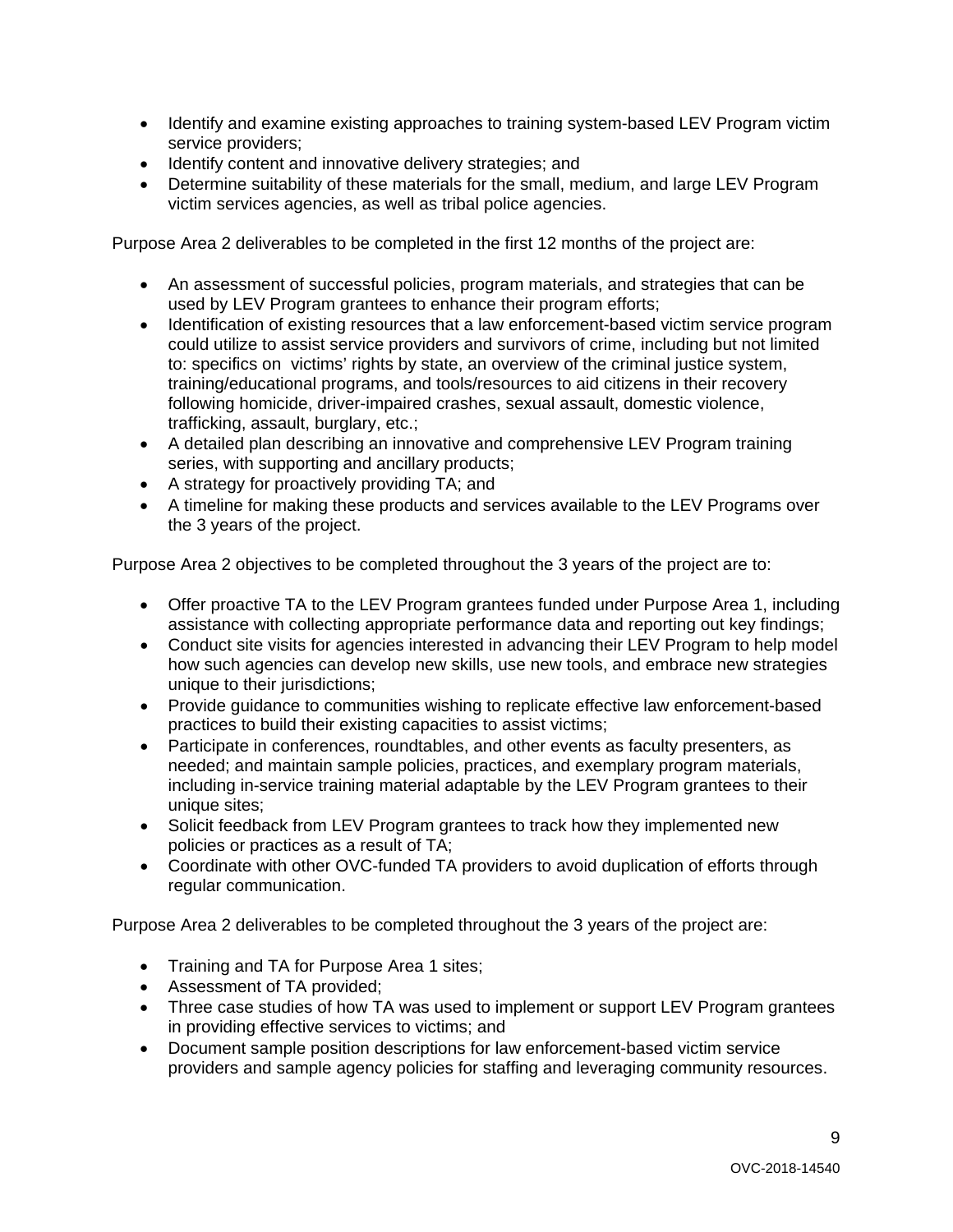Purpose Area 2 applicants must have the staff resources and capability to develop or enhance a model for delivery of these technical assistance services. Additionally, applicants must demonstrate that they have the staff capacity and expertise to provide technical assistance to the 10 tribal sites funded under Purpose Area 1. Joint applications from partnering organizations (where one serves as the prime awardee) and/or prime / sub-award arrangements, may be employed to address this requirement.

#### <span id="page-9-0"></span>**Evidence-Based Programs or Practices**

OJP strongly emphasizes the use of data and evidence in policy making and program development in criminal justice, juvenile justice, and crime victim services. OJP is committed to:

- improving the quantity and quality of evidence OJP generates;
- integrating evidence into program, practice, and policy decisions within OJP and the field;
- improving the translation of evidence into practice.

OJP considers programs and practices to be evidence-based when their effectiveness has been demonstrated by causal evidence, generally obtained through one or more outcome evaluations. Causal evidence documents a relationship between an activity or intervention (including technology) and its intended outcome, including measuring the direction and size of a change, and the extent to which a change may be attributed to the activity or intervention. Causal evidence depends on the use of scientific methods to rule out, to the extent possible, alternative explanations for the documented change. The strength of causal evidence, based on the factors described above, will influence the degree to which OJP considers a program or practice to be evidence-based.

The OJP CrimeSolutions.gov website at [https://www.crimesolutions.gov](https://www.crimesolutions.gov/) is one resource that applicants may use to find information about evidence-based programs in criminal justice, juvenile justice, and crime victim services.

#### <span id="page-9-1"></span>**Information Regarding Potential Evaluation of Programs and Activities**

 requested by OJP (or its designee) for the assessment or evaluation of any activities and/or DOJ has prioritized the use of evidence-based programming and deems it critical to continue to build and expand the evidence informing criminal and juvenile justice programs to reach the highest level of rigor possible. Therefore, applicants should note that OJP may conduct or support an evaluation of the programs and activities funded under this solicitation. Recipients and subrecipients will be expected to cooperate with program-related assessments or evaluation efforts, including through the collection and provision of information or data outcomes of those activities funded under this solicitation. The information or data requested may be in addition to any other financial or performance data already required under this program.

### <span id="page-9-2"></span>**B. Federal Award Information**

 to make up to 40 grant awards across four categories according to the following: **For Purpose Area 1** (Law Enforcement-Based Direct Victim Services Program), OVC expects

 full-time sworn officers) – Awards of up to \$92,000 per year over 3 years with a **Small** (Less than 50,000 residents, non-federal departments employing less than 100 maximum of up to \$276,000.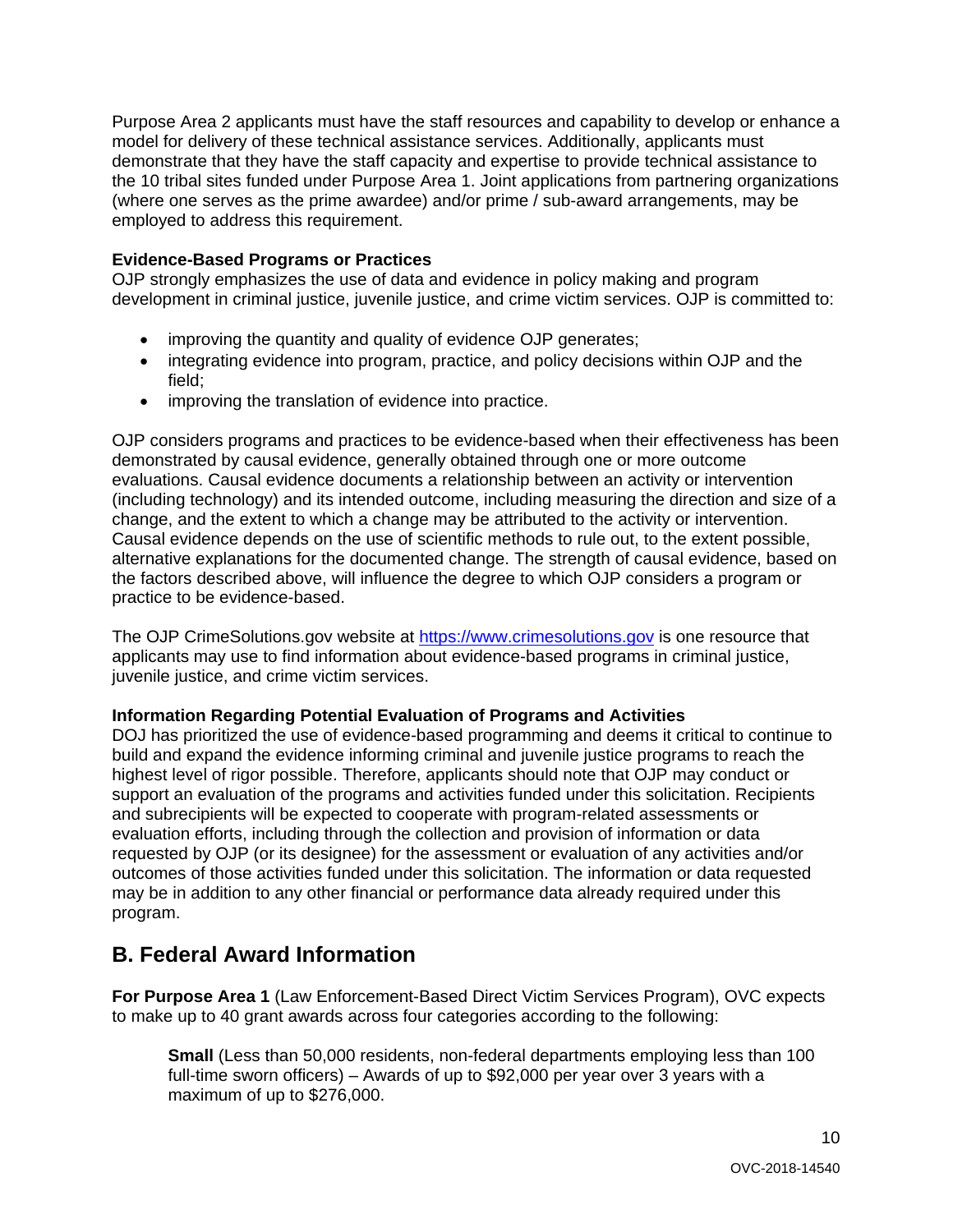**Medium** (50,000 – 500,000 residents, non-federal departments employing less than 100 maximum of up to \$450,000. full-time sworn officers) – Awards of up to \$150,000 per year over 3 years with a

 full-time sworn officers) – Awards of up to \$275,000 per year over 3 years with the **Large** (More than 500,000 residents, non-federal departments employing 100 or more maximum of up to \$825,000.

**Tribal** (defined as federally recognized Indian tribal governments that perform law enforcement functions (as determined by the Secretary of the Interior) – 10 awards of up to \$200,000 per year over 3 years with the maximum of up \$600,000.

to make awards for a 36-month period of performance, to begin on October 1, 2018. **Under Purpose Area 1,** OVC expects to make an estimated total amount of awards across all jurisdictional categories (small, medium, large, and tribal) of up to \$21.51 million. OVC expects

to make awards for a 36-month period of performance, to begin on October 1, 2018.<br>OVC invites applications from any state, tribal, or local law enforcement agency, including [Public Safety Partnership \(PSP\)](https://www.nationalpublicsafetypartnership.org/) sites, [Project Safe Neighborhoods \(PSN\)](https://www.bja.gov/programdetails.aspx?program_id=74) sites, and Enhancing [Law Enforcement Response to Victims \(ELERV\)](http://www.theiacp.org/Victim-Response) sites.

**For Purpose Area 2** (Law Enforcement-Based Direct Victim Services Technical Assistance Program), OVC expects to make one cooperative agreement award to a successful applicant that can demonstrate experience providing TA to victim-serving organizations. OVC expects to make an estimated total award up to \$2.25 million, for a 36-month period of performance, to begin on October 1, 2018. Of the total \$2.25 million award, \$750,000 should be dedicated to providing technical assistance to tribal grantees under Purpose Area 1.

All awards are subject to the availability of appropriated funds and to any modifications or additional requirements that may be imposed by law.

#### <span id="page-10-0"></span>**Type of Award**

OVC expects to make awards under Purpose Area 1 of this solicitation in the form of a grant. OVC expects to make an award under Purpose Area 2 in the form of a cooperative agreement, which is a type of award that provides for OJP to have substantial involvement in carrying out award activities. See [Administrative, National Policy, and Other Legal Requirements,](#page-33-0) under [Section F. Federal Award Administration Information,](#page-33-0) for a brief discussion of important statutes, regulations, and award conditions that apply to many (or in some cases, all) OJP grants, and for information on what may constitute substantial federal involvement.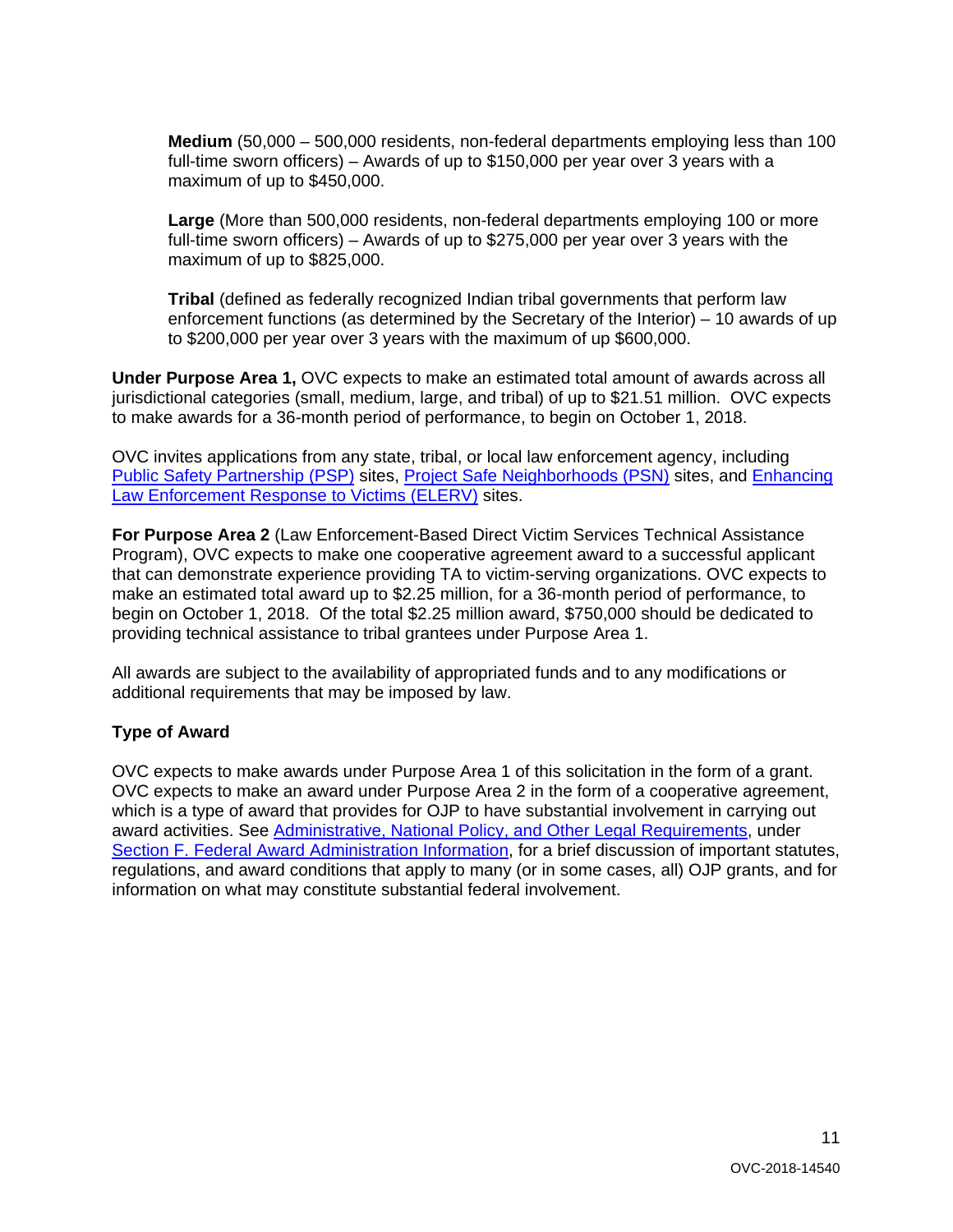#### <span id="page-11-0"></span>**Financial Management and System of Internal Controls**

 Award recipients and subrecipients (including recipients or subrecipients that are pass-through entities<sup>[6](#page-11-1)</sup>) must, as described in the Part 200 Uniform Requirements<sup>[7](#page-11-2)</sup> as set out at 2 C.F.R. 200.303:

- (a) Establish and maintain effective internal control over the Federal award that provides reasonable assurance that [the recipient (and any subrecipient)] is managing the Federal award in compliance with Federal statutes, regulations, and the terms and conditions of the Federal award. These internal controls should be in compliance with guidance in "Standards for Internal Control in the Federal Government" issued by the Comptroller General of the United States and the "Internal Control Integrated Framework", issued by the Committee of Sponsoring Organizations of the Treadway Commission (COSO).
- (b) Comply with Federal statutes, regulations, and the terms and conditions of the Federal awards.
- (c) Evaluate and monitor [the recipient's (and any subrecipient's)] compliance with statutes, regulations, and the terms and conditions of Federal awards.
- (d) Take prompt action when instances of noncompliance are identified including noncompliance identified in audit findings.
- sensitive consistent with applicable Federal, state, local, and tribal laws regarding (e) Take reasonable measures to safeguard protected personally identifiable information and other information the Federal awarding agency or pass-through entity designates as sensitive or [the recipient (or any subrecipient)] considers privacy and obligations of confidentiality.

Financial Management Online Training, available at [https://ojpfgm.webfirst.com/.](https://ojpfgm.webfirst.com/) (This training To help ensure that applicants understand the applicable administrative requirements and cost principles, OJP encourages prospective applicants to enroll, at no charge, in the DOJ Grants is required for all OJP award recipients.)

 Also, applicants should be aware that OJP collects information from applicants on their financial management and systems of internal controls (among other information) which is used to make award decisions. Under [Section D. Application and Submission Information,](#page-14-0) applicants may access and review a questionnaire–the [OJP Financial Management and System of Internal](https://ojp.gov/funding/Apply/Resources/FinancialCapability.pdf)  [Controls Questionnaire–](https://ojp.gov/funding/Apply/Resources/FinancialCapability.pdf)that OJP requires **all** applicants (other than an individual applying in his/her personal capacity) to download, complete, and submit as part of the application.

<span id="page-11-1"></span><sup>-</sup> $6$  For purposes of this solicitation, the phrase "pass-through entity" includes any recipient or subrecipient that provides a subaward ("subgrant") to a subrecipient (subgrantee) to carry out part of the funded award or program. Additional information on proposed subawards is listed unde[r What an Application Should Include,](#page-14-1) Section D of this solicitation.<br>7 The "Part 200 Uniform Requirements" means the DOJ regulation at 2 C.F.R Part 2800, which adopts (with certain

<span id="page-11-2"></span>modifications) the provisions of 2 C.F.R. Part 200.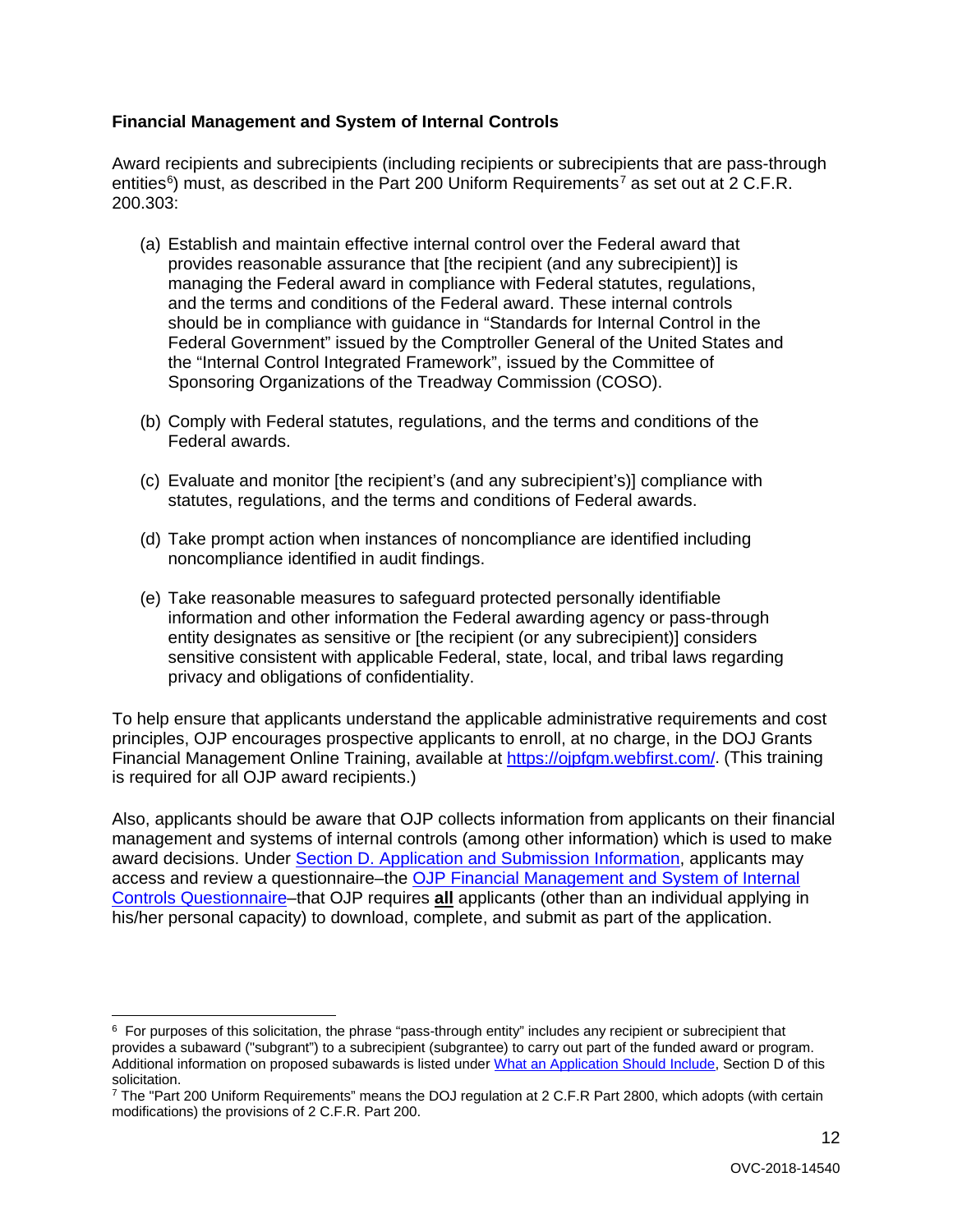#### <span id="page-12-0"></span>**Budget Information**

-

#### <span id="page-12-1"></span>**Cost Sharing or Match Requirement**

This solicitation does not require a match. However, if a successful application proposes a voluntary match amount, and OJP approves the budget, the total match amount incorporated into the approved budget becomes mandatory and subject to audit.

For additional information on cost sharing and match, see the DOJ Grants Financial Guide at [https://ojp.gov/financialguide/DOJ/PostawardRequirements/chapter3.3b.htm.](https://ojp.gov/financialguide/DOJ/PostawardRequirements/chapter3.3b.htm)

#### <span id="page-12-2"></span>**Pre-Agreement Costs (also known as Pre-Award Costs)**

performance of the federal award. Pre-Agreement costs are costs incurred by the applicant prior to the start date of the period of

 prior written approval of OJP for all such costs. All such costs incurred prior to award and prior OJP does **not** typically approve pre-agreement costs; an applicant must request and obtain the to approval of the costs are incurred at the sole risk of the applicant. (Generally, no applicant should incur project costs *before* submitting an application requesting federal funding for those costs.) Should there be extenuating circumstances that make it appropriate for OJP to consider approving pre-agreement costs, the applicant may contact the point of contact listed on the title page of this solicitation for the requirements concerning written requests for approval. If approved in advance by OJP, award funds may be used for pre-agreement costs, consistent with the recipient's approved budget and applicable cost principles. See the section on Costs Requiring Prior Approval in the DOJ Grants Financial Guide at <https://ojp.gov/financialguide/DOJ/index.htm>for more information.

#### <span id="page-12-3"></span>**Limitation on Use of Award Funds for Employee Compensation; Waiver**

 employee of the recipient at a rate that exceeds 110 percent of the maximum annual salary with a Certified SES Performance Appraisal System for that year.<sup>8</sup> The 201[8](#page-12-4) salary table for With respect to any award of more than \$250,000 made under this solicitation, a recipient may not use federal funds to pay total cash compensation (salary plus cash bonuses) to any payable to a member of the federal government's Senior Executive Service (SES) at an agency SES employees is available on the Office of Personnel Management website at [https://www.opm.gov/policy-data-oversight/pay-leave/salaries-wages/salary](https://www.opm.gov/policy-data-oversight/pay-leave/salaries-wages/salary-tables/18Tables/exec/html/ES.aspx)[tables/18Tables/exec/html/ES.aspx.](https://www.opm.gov/policy-data-oversight/pay-leave/salaries-wages/salary-tables/18Tables/exec/html/ES.aspx) Note: A recipient may compensate an employee at a greater rate, provided the amount in excess of this compensation limitation is paid with nonfederal funds. (Non-federal funds used for any such additional compensation will not be considered matching funds, where match requirements apply.) If only a portion of an employee's time is charged to an OJP award, the maximum allowable compensation is equal to the percentage of time worked times the maximum salary limitation.

The Assistant Attorney General for OJP may exercise discretion to waive, on an individual basis, this limitation on compensation rates allowable under an award. An applicant that requests a waiver should include a detailed justification in the budget narrative of its application. An applicant that does not submit a waiver request and justification with its application should anticipate that OJP will require the applicant to adjust and resubmit the budget.

<span id="page-12-4"></span><sup>&</sup>lt;sup>8</sup> OJP does not apply this limitation on the use of award funds to the nonprofit organizations listed in Appendix VIII to 2 C.F.R. Part 200.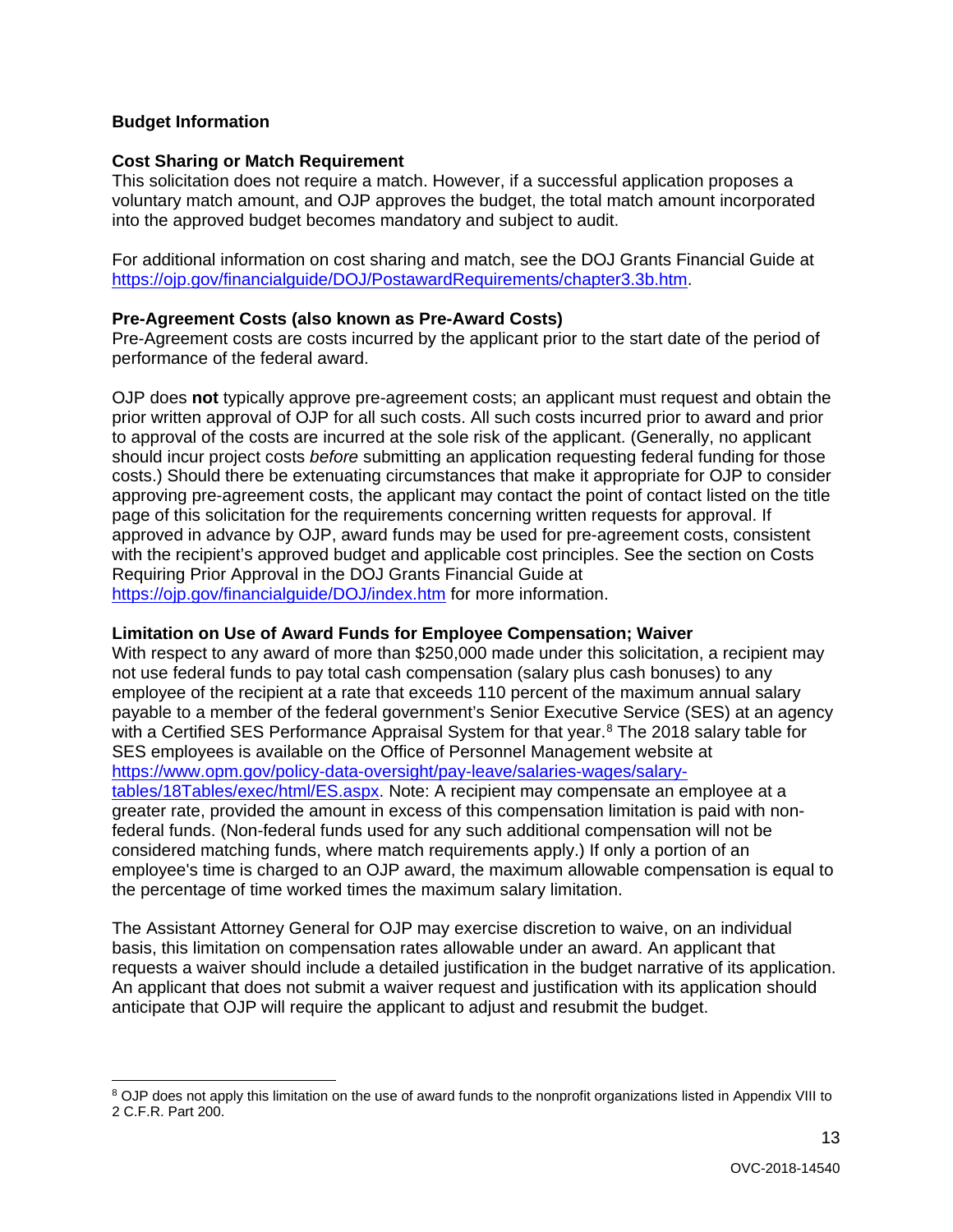The justification should address, in the context of the work the individual would do under the award, the particular qualifications and expertise of the individual, the uniqueness of a service the individual will provide, the individual's specific knowledge of the proposed program or project, and a statement that explains whether and how the individual's salary under the award would be commensurate with the regular and customary rate for an individual with his/her qualifications and expertise, and for the work he/she would do under the award.

#### <span id="page-13-1"></span>**Prior Approval, Planning, and Reporting of Conference/Meeting/Training Costs**

 application—the OJP and DOJ policy and guidance on approval, planning, and reporting of such OJP strongly encourages every applicant that proposes to use award funds for any conference-, meeting-, or training-related activity (or similar event) to review carefully—before submitting an events, available at

[https://www.ojp.gov/financialguide/DOJ/PostawardRequirements/chapter3.10a.htm.](https://www.ojp.gov/financialguide/doj/PostawardRequirements/chapter3.10a.htm) OJP policy and guidance (1) encourage minimization of conference, meeting, and training costs; (2) require prior written approval (which may affect project timelines) of most conference, meeting, and training costs for cooperative agreement recipients, and some conference, meeting, and training costs for grant recipients; and (3) set cost limits, which include a general prohibition of all food and beverage costs.

#### <span id="page-13-2"></span>**Costs Associated with Language Assistance (if applicable)**

If an applicant proposes a program or activity that would deliver services or benefits to individuals, the costs of taking reasonable steps to provide meaningful access to those services or benefits for individuals with limited English proficiency may be allowable. Reasonable steps to provide meaningful access to services or benefits may include interpretation or translation services, where appropriate.

 [Requirements Generally Applicable to OJP Grants and Cooperative Agreements -](https://ojp.gov/funding/Explore/LegalOverview/index.htm) FY 2018 [Awards"](https://ojp.gov/funding/Explore/LegalOverview/index.htm) in the OJP Funding Resource Center at [https://ojp.gov/funding/index.htm.](https://ojp.gov/funding/index.htm) For additional information, see the "Civil Rights Compliance" section under "Overview of Legal

### <span id="page-13-0"></span>**C. Eligibility Information**

[Partnership \(PSP\)](https://www.nationalpublicsafetypartnership.org/) sites, [Project Safe Neighborhoods \(PSN\)](https://www.bja.gov/programdetails.aspx?program_id=74) sites, and Enhancing Law **Enforcement Response to Victims (ELERV)** sites are encouraged to apply. **Eligible applicants for Purpose Area 1** (Law Enforcement-Based Direct Victim Services Program) are limited to public law enforcement agencies or federally recognized Indian tribal governments (as determined by the Secretary of the Interior) that have arrest powers and perform law enforcement functions in small, mid-sized, or large jurisdictions. [Public Safety](https://www.nationalpublicsafetypartnership.org/) 

**Eligible applicants for Purpose Area 2** (Law Enforcement-Based Direct Victim Services Technical Assistance Program) are limited to nonprofit organizations (including tribal nonprofit organizations); for-profit organizations (including tribal nonprofits); colleges or universities (including tribal institutions of higher education); and tribal governments, or tribal organizations. A nonprofit organization does not need to have 501(c)(3) status to apply for grant funding under this solicitation.

Tribal Authority to Apply for Grants under the OVC FY 2018 Law Enforcement-Based Direct Victim Services Program (LEV Program)

Applicants will be asked to submit documentation reflective of their legal authority to apply for funds under the OVC FY 2018 LEV Program on behalf of their tribes. Recognizing that tribes

14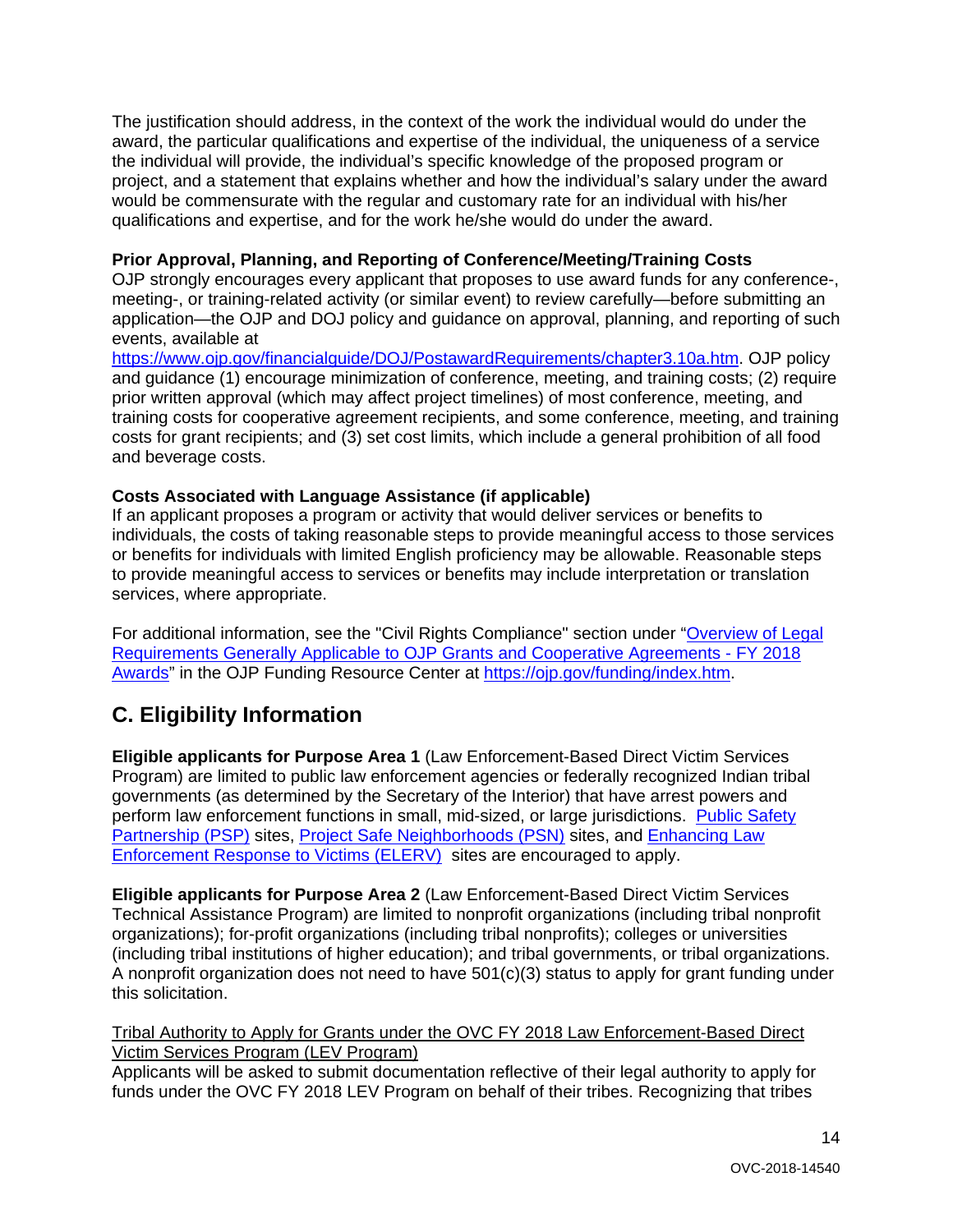have different forms of tribal governance and tribal laws vary, no prescribed form of documentation will be required. Applicants may submit a resolution, letter, affidavit, or other documentation as appropriate for that tribe certifying that the applicant has the legal authority to apply for LEV Program grants on behalf of the tribe. If selected for an award and in order to access funds, the grantee will need to provide documentation sufficient to demonstrate authority for the application submission and must contain authorized signature(s).

All recipients and subrecipients (including any for-profit organization) must forgo any profit or management fee.

For information on cost sharing or match requirements, see [Section B. Federal Award](#page-9-2)  [Information.](#page-9-2) 

### <span id="page-14-0"></span>**D. Application and Submission Information**

#### <span id="page-14-1"></span>**What an Application Should Include**

 anticipate that if it fails to submit an application that contains all of the specified elements, it may This section describes in detail what an application should include. An applicant should negatively affect the review of its application; and, should a decision be made to make an award, it may result in the inclusion of award conditions that preclude the recipient from accessing or using award funds until the recipient satisfies the conditions and OJP makes the funds available.

Moreover, an applicant should anticipate that an application that OJP determines is nonresponsive to the scope of the solicitation, or that OJP determines does not include the application elements that OVC has designated to be critical, will neither proceed to peer review, nor receive further consideration.

 PSN, or ELERV site), Budget Detail Worksheet and Budget Narrative. All eligible law For Purpose Area 1 under this solicitation, OVC has designated the following application elements as critical: Program Narrative (including documentation of the size of the jurisdiction served, the number of sworn officers, and indication of whether the agency is part of a PSP, enforcement agencies, regardless of whether they are part of a PSP, PSN, or ELERV site, are invited to apply.

 elements as critical: Program Narrative, Budget Detail Worksheet and Budget Narrative, and Resumes of Key Personnel. For Purpose Area 2 under this solicitation, OVC has designated the following application

**NOTE:** OJP has combined the Budget Detail Worksheet and Budget Narrative in a single document collectively referred to as the Budget Detail Worksheet. See "Budget Information and Associated Documentation" below for more information about the Budget Detail Worksheet and where it can be accessed.

*OJP strongly recommends that applicants use appropriately descriptive file names (e.g*.*, "Program Narrative," "Budget Detail Worksheet," "Timelines," "Memoranda of Understanding," "Resumes") for all attachments. Also, OJP recommends that applicants include resumes in a single file.*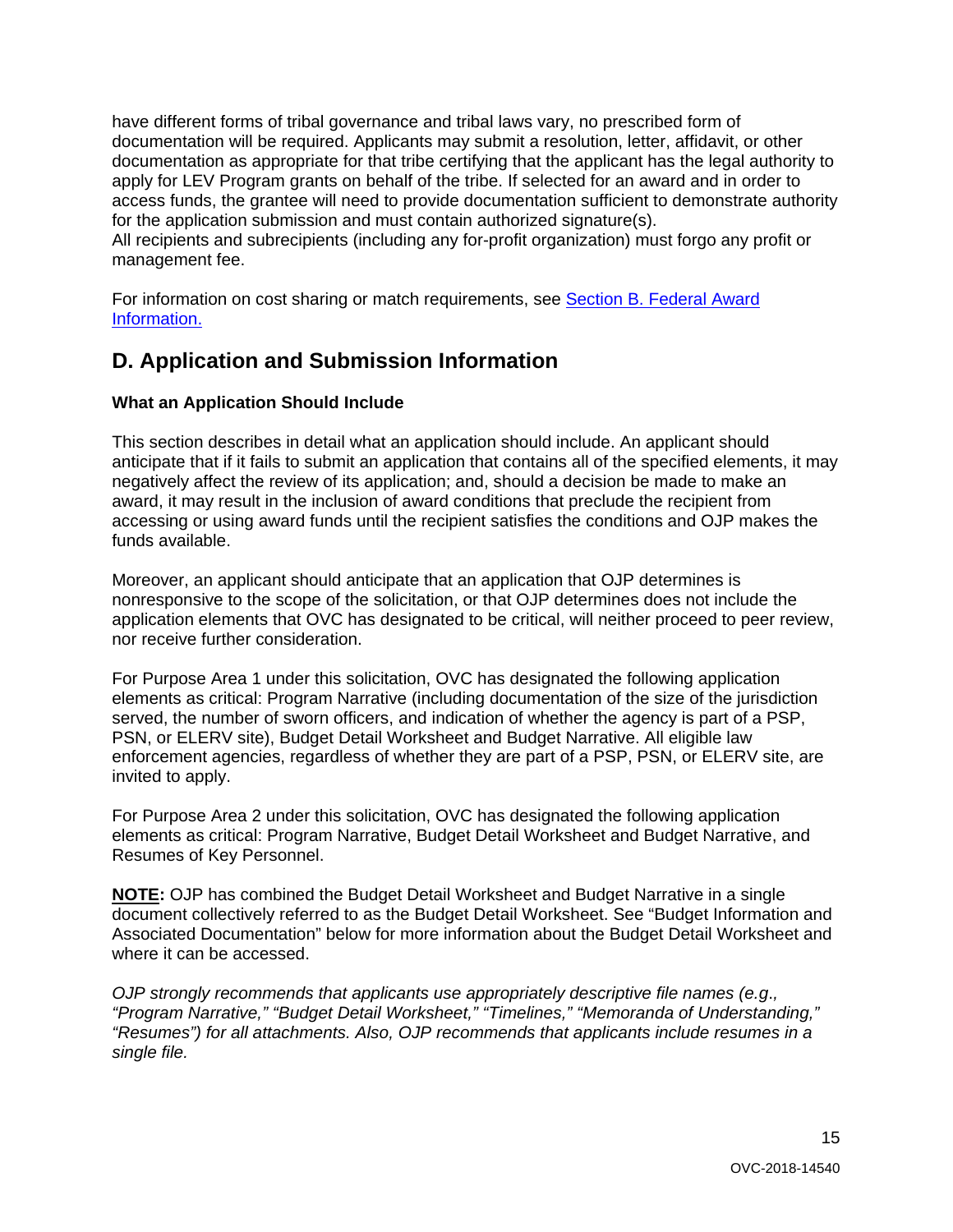Please review the "Note on File Names and File Types" under [How To Apply](#page-26-0) to be sure applications are submitted in permitted formats.

#### **1. Information to Complete the Application for Federal Assistance (SF-424)**

The SF-424 is a required standard form used as a cover sheet for submission of preapplications, applications, and related information. Grants.gov and the OJP Grants Management System (GMS) take information from the applicant's profile to populate the fields on this form. When selecting "type of applicant," if the applicant is a for-profit entity, select "For-Profit Organization" or "Small Business" (as applicable).

 Name" (box 8a), should use the same legal name that appears on the prior year award submit a Grant Adjustment Notice (GAN) updating the information on its GMS profile prior to To avoid processing delays, an applicant must include an accurate legal name on its SF-424. On the SF-424, current OJP award recipients, when completing the field for "Legal document (which is also the legal name stored in OJP's financial system.) Also, these recipients should enter the Employer Identification Number (EIN) in box 8b exactly as it appears on the prior year award document. An applicant with a current, active award(s) must ensure that its GMS profile is current. If the profile is not current, the applicant should applying under this solicitation.

 A new applicant entity should enter its official legal name in box 8a, its address in box 8d, its SF-424. A new applicant entity should attach official legal documents to its application (e.g., on SAM and DUNS numbers. EIN in box 8b, and its Data Universal Numbering System (DUNS) number in box 8c of the articles of incorporation, 501(c)(3) status documentation, organizational letterhead) to confirm the legal name, address, and EIN entered into the SF-424. OJP will use the System for Award Management (SAM) to confirm the legal name and DUNS number entered in the SF-424; therefore, an applicant should ensure that the information entered in the SF-424 matches its current registration in SAM. See the [How To Apply](#page-26-0) section for more information

 selecting the response that the "Program is not covered by E.O. 12372.") **Intergovernmental Review:** This solicitation ("funding opportunity") **is not** subject to [Executive Order 12372.](https://www.archives.gov/federal-register/codification/executive-order/12372.html) (In completing the SF-424, an applicant is to answer question 19 by

#### **2. Project Abstract**

Applications for both Purpose Areas 1 and 2 should include a high-quality project abstract that summarizes the proposed project in 400 words or less. Project abstracts should be—

- Written for a general public audience.
- Submitted as a separate attachment with "Project Abstract" as part of its file name.
- Single-spaced, using a standard 12-point font (such as Times New Roman) with 1-inch margins.

As a separate attachment, the project abstract will **not** count against the page limit for the program narrative.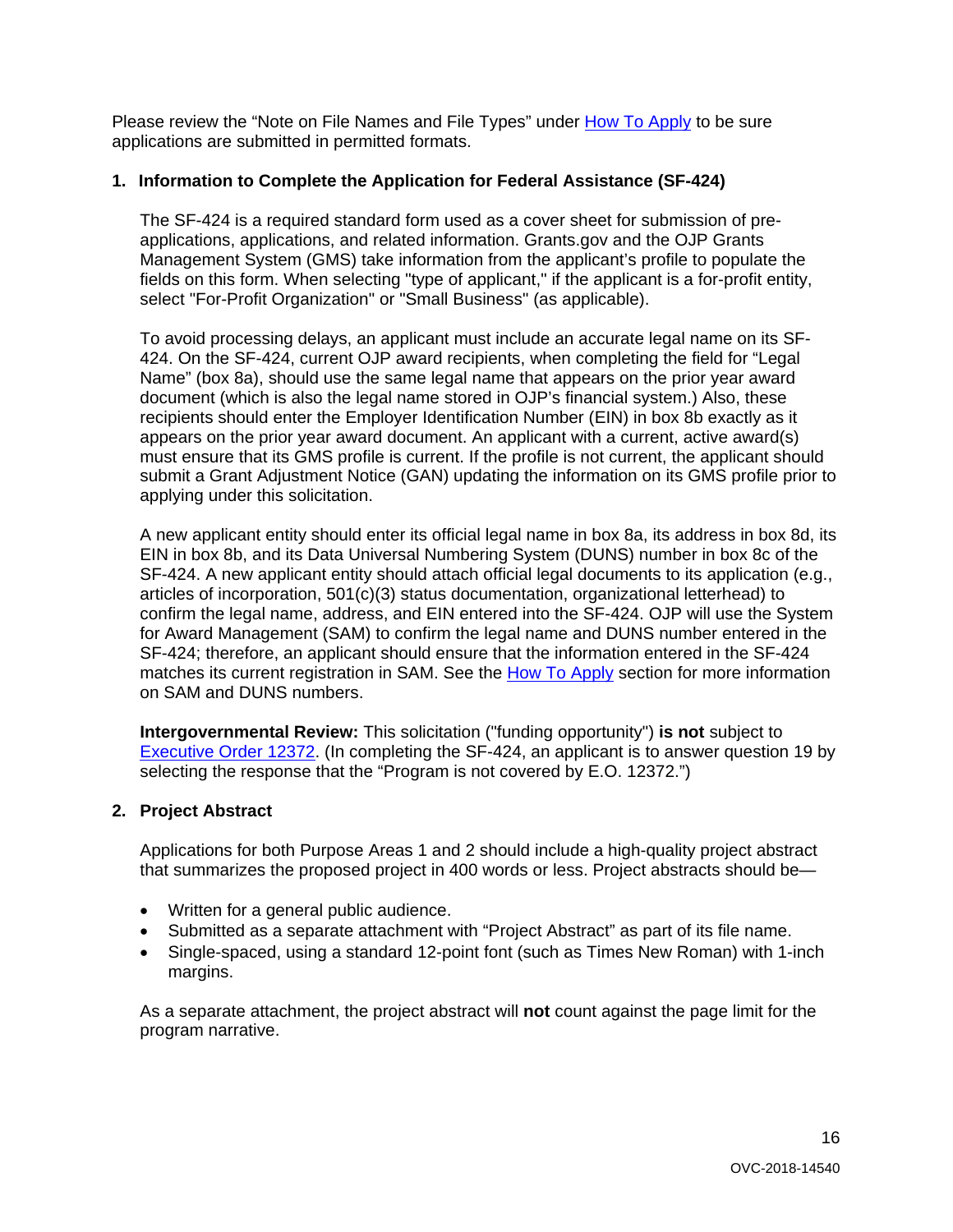#### **3. Program Narrative**

 peer review and in final award decisions. The program narrative should be double-spaced, using a standard 12-point font (Times New Roman preferred); have no less than 1-inch margins; and should not exceed 25 pages. The narrative should begin by stating in which of the 4 jurisdictional categories the applicant fits (small, medium, large or tribal). Pages should be numbered. If the program narrative fails to comply with these length-related restrictions, OVC may consider such noncompliance in

Unless otherwise noted, the following sections should be included for both purpose areas as part of the program narrative<sup>9</sup>:

- a. **Description of the Issue**  This section must describe the need for the project and provide a clear statement of how funding will support the project's value to the victims' field by meeting a stated goal. Applicants should briefly describe any previous or current attempts to develop or expand direct victim services (for Purpose Area 1) or any technical assistance issues they expect to address and the relevance of the issues to law enforcement-based victim services (for Purpose Area 2), and any related research or evaluation studies that contribute to the applicants' understanding of potential solutions. They should identify the challenges (e.g., resources, policy and system barriers, training gaps, etc.,) to improving outcomes for victims and provide a clear statement of how funding will allow them to address these unique challenges in collaborative ways. Applicants must also make a convincing case that the project addresses a gap in existing efforts and does not duplicate existing resources. The project narrative should include documentation of the size of the jurisdiction served; the number of sworn officers; identification as a tribal applicant; and/or an indication of whether the agency is a PSP, PSN, or ELERV site, as appropriate.
- b. **Project Design and Implementation -** The project design and implementation plan must describe the project strategy and discuss how the strategy will address the identified problems and support the goals and objectives.

This section must include the following:

- The strategy, tasks, and time-task plan for project implementation.
- A description of project phases, tasks, activities, staff responsibilities, interim deliverables, and final products.
- A time-task plan that clearly identifies objectives, major activities, and products for the duration of the project period. (The time-task plan presented in chart form will not be included as part of the 25-page narrative limit.)
- The designation of organizational responsibility and a schedule for completion of activities and submission of finished products. (In preparing the time-task plan, Gantt chart, or schedule, applicants should make certain that all project activities will occur within the proposed project period.)
- A plan for how the project deliverables will be developed.
- A plan for submitting financial and progress reports. (All recipients are required to submit semiannual progress reports and quarterly financial reports.)

<span id="page-16-0"></span> $\overline{a}$ 9 For information on subawards (including the details on proposed subawards that should be included in the application), see "Budget and Associated Documentation" under [Section D. Application and Submission Information.](#page-14-0)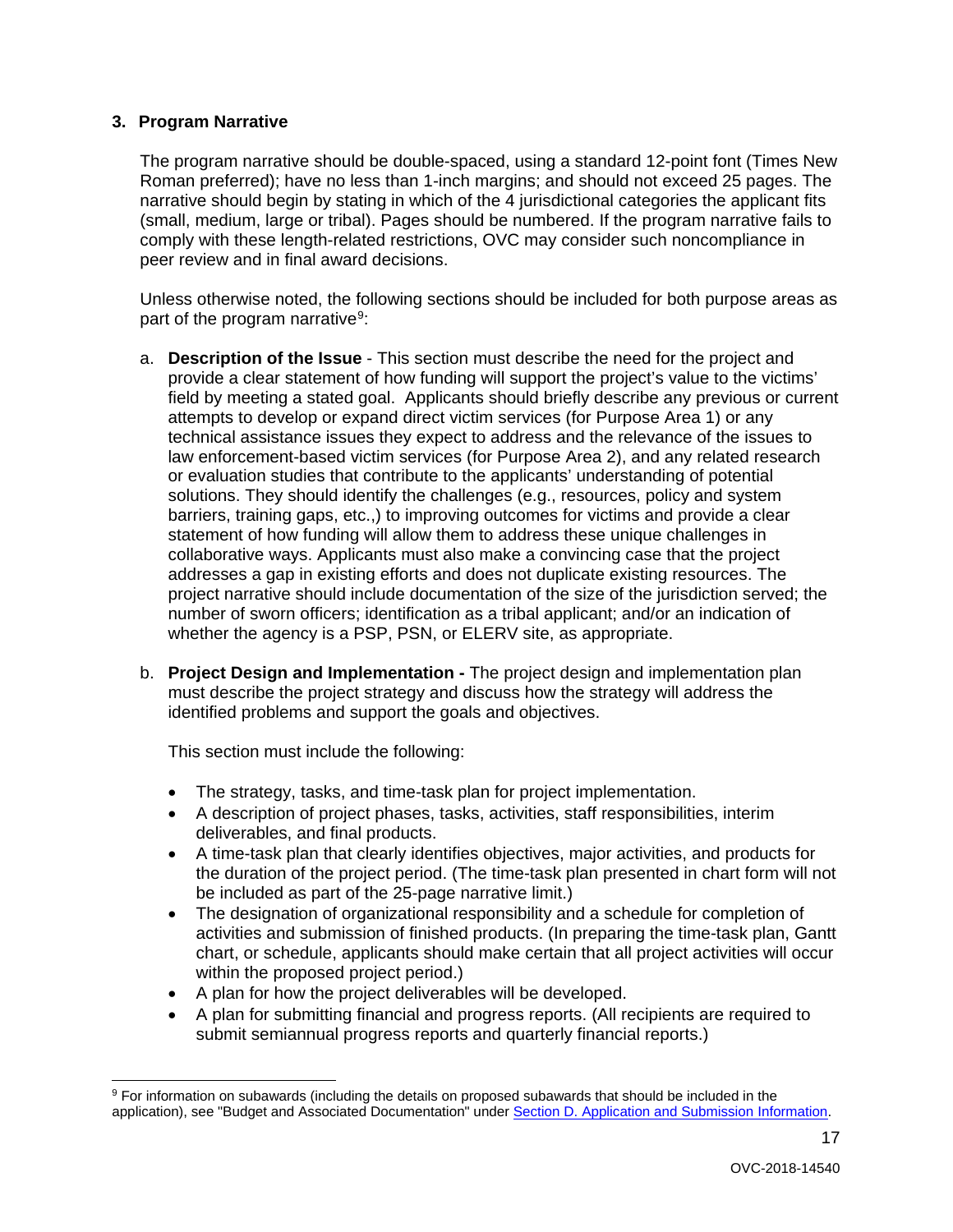online at <u>http://www.ovc.gov/publications/infores/pubguidelines/welcome.html</u>.<br>For Purpose Area 2 - The strategy should clearly describe— Note: If the organization selected under Purpose Area 2 proposes to work with a video production company, OVC approval must be granted post-award before a subaward or procurement contract (as applicable) is awarded. Various deliverables must be submitted for the approval of the OVC Communications Team no later than three months prior to the grant end date, unless the grant manager is satisfied with the progress on draft deliverables and agrees to a different date by which the final deliverables must be produced and released. For further guidance on the publication process, please refer to OVC's Publishing Guidelines for Print and Web Media, available

For Purpose Area 2 - The strategy should clearly describe-

- the project's intended services and deliverables.
- • a dissemination plan for any training products or awareness materials that will be disseminated as a result of the proposed project. Products should be provided in accessible formats. Applicants should provide recommendations for dissemination by OVC. If those recommendations include nontraditional groups, such as organizations or agencies not likely to be included in a victim assistance or criminal justice mailing list, then applicants should be prepared to provide specific names and contact information. In most instances, publications that have been reviewed, revised by the grantee, and subsequently approved for publication by OVC will be printed by OVC and disseminated through the OVC Resource Center at the expense of OVC. Most publications also will be uploaded to the OVC website. However, product and/or publication dissemination may be limited to the organization alone. In this case, both a plan and line item for funding organization-wide dissemination should be included in the application.
- A plan for designing and delivering technical assistance specifically to tribal grantees.
- c. **Capabilities and Competencies -** Organizational capability will be assessed on the basis of the applicant's described management structure and financial capability; and the applicant's project management plan and documentation of the professional staff members' unique qualifications to perform their assigned tasks.

Applications must also include the following:

- A clear description of the management structure and the current and proposed professional staff members' unique qualifications that will enable them to fulfill the grant responsibilities.
- A description of how the program will be managed, including an organizational chart or information describing the roles and responsibilities of key organizational and functional components and personnel.
- A list of personnel responsible for managing and implementing the major stages of the project. If additional staff will be hired to complete the project, the applicant should identify the selection criteria.
- Resumes for key staff, submitted as a separate attachment to the application.
- Detailed information about staff who have committed to work on the project contingent upon receipt of funding.
- and understanding of the needs and rights of victims of crime; (2) staff resources and • For Purpose Area 2 -- A descriptive statement about the applicant's (1) knowledge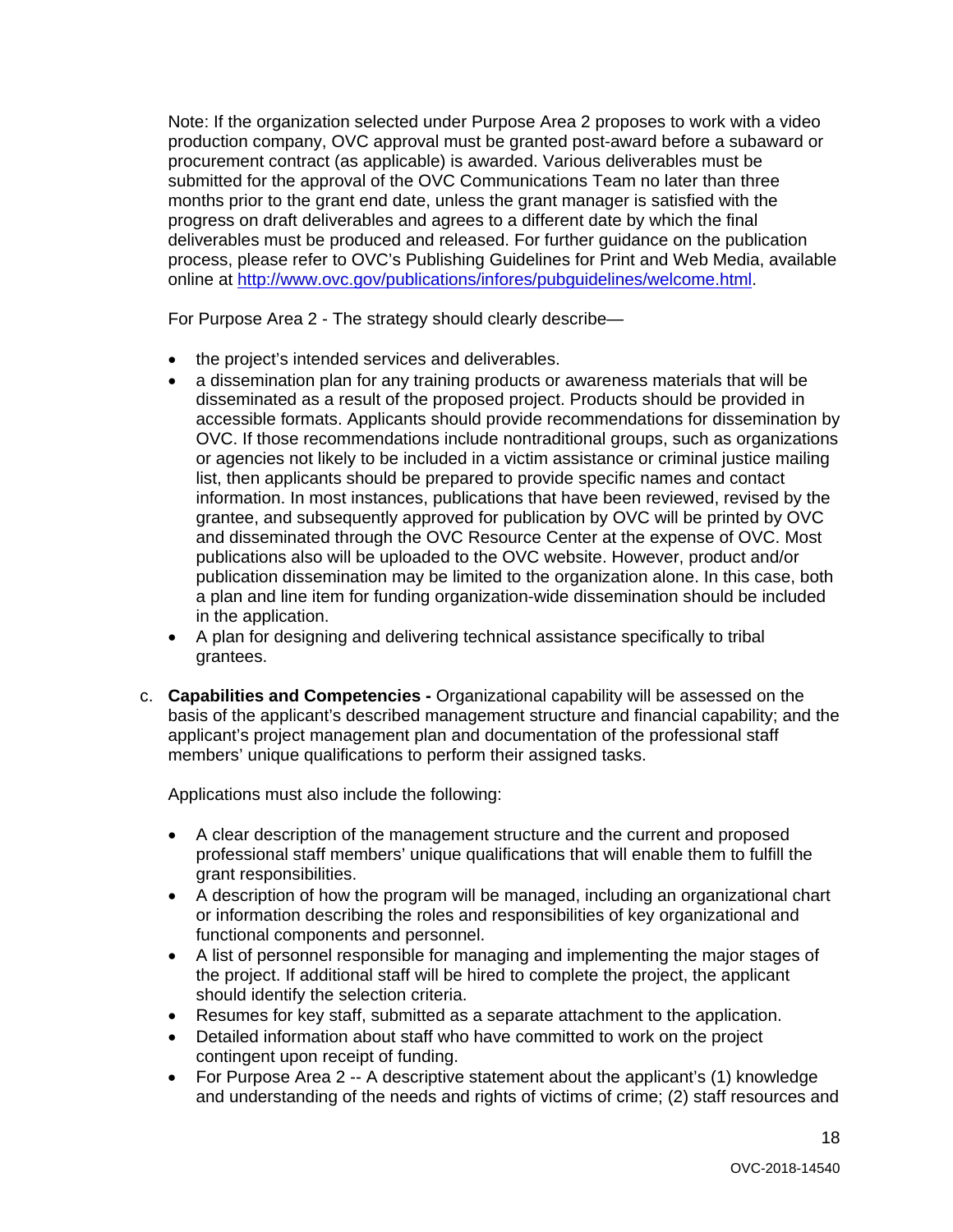capability to carry out all activities required by the funded project; and (3) a description of the applicant's expertise in designing and delivering technical assistance to tribal communities.

For Purpose Area 2 -- The project director overseeing the TA must have both the substantive expertise and experience to perform crucial leadership functions and sufficient time to devote to the project to provide the needed guidance and supervision.

- It is critical to ensure that each OVC project is operating as designed and achieving its goals and objectives. Accordingly, each application must d. **Plan for Collecting the Data Required for this Solicitation's Performance Measures**
	- provide a plan to assess the project's effectiveness and accomplishments of project goals and objectives.
	- include clearly stated goals and objectives.
	- establish links between program activities and objectives.
	- outline the project's performance.

demonstrate the results of the work carried out under the award (see "General OJP will require each successful applicant to submit regular performance data that [Information about Post-Federal Award Reporting Requirements"](#page-34-0) in [Section F. Federal](#page-33-0)  [Award Administration Information\)](#page-33-0). The performance data directly relate to the goals, objectives, and deliverables identified under "Goals, Objectives, and Deliverables" in [Section A. Program Description.](#page-4-0)

Award recipients will be required to provide the relevant data by submitting quarterly performance metrics through OVC's online Performance Measurement Tool (PMT) located at [https://ovcpmt.ojp.gov/.](https://ovcpmt.ojp.gov/) Performance measures for this solicitation are listed in [Appendix A: Performance Measures Table.](#page-36-0)

 OJP. The application should demonstrate the applicant's understanding of the Applicants should visit OJP's performance measurement page at [www.ojp.gov/performance](https://www.ojp.gov/performance) for an overview of performance measurement activities at performance data reporting requirements for this grant program and detail how the applicant will gather the required data should it receive funding.

 Please note that applicants are **not** required to submit performance data with the application. Performance measures information is included as an alert that successful applicants will be required to submit performance data as part of the reporting requirements under an award.

#### **Note on Project Evaluations**

 evaluations should be aware that certain project evaluations (such as systematic investigations evaluations that are intended only to generate internal improvements to a program or service, or An applicant that proposes to use award funds through this solicitation to conduct project designed to develop or contribute to generalizable knowledge) may constitute "research" for purposes of applicable DOJ human subjects' protection regulations. However, project are conducted only to meet OJP's performance measure data reporting requirements, likely do not constitute "research." Each applicant should provide sufficient information for OJP to determine whether the particular project it proposes would either intentionally or unintentionally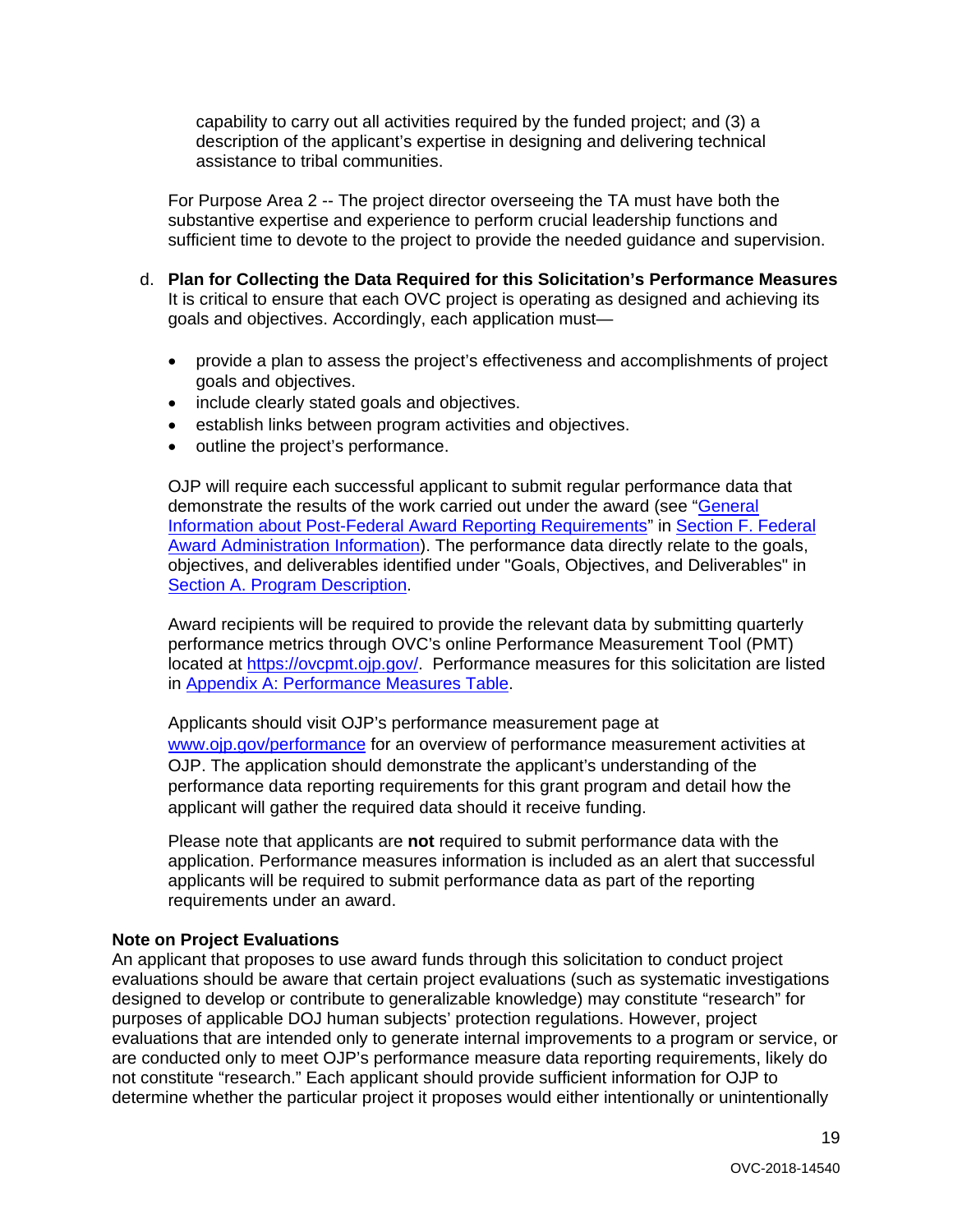collect and/or use information in such a way that it meets the DOJ definition of research that appears at 28 C.F.R. Part 46 ("Protection of Human Subjects").

"Research," for purposes of human subjects' protection for OJP-funded programs, is defined as "a systematic investigation, including research development, testing and evaluation, designed to develop or contribute to generalizable knowledge." 28 C.F.R. 46.102(d).

 for purposes of human subjects protection, applicants should consult the decision tree in the "Research and the protection of human subjects" section of the "<u>Requirements related to</u> [Research"](https://ojp.gov/funding/Explore/SolicitationRequirements/EvidenceResearchEvaluationRequirements.htm) webpage of the "Overview of Legal Requirements Generally Applicable to OJP [Grants and Cooperative Agreements -](https://ojp.gov/funding/Explore/LegalOverview/index.htm) FY 2018 Awards," available through the OJP Funding For additional information on determining whether a proposed activity would constitute research Resource Center at [https://ojp.gov/funding/index.htm.](https://ojp.gov/funding/index.htm)

Every prospective applicant whose application may propose a research or statistical component also should review the "Data Privacy and Confidentiality Requirements" section on that webpage.

e. Other - Purpose Area 2 applicants must include:

**Resumes of Key Personnel or Job Descriptions.** For positions that are vacant, provide job descriptions outlining roles and responsibilities and provide the selection criteria for the proposed new position(s) (required). OVC must approve all personnel for key positions that are filled on the basis of a job description submitted with the application (required).

#### **4. Budget and Associated Documentation**

The Budget Detail Worksheet and the Budget Narrative are now combined in a single document collectively referred to as the Budget Detail Worksheet. The Budget Detail Worksheet is a userfriendly, fillable, Microsoft Excel-based document designed to calculate totals. Additionally, the Excel workbook contains worksheets for multiple budget years that can be completed as necessary. **All applicants should use the Excel version when completing the proposed budget in an application, except in cases where the applicant does not have access to Microsoft Excel or experiences technical difficulties.** If an applicant does not have access to Microsoft Excel or experiences technical difficulties with the Excel version, then the applicant should use the 508-compliant accessible Adobe Portable Document Format (PDF) version.

Both versions of the Budget Detail Worksheet can be accessed at [https://ojp.gov/funding/Apply/Forms/BudgetDetailWorksheet.htm.](https://ojp.gov/funding/Apply/Forms/BudgetDetailWorksheet.htm)

Under Purpose Area 2, \$750,000 must be designated for technical assistance to support tribal grantees over the 36-month project period.

#### **a. Budget Detail Worksheet**

The Budget Detail Worksheet should provide the detailed computation for each budget line item, listing the total cost of each and showing how it was calculated by the applicant. For example, costs for personnel should show the annual salary rate and the percentage of time devoted to the project for each employee paid with grant funds. The Budget Detail Worksheet should present a complete itemization of all proposed costs.

For questions pertaining to budget and examples of allowable and unallowable costs, see the DOJ Grants Financial Guide at [https://ojp.gov/financialguide/DOJ/index.htm.](https://ojp.gov/financialguide/DOJ/index.htm)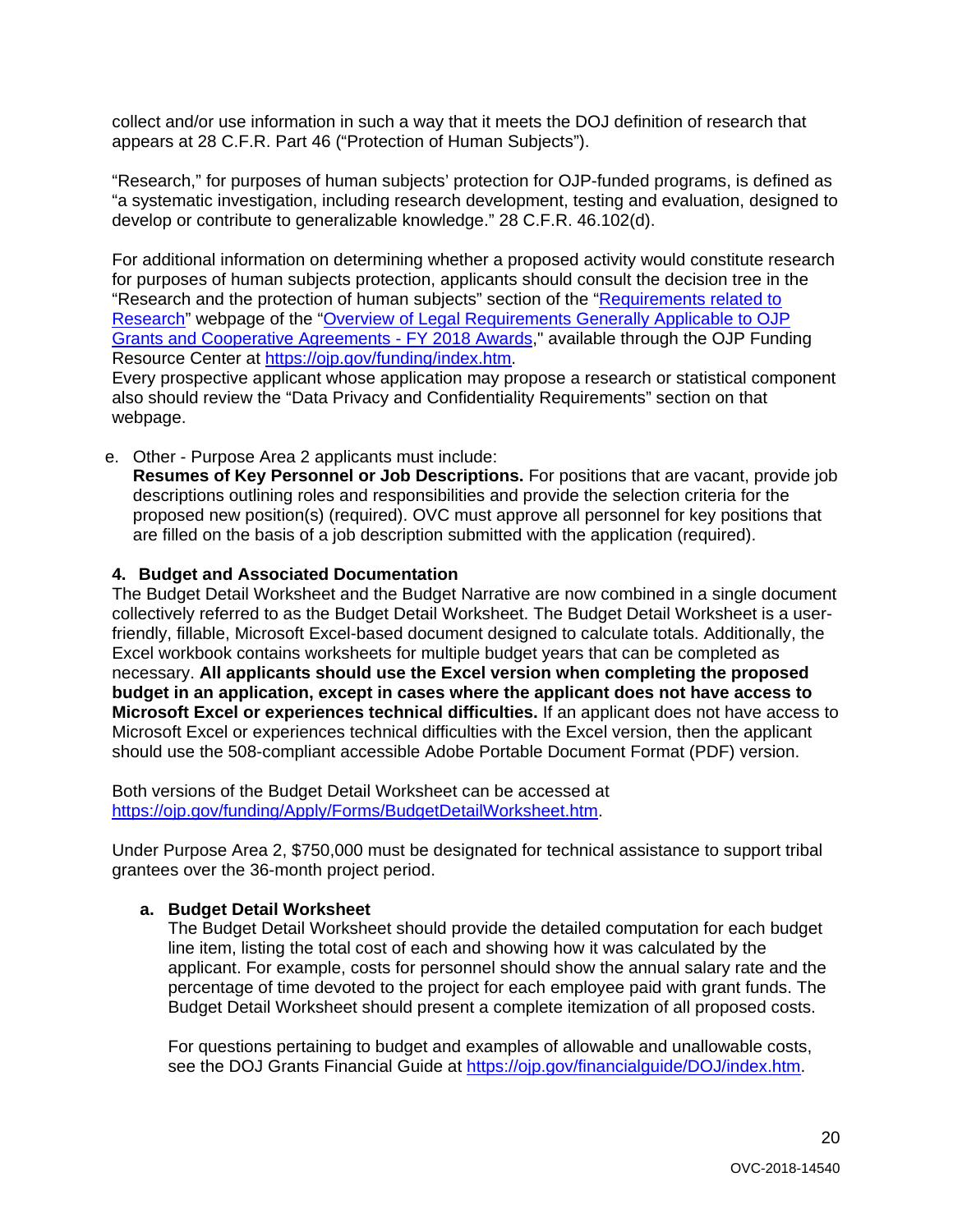#### **b. Budget Narrative**

activities). The budget narrative should thoroughly and clearly describe every category of expense listed in the Budget Detail Worksheet. OJP expects proposed budgets to be complete, cost effective, and allowable (e.g., reasonable, allocable, and necessary for project

An applicant should demonstrate in its budget narrative how it will maximize cost effectiveness of award expenditures. Budget narratives should generally describe cost effectiveness in relation to potential alternatives and the goals of the project. For example, a budget narrative should detail why planned in-person meetings are necessary, or how technology and collaboration with outside organizations could be used to reduce costs, without compromising quality.

The budget narrative should be mathematically sound and correspond clearly with the information and figures provided in the Budget Detail Worksheet. The narrative should explain how the applicant estimated and calculated all costs, and how those costs are necessary to the completion of the proposed project. The narrative may include tables for clarification purposes, but need not be in a spreadsheet format. As with the Budget Detail Worksheet, the budget narrative should describe costs by year.

#### **c. Information on Proposed Subawards (if any), and on Proposed Procurement Contracts (if any)**

Applicants for OJP awards typically may propose to make *subawards*. Applicants also may propose to enter into procurement *contracts* under the award.

applies. Whether an action—for federal grants administrative purposes—is a subaward or procurement contract is a critical distinction as significantly different rules apply to subawards and procurement contracts. If a recipient enters into an agreement that is a subaward of an OJP award, specific rules apply—many of which are set by federal statutes and DOJ regulations; others by award conditions. These rules place particular responsibilities on an OJP recipient for any subawards the OJP recipient may make. The rules determine much of what the written subaward agreement itself must require or provide. The rules also determine much of what an OJP recipient must do both before and after it makes a subaward. If a recipient enters into an agreement that is a procurement contract under an OJP award, a substantially different set of federal rules

OJP has developed the following guidance documents to help clarify the differences between subawards and procurement contracts under an OJP award and outline the compliance and reporting requirements for each. This information can be accessed online at [https://ojp.gov/training/training.htm.](http://links.govdelivery.com/track?type=click&enid=ZWFzPTEmbXNpZD0mYXVpZD0mbWFpbGluZ2lkPTIwMTcwNzE3Ljc1OTkyNjAxJm1lc3NhZ2VpZD1NREItUFJELUJVTC0yMDE3MDcxNy43NTk5MjYwMSZkYXRhYmFzZWlkPTEwMDEmc2VyaWFsPTE3MDc5NDk3JmVtYWlsaWQ9bHVjeS5tdW5nbGVAb2pwLnVzZG9qLmdvdiZ1c2VyaWQ9bHVjeS5tdW5nbGVAb2pwLnVzZG9qLmdvdiZ0YXJnZXRpZD0mZmw9Jm12aWQ9JmV4dHJhPSYmJg==&&&100&&&https://ojp.gov/training/training.htm)

- [Subawards under OJP Awards and Procurement Contracts under Awards: A](http://links.govdelivery.com/track?type=click&enid=ZWFzPTEmbXNpZD0mYXVpZD0mbWFpbGluZ2lkPTIwMTcwNzE3Ljc1OTkyNjAxJm1lc3NhZ2VpZD1NREItUFJELUJVTC0yMDE3MDcxNy43NTk5MjYwMSZkYXRhYmFzZWlkPTEwMDEmc2VyaWFsPTE3MDc5NDk3JmVtYWlsaWQ9bHVjeS5tdW5nbGVAb2pwLnVzZG9qLmdvdiZ1c2VyaWQ9bHVjeS5tdW5nbGVAb2pwLnVzZG9qLmdvdiZ0YXJnZXRpZD0mZmw9Jm12aWQ9JmV4dHJhPSYmJg==&&&101&&&https://ojp.gov/training/pdfs/Subaward-Procure-Toolkit-D.pdf)  [Toolkit for OJP Recipients.](http://links.govdelivery.com/track?type=click&enid=ZWFzPTEmbXNpZD0mYXVpZD0mbWFpbGluZ2lkPTIwMTcwNzE3Ljc1OTkyNjAxJm1lc3NhZ2VpZD1NREItUFJELUJVTC0yMDE3MDcxNy43NTk5MjYwMSZkYXRhYmFzZWlkPTEwMDEmc2VyaWFsPTE3MDc5NDk3JmVtYWlsaWQ9bHVjeS5tdW5nbGVAb2pwLnVzZG9qLmdvdiZ1c2VyaWQ9bHVjeS5tdW5nbGVAb2pwLnVzZG9qLmdvdiZ0YXJnZXRpZD0mZmw9Jm12aWQ9JmV4dHJhPSYmJg==&&&101&&&https://ojp.gov/training/pdfs/Subaward-Procure-Toolkit-D.pdf)
- [Checklist to Determine Subrecipient or Contractor Classification.](http://links.govdelivery.com/track?type=click&enid=ZWFzPTEmbXNpZD0mYXVpZD0mbWFpbGluZ2lkPTIwMTcwNzE3Ljc1OTkyNjAxJm1lc3NhZ2VpZD1NREItUFJELUJVTC0yMDE3MDcxNy43NTk5MjYwMSZkYXRhYmFzZWlkPTEwMDEmc2VyaWFsPTE3MDc5NDk3JmVtYWlsaWQ9bHVjeS5tdW5nbGVAb2pwLnVzZG9qLmdvdiZ1c2VyaWQ9bHVjeS5tdW5nbGVAb2pwLnVzZG9qLmdvdiZ0YXJnZXRpZD0mZmw9Jm12aWQ9JmV4dHJhPSYmJg==&&&102&&&https://ojp.gov/training/pdfs/Subrecipient-Procure-cklist-B.pdf)
- [Sole Source Justification Fact Sheet and Sole Source Review Checklist.](http://links.govdelivery.com/track?type=click&enid=ZWFzPTEmbXNpZD0mYXVpZD0mbWFpbGluZ2lkPTIwMTcwNzE3Ljc1OTkyNjAxJm1lc3NhZ2VpZD1NREItUFJELUJVTC0yMDE3MDcxNy43NTk5MjYwMSZkYXRhYmFzZWlkPTEwMDEmc2VyaWFsPTE3MDc5NDk3JmVtYWlsaWQ9bHVjeS5tdW5nbGVAb2pwLnVzZG9qLmdvdiZ1c2VyaWQ9bHVjeS5tdW5nbGVAb2pwLnVzZG9qLmdvdiZ0YXJnZXRpZD0mZmw9Jm12aWQ9JmV4dHJhPSYmJg==&&&103&&&https://ojp.gov/training/pdfs/Sole-Source-FactSheet-C.pdf)

In general, the central question is the relationship between what the third-party will do under its agreement with the recipient and what the recipient has committed (to OJP) to do under its award to further a public purpose (e.g., services the recipient will provide, products it will develop or modify, research or evaluation it will conduct). If a third party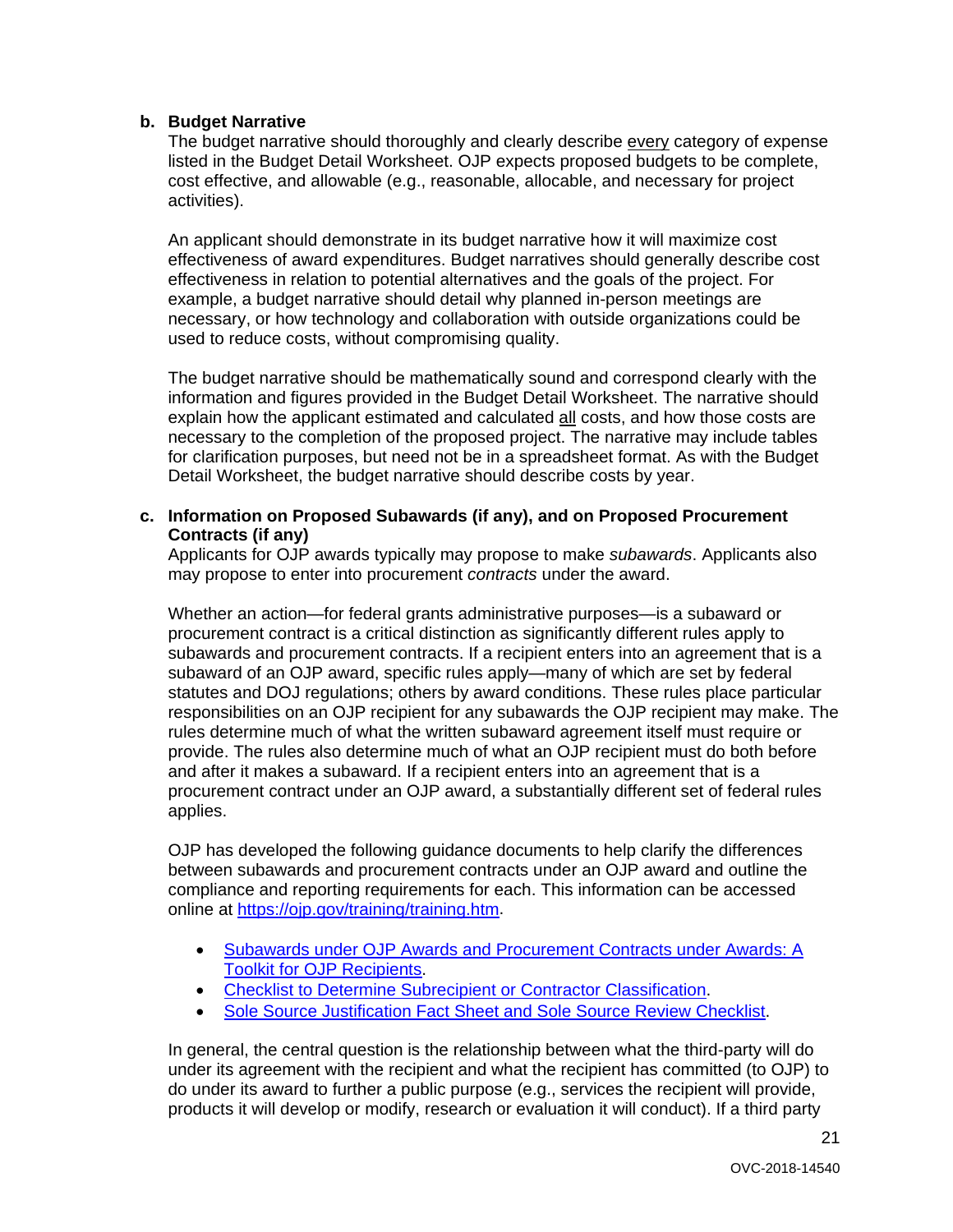will provide some of the services the recipient has committed (to OJP) to provide, will develop or modify all or part of a product the recipient has committed (to OJP) to develop or modify, or will conduct part of the research or evaluation the recipient has committed (to OJP) to conduct, OJP will consider the agreement with the third party a *subaward* for purposes of federal grants administrative requirements.

This will be true **even if** the recipient, for internal or other non-federal purposes, labels or treats its agreement as a procurement, a contract, or a procurement contract. Neither the title nor the structure of an agreement determines whether the agreement—for purposes of federal grants administrative requirements—is a *subaward* or is instead a procurement *contract* under an award. The substance of the relationship should be given greater consideration than the form of agreement between the recipient and the outside entity.

#### **1. Information on proposed subawards**

A recipient of an OJP award may not make subawards ("subgrants") unless the recipient has specific federal authorization to do so. Unless an applicable statute or DOJ regulation specifically authorizes (or requires) subawards, a recipient must have authorization from OJP before it may make a subaward.

A particular subaward may be authorized by OJP because the recipient included a sufficiently detailed description and justification of the proposed subaward in the Program Narrative, Budget Detail Worksheet, and Budget Narrative as approved by OJP. If, however, a particular subaward is not authorized by federal statute or regulation, and is not approved by OJP, the recipient will be required, post-award, to request and obtain written authorization from OJP before it may make the subaward.

If an applicant proposes to make one or more subawards to carry out the federal award and program, the applicant should— (1) identify (if known) the proposed subrecipient(s), (2) describe in detail what each subrecipient will do to carry out the federal award and federal program, and (3) provide a justification for the subaward(s), with details on pertinent matters such as special qualifications and areas of expertise. Pertinent information on subawards should appear not only in the Program Narrative, but also in the Budget Detail Worksheet and Budget Narrative.

#### **2. Information on proposed procurement contracts (with specific justification for proposed noncompetitive contracts over \$150,000)**

 contract, **provided that** (1) the recipient uses its own documented procurement C.F.R. 200.317 - 200.326). The Budget Detail Worksheet and Budget Narrative should Unlike a recipient contemplating a subaward, a recipient of an OJP award generally does not need specific prior federal authorization to enter into an agreement that—for purposes of federal grants administrative requirements—is considered a procurement procedures and (2) those procedures conform to applicable federal law, including the Procurement Standards of the (DOJ) Part 200 Uniform Requirements (as set out at 2 identify proposed procurement contracts. (As discussed above, subawards must be identified and described separately from procurement contracts.)

The Procurement Standards in the Part 200 Uniform Requirements, however, reflect a general expectation that agreements that (for purposes of federal grants administrative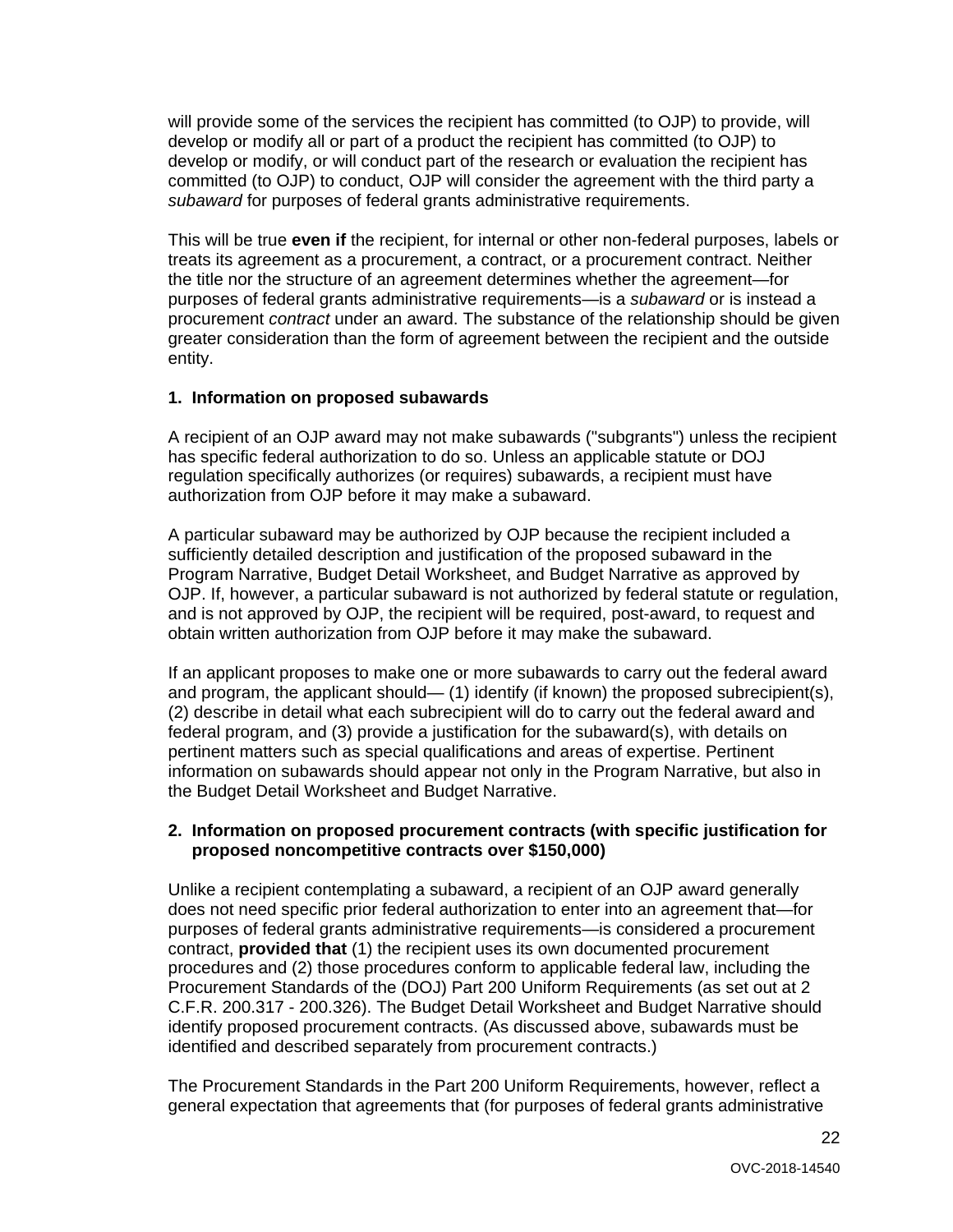requirements) constitute procurement "contracts" under awards will be entered into on the basis of full and open competition. All noncompetitive (sole source) procurement contracts must meet the OJP requirements outlined at [https://ojp.gov/training/subawards-procurement.htm.](https://ojp.gov/training/subawards-procurement.htm) If a proposed procurement contract would exceed the simplified acquisition threshold—currently, \$150,000—a recipient of an OJP award may not proceed without competition unless and until the recipient receives specific advance authorization from OJP to use a non-competitive approach for the procurement. An applicant that (at the time of its application) intends—without competition—to enter into a procurement contract that would exceed \$150,000 should include a detailed justification that explains to OJP why, in the particular circumstances, it is appropriate to proceed without competition.

If the applicant receives an award, sole source procurements that do not exceed the Simplified Acquisition Threshold (currently \$150,000) must have written justification for the noncompetitive procurement action maintained in the procurement file. If a procurement file does not have the documentation that meets the criteria outlined in 2 C.F.R. 200, the procurement expenditures may not be allowable. Sole source procurement over the \$150,000 Simplified Acquisition Threshold must have prior approval from OJP using a Sole Source GAN. Written documentation justifying the noncompetitive procurement must be submitted with the GAN and maintained in the procurement file.

#### **d. Pre-Agreement Costs**

For information on pre-agreement costs, see [Section B. Federal Award Information.](#page-9-2)

#### **5. Indirect Cost Rate Agreement (if applicable)**

Indirect costs may be charged to an award only if:

- (a) The recipient has a current (unexpired), federally approved indirect cost rate; or
- (b) The recipient is eligible to use, and elects to use, the "de minimis" indirect cost rate described in the Part 200 Uniform Requirements, as set out at 2 C.F.R. 200.414(f).

 copy of the indirect cost rate agreement to the application. An applicant that does not have a An applicant with a current (unexpired) federally approved indirect cost rate is to attach a current federally approved rate may request one through its cognizant federal agency, which will review all documentation and approve a rate for the applicant entity, or, if the applicant's accounting system permits, applicants may propose to allocate costs in the direct cost categories.

For assistance with identifying the appropriate cognizant federal agency for indirect costs, please contact the Office of the Chief Financial Officer (OCFO) Customer Service Center at 800–458–0786 or at [ask.ocfo@usdoj.gov.](mailto:ask.ocfo@usdoj.gov) If DOJ is the cognizant federal agency, applicants may obtain information needed to submit an indirect cost rate proposal at [https://www.ojp.gov/funding/Apply/Resources/IndirectCosts.pdf.](https://www.ojp.gov/funding/Apply/Resources/IndirectCosts.pdf)

 An applicant that is eligible to use the "de minimis" rate that wishes to use the "de minimis" applicant's eligibility to use the "de minimis" rate, and (2) its election to do so. If an eligible Certain OJP recipients have the option of electing to use the "de minimis" indirect cost rate. rate should attach written documentation to the application that advises OJP of both-- (1) the applicant elects the "de minimis" rate, costs must be consistently charged as either indirect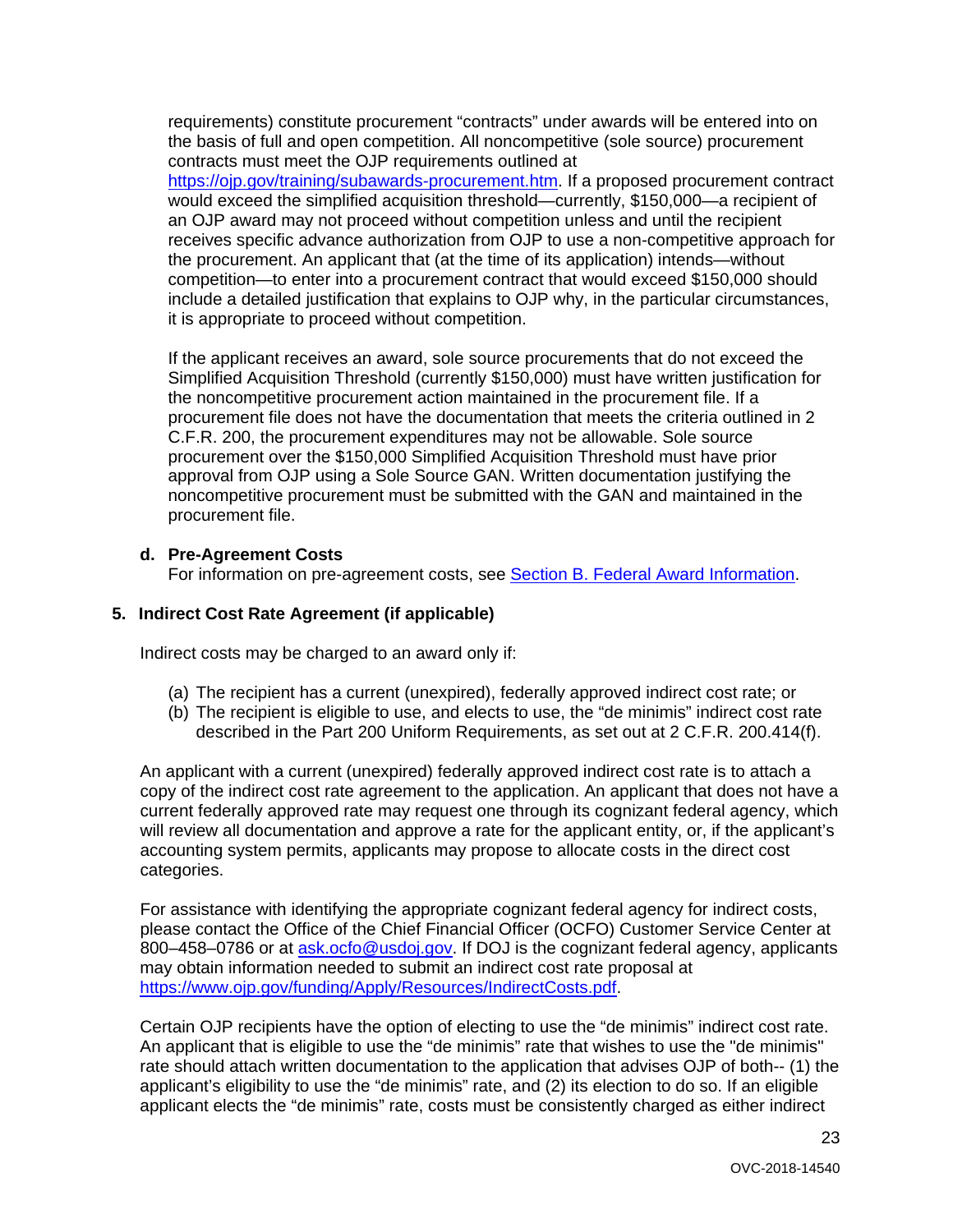or direct costs, but may not be double charged or inconsistently charged as both. The "de minimis" rate may no longer be used once an approved federally negotiated indirect cost rate is in place. (No entity that ever has had a federally approved negotiated indirect cost rate is eligible to use the "de minimis" rate.) For the "de minimis" rate requirements (including information on eligibility to elect to use the rate), see the Part 200 Uniform Requirements, at 2 C.F.R. 200.414(f).

#### **6. Tribal Authorizing Resolution (Applicable for Purpose Area 1)**

A tribe, tribal organization, or third party that proposes to provide direct services or assistance to residents on tribal lands should include in its application a resolution, letter, affidavit, or other documentation, as appropriate, that demonstrates (as a legal matter) that the applicant has the requisite authorization from the tribe(s) to implement the proposed project on tribal lands. In those instances when an organization or consortium of tribes applies for an award on behalf of a tribe or multiple specific tribes, the application should include appropriate legal documentation, as described above, from all tribes that would receive services or assistance under the award. A consortium of tribes for which existing consortium bylaws allow action without support from all tribes in the consortium (i.e., without an authorizing resolution or comparable legal documentation from each tribal governing body) may submit, instead, a copy of its consortium bylaws with the application.

An applicant unable to submit an application that includes a fully executed (i.e., signed) copy of legal appropriate documentation, as described above, consistent with the applicable tribe's governance structure, should, at a minimum, submit an unsigned, draft version of such legal documentation as part of its application (except for cases in which, with respect to a tribal consortium applicant, consortium bylaws allow action without the support of all consortium member tribes). If selected for funding, OJP will make use of and access to award funds contingent on receipt of the fully executed legal documentation.

#### **7. Financial Management and System of Internal Controls Questionnaire (including applicant disclosure of high-risk status)**

Every OJP applicant (other than an individual applying in his or her personal capacity) is required to download, complete, and submit the OJP Financial Management and System of Internal Controls Questionnaire (Questionnaire) at <https://ojp.gov/funding/Apply/Resources/FinancialCapability.pdf>as part of its application. The Questionnaire helps OJP assess the financial management and internal control systems, and the associated potential risks of an applicant as part of the pre-award risk assessment process.

The Questionnaire should only be completed by financial staff most familiar with the applicant's systems, policies, and procedures in order to ensure that the correct responses are recorded and submitted to OJP. The responses on the Questionnaire directly impact the pre-award risk assessment and should accurately reflect the applicant's financial management and internal control system at the time of the application. The pre-award risk assessment is only one of multiple factors and criteria used in determining funding. However, a pre-award risk assessment that indicates that an applicant poses a higher risk to OJP may affect the funding decision and/or result in additional reporting requirements, monitoring, special conditions, withholding of award funds, or other additional award requirements.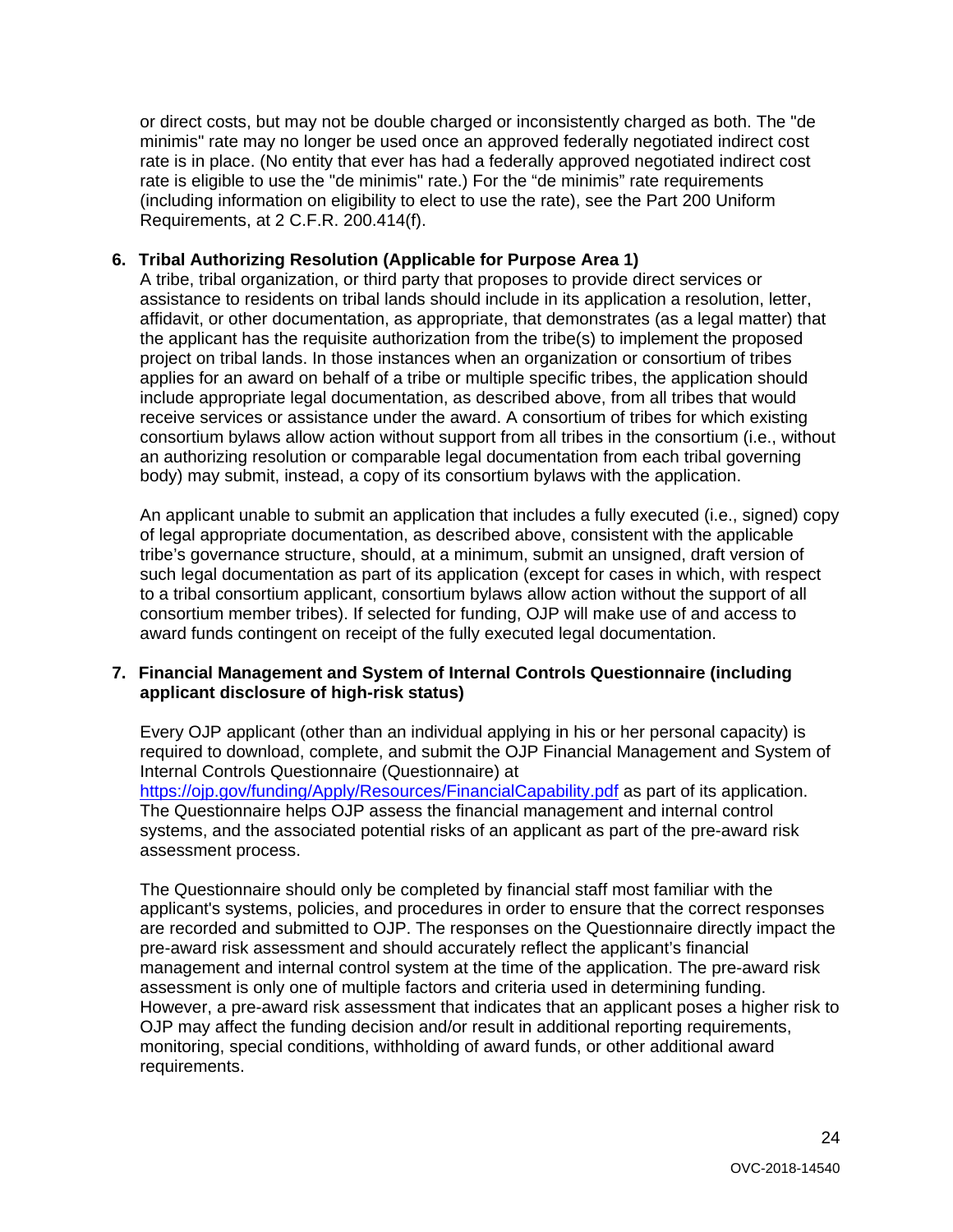Among other things, the form requires each applicant to disclose whether it currently is designated "high risk" by a federal grant-making agency outside of DOJ. For purposes of this disclosure, high risk includes any status under which a federal awarding agency provides additional oversight due to the applicant's past performance, or other programmatic or financial concerns with the applicant. If an applicant is designated high risk by another federal awarding agency, the applicant must provide the following information:

- The federal awarding agency that currently designates the applicant high risk
- The date the applicant was designated high risk
- The high-risk point of contact at that federal awarding agency (name, phone number, and email address)
- The reasons for the high-risk status, as set out by the federal awarding agency

OJP seeks this information to help ensure appropriate federal oversight of OJP awards. An applicant that is considered "high-risk" by another federal awarding agency is not automatically disqualified from receiving an OJP award. OJP may, however, consider the information in award decisions, and may impose additional OJP oversight of any award under this solicitation (including through the conditions that accompany the award document).

#### **8. Disclosure of Lobbying Activities**

Each applicant must complete and submit this information. An applicant that expends any funds for lobbying activities is to provide all of the information requested on the form Disclosure of Lobbying Activities (SF-LLL) posted at https://oip.gov/funding/Apply/Resources/Disclosure.pdf. An applicant that does not expend any funds for lobbying activities is to enter "N/A" in the text boxes for item 10 ("a. Name and Address of Lobbying Registrant" and "b. Individuals Performing Services").

#### **9. Additional Attachments**

#### **a. Applicant Disclosure of Pending Applications**

 Each applicant is to disclose whether it has (or is proposed as a subrecipient under) any application under this solicitation, and (2) would cover any identical cost items outlined in the budget submitted to OJP as part of the application under this solicitation. The pending applications for federally funded grants or cooperative agreements that (1) include requests for funding to support the same project being proposed in the applicant is to disclose applications made directly to federal awarding agencies, and also applications for subawards of federal funds (e.g., applications to State agencies that will subaward ("subgrant") federal funds).

OJP seeks this information to help avoid inappropriate duplication of funding. Leveraging multiple funding sources in a complementary manner to implement comprehensive programs or projects is encouraged and is not seen as inappropriate duplication.

Each applicant that has one or more pending applications as described above is to provide the following information about pending applications submitted within the last 12 months:

- The federal or State funding agency
- The solicitation name/project name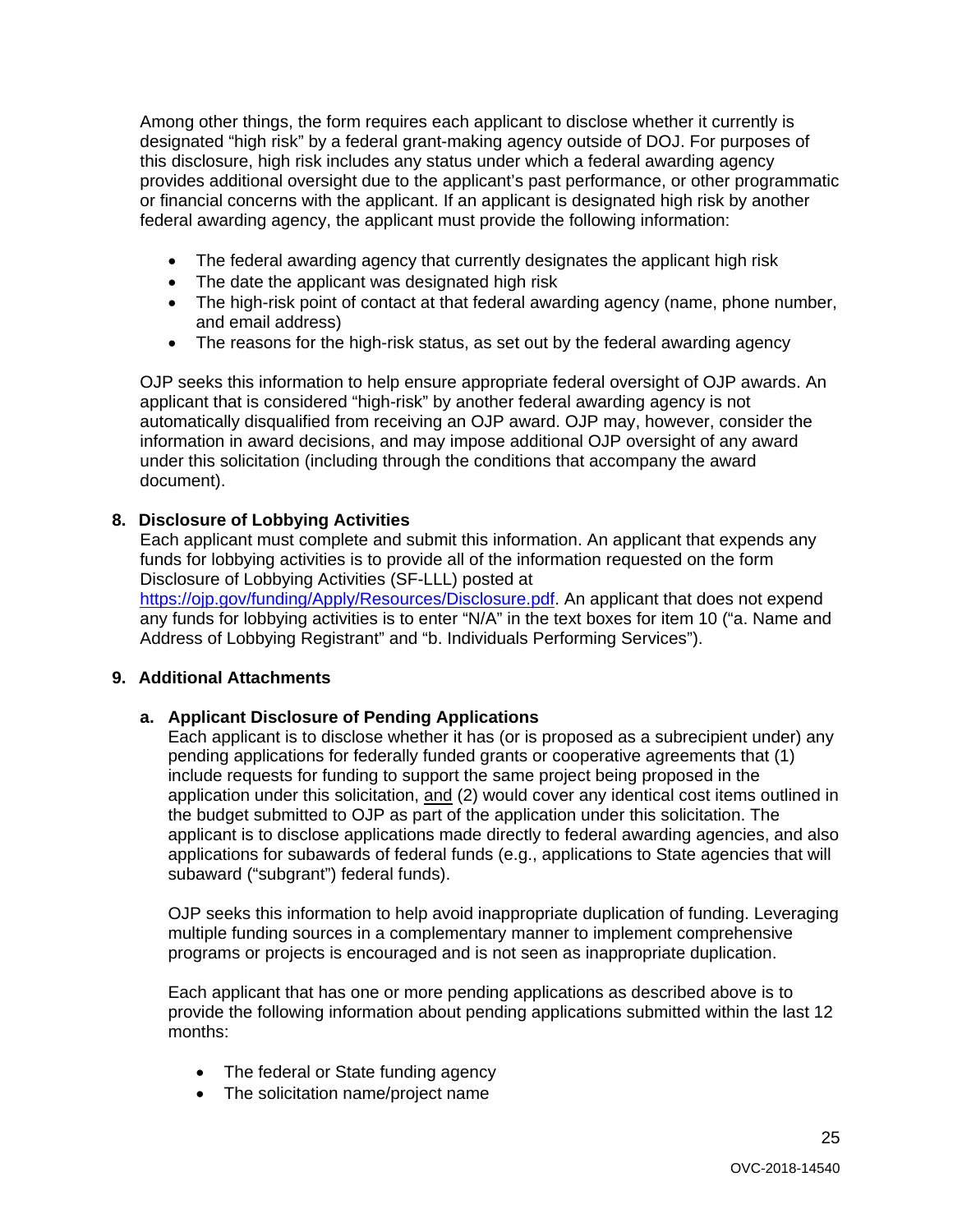• The point of contact information at the applicable federal or State funding agency

| <b>Federal or State</b><br><b>Funding Agency</b>                                                              | <b>Solicitation</b><br>Name/Project<br><b>Name</b>                                               | <b>Name/Phone/Email for Point of Contact</b><br>at Federal or State Funding Agency |
|---------------------------------------------------------------------------------------------------------------|--------------------------------------------------------------------------------------------------|------------------------------------------------------------------------------------|
| DOJ/Office of<br><b>Community Oriented</b><br><b>Policing Services</b><br>(COPS)                              | <b>COPS Hiring</b><br>Program                                                                    | jane.doe@usdoj.gov                                                                 |
| <b>Health and Human</b><br>Services/Substance<br>Abuse and Mental<br><b>Health Services</b><br>Administration | Drug-Free<br>Communities<br>Mentoring Program/<br>North County Youth<br><b>Mentoring Program</b> | John Doe, 202/000-0000;<br>john.doe@hhs.gov                                        |

Each applicant should include the table as a separate attachment to its application. The file should be named "Disclosure of Pending Applications." The applicant's Legal Name on the application must match the entity named on the disclosure of pending applications statement.

 submitted as part of this application." Any applicant that does not have any pending applications as described above is to submit, as a separate attachment, a statement to this effect: "[Applicant Name on SF-424] does not have (and is not proposed as a subrecipient under) any pending applications submitted within the last 12 months for federally funded grants or cooperative agreements (or for subawards under federal grants or cooperative agreements) that request funding to support the same project being proposed in this application to OJP and that would cover any identical cost items outlined in the budget

#### **b. Disclosure of Process Related to Executive Compensation**

An applicant that is a nonprofit organization may be required to make certain disclosures relating to the processes it uses to determine the compensation of its officers, directors, trustees, and key employees.

Under certain circumstances, a nonprofit organization that provides unreasonably high compensation to certain persons may subject both the organization's managers and those who receive the compensation to additional federal taxes. A rebuttable presumption of the reasonableness of a nonprofit organization's compensation arrangements, however, may be available if the nonprofit organization satisfied certain rules set out in Internal Revenue Service (IRS) regulations with regard to its compensation decisions.

Each applicant nonprofit organization must state at the time of its application (question 9c in the "OJP Financial Management and System of Internal Controls Questionnaire" located at <https://ojp.gov/funding/Apply/Resources/FinancialCapability.pdf>and mentioned earlier) whether or not the applicant entity believes (or asserts) that it currently satisfies the requirements of 26 C.F.R. 53.4958-6 (which relate to establishing or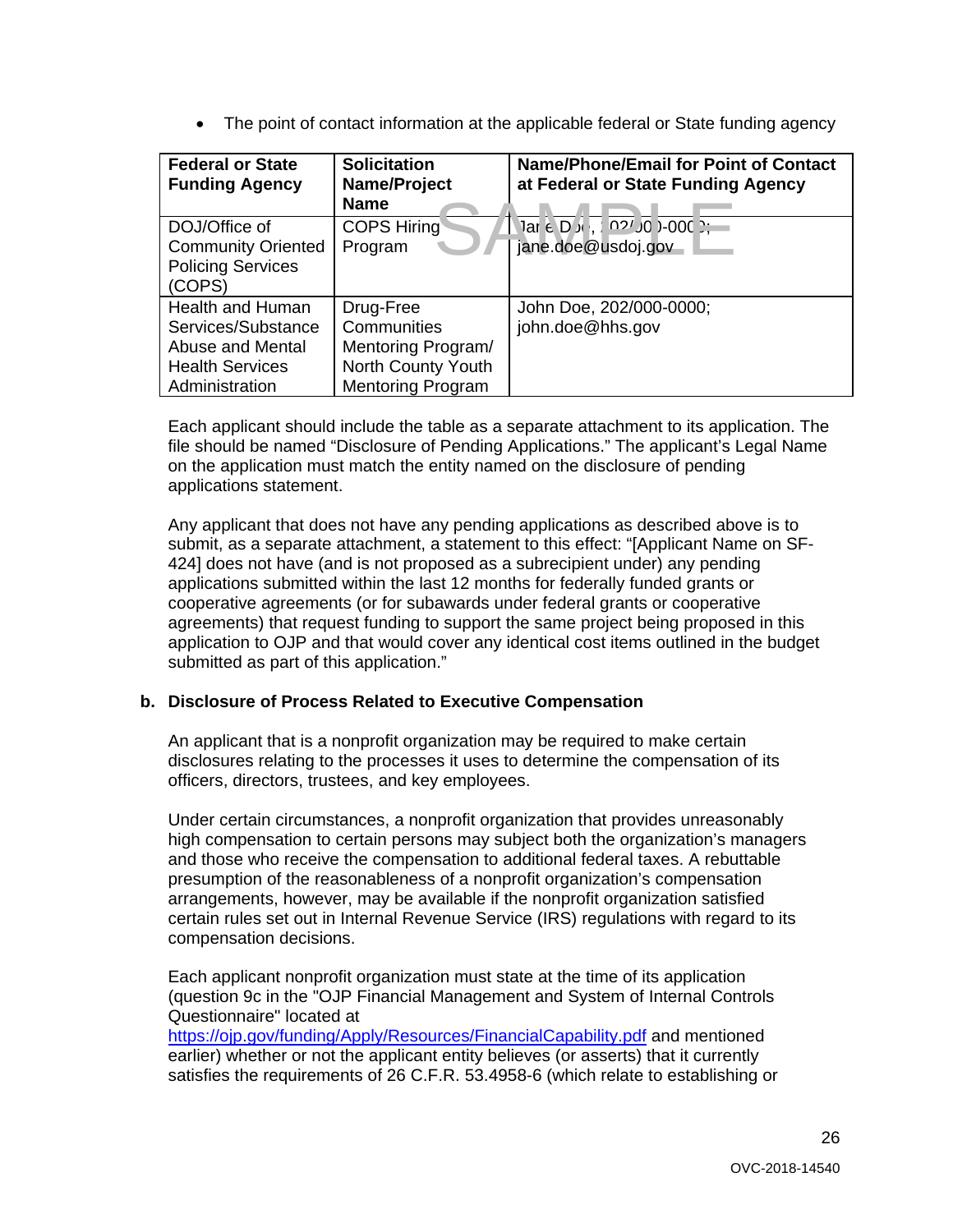invoking a rebuttable presumption of reasonableness of compensation of certain individuals and entities).

A nonprofit organization that states in the questionnaire that it believes (or asserts) that it has satisfied the requirements of 26 C.F.R. 53.4958-6 must then disclose, in an attachment to its application (to be titled "Disclosure of Process Related to Executive Compensation"), the process used by the applicant nonprofit organization to determine the compensation of its officers, directors, trustees, and key employees (together, "covered persons").

At a minimum, the disclosure must describe in pertinent detail: (1) the composition of the body that reviews and approves compensation arrangements for covered persons; (2) the methods and practices used by the applicant nonprofit organization to ensure that no individual with a conflict of interest participates as a member of the body that reviews and approves a compensation arrangement for a covered person; (3) the appropriate data as to comparability of compensation that is obtained in advance and relied upon by the body that reviews and approves compensation arrangements for covered persons; and (4) the written or electronic records that the applicant organization maintains as concurrent documentation of the decisions with respect to compensation of covered persons made by the body that reviews and approves such compensation arrangements, including records of deliberations and of the basis for decisions.

For purposes of the required disclosure, the following terms and phrases have the meanings set out by the IRS for use in connection with 26 C.F.R. 53.4958-6: officers, directors, trustees, key employees, compensation, conflict of interest, appropriate data as to comparability, adequate documentation, and concurrent documentation.

Applicant nonprofit organizations should note that following receipt of an appropriate request, OJP may be authorized or required by law to make information submitted to satisfy this requirement available for public inspection. Also, a recipient may be required to make a prompt supplemental disclosure after the award in certain circumstances (e.g., changes in the way the organization determines compensation).

#### <span id="page-26-0"></span> **How To Apply**

Applicants must register in and submit applications through [Grants.gov,](https://www.grants.gov/) a primary source to find federal funding opportunities and apply for funding. Find complete instructions on how to register and submit an application at [https://www.grants.gov/web/grants/support.html.](https://www.grants.gov/web/grants/support.html) Applicants that experience technical difficulties during this process should call the Grants.gov Customer Support Hotline at **800–518–4726** or **606–545–5035**, which operates 24 hours a day, 7 days a week, except on federal holidays.

 **Important Grants.gov update.** Grants.gov has updated its application tool. The legacy PDF application package was retired on December 31, 2017. Grants.gov Workspace is now the standard application method for applying for grants. OJP applicants should familiarize themselves with the Workspace option now. For complete information and instructions on using Workspace (and other changes), go to the Workspace Overview page at [https://www.grants.gov/web/grants/applicants/workspace-overview.html.](https://www.grants.gov/web/grants/applicants/workspace-overview.html)

Registering with Grants.gov is a one-time process; however, **processing delays may occur, and it can take several weeks** for first-time registrants to receive confirmation of registration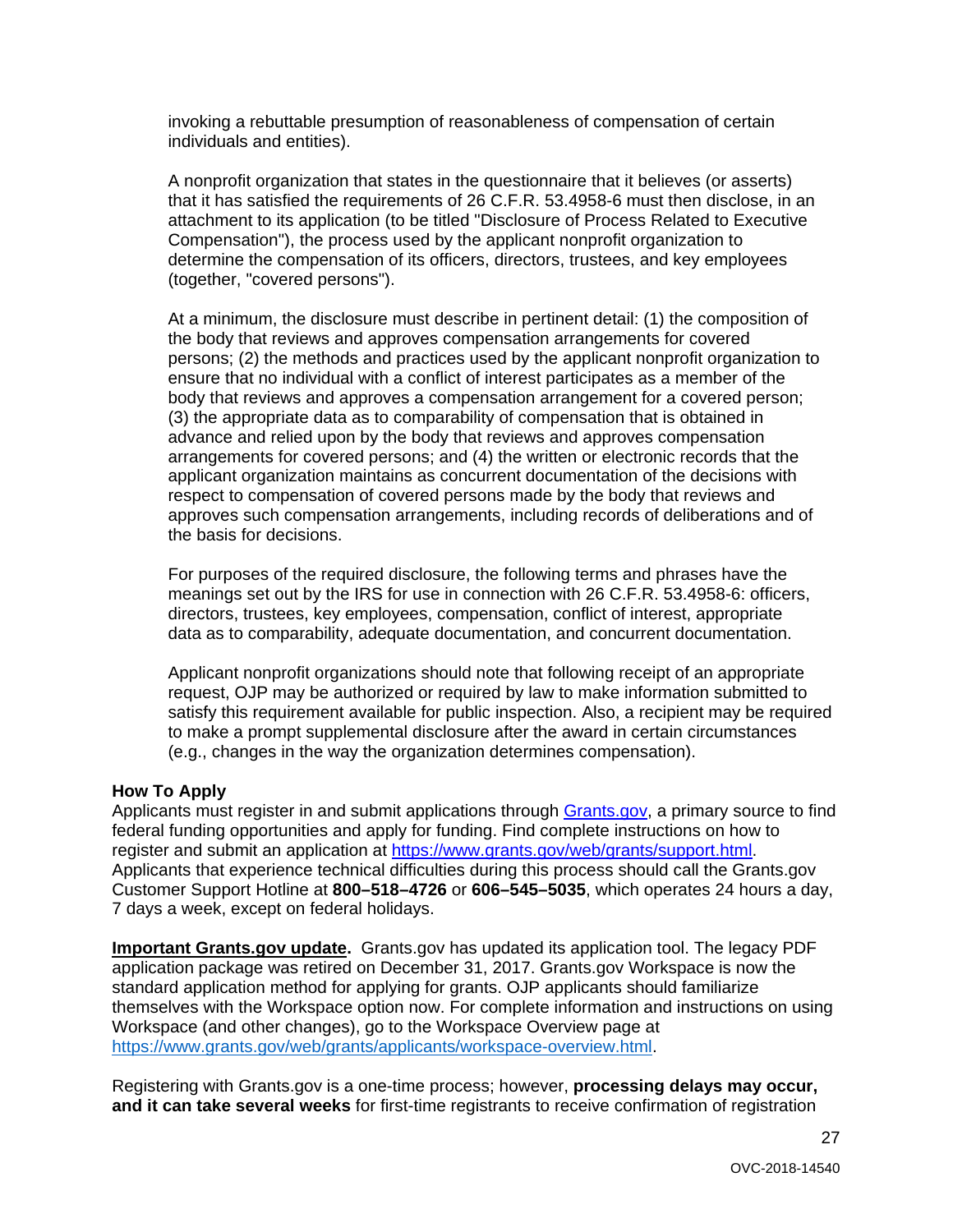and a user password. OJP encourages applicants to **register several weeks before** the application submission deadline. In addition, OJP urges applicants to submit applications at least 72 hours prior to the application due date, in order to allow time for the applicant to receive validation messages or rejection notifications from Grants.gov, and to correct in a timely fashion any problems that may have caused a rejection notification.

OJP strongly encourages all prospective applicants to sign up for Grants.gov email notifications regarding this solicitation at [https://www.grants.gov/web/grants/manage-subscriptions.html.](https://www.grants.gov/web/grants/manage-subscriptions.html) If this solicitation is cancelled or modified, individuals who sign up with Grants.gov for updates will be automatically notified.

 technical assistance with Google Chrome, or another browser, contact Grants.gov Customer **Browser Information:** Grants.gov was built to be compatible with Internet Explorer. For Support.

 **Note on Attachments:** Grants.gov has two categories of files for attachments: "mandatory" and that all required documents are attached in the correct Grants.gov category and are labeled "optional." OJP receives all files attached in both categories. Attachments are also labeled to describe the file being attached (e.g., Project Narrative, Budget Narrative, Other). Please ensure correctly. Do not embed "mandatory" attachments within another file.

**Note on File Names and File Types:** Grants.gov **only permits the use of certain specific** characters in the file names of attachments. Valid file names may include <u>only</u> the characters shown in the table below. Grants.gov rejects any application that includes an attachment(s) with a file name that contains any characters not shown in the table below. Grants.gov forwards successfully submitted applications to the OJP Grants Management System (GMS).

| <b>Characters</b>    |                         | <b>Special Characters</b> |                       |
|----------------------|-------------------------|---------------------------|-----------------------|
| Upper case $(A - Z)$ | Parenthesis (           | Curly braces {            | Square brackets [     |
| Lower case $(a - z)$ | Ampersand (&)*          | Tilde $(-)$               | Exclamation point (!) |
| Underscore (         | Comma (,                | Semicolon (; )            | Apostrophe ('         |
| Hyphen ( -           | At sign $(\mathcal{Q})$ | Number sign (#)           | Dollar sign (\$)      |
| Space                | Percent sign (%)        | Plus sign $(+)$           | Equal sign $(=)$      |
| Period (.)           |                         |                           |                       |

#### \*When using the ampersand (&) in XML, applicants must use the "&" format.

**GMS does not accept executable file types as application attachments**. These disallowed file types include, but are not limited to, the following extensions: ".com," ".bat," ".exe," ".vbs," ".cfg," ".dat," ".db," ".dbf," ".dll," ".ini," ".log," ".ora," ".sys," and ".zip." GMS may reject applications with files that use these extensions. It is important to allow time to change the type of file(s) if the application is rejected.

All applicants are required to complete the following steps:

#### **Unique Entity Identifier (DUNS Number) and SAM**

 Every applicant entity must comply with all applicable SAM and unique entity identifier (currently, a DUNS number) requirements. SAM is the repository for certain standard information about federal financial assistance applicants, recipients, and subrecipients. A DUNS number is a unique nine-digit identification number provided by the commercial company Dun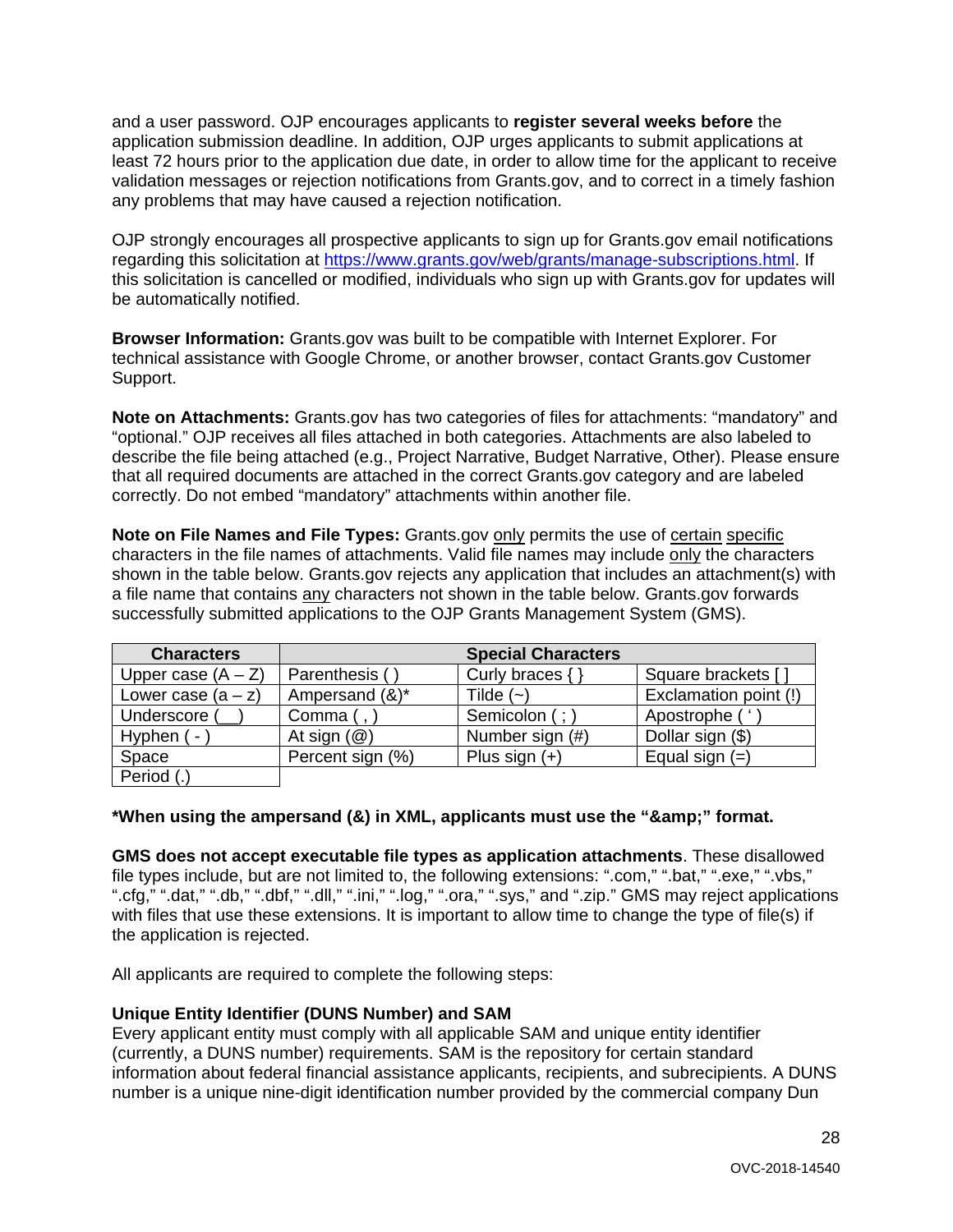sections below. and Bradstreet. More detailed information about SAM and the DUNS number is in the numbered

 If an applicant entity has not fully complied with the applicable SAM and unique identifier requirements by the time OJP makes award decisions, OJP may determine that the applicant is not qualified to receive an award and may use that determination as a basis for making the award to a different applicant.

#### **Applying as an Individual**

An individual who wishes to apply in his/her personal capacity should search Grants.gov for funding opportunities for which individuals are eligible to apply. Use the Funding Opportunity Number (FON) to register. (An applicant applying as an individual must comply with all applicable Grants.gov individual registration requirements.)

Enter the FON at<https://apply07.grants.gov/apply/IndCPRegister>to complete the registration form and create a username and password for Grants.gov. (An applicant applying as an individual should complete all steps below except 1, 2 and 4.)

#### **Registration and Submission Steps**

 Management and Budget requires every applicant for a federal award (other than an individual) to include a "unique entity identifier" in each application, including an application **1. Acquire a unique entity identifier (currently, a DUNS number).** In general, the Office of for a supplemental award. Currently, a DUNS number is the required unique entity identifier.

This unique entity identifier is used for tracking purposes, and to validate address and point of contact information for applicants, recipients, and subrecipients. It will be used throughout the life cycle of an OJP award. Obtaining a DUNS number is a free, one-time activity. Call Dun and Bradstreet at 866–705–5711 to obtain a DUNS number or apply online at [https://www.dnb.com/.](https://www.dnb.com/) A DUNS number is usually received within 2 business days.

 **new** entity registration in SAM.gov must provide an original, signed notarized letter stating **2. Acquire or maintain registration with SAM.** Any applicant for an OJP award creating a that the applicant is the authorized Entity Administrator before the registration will be activated. To learn more about this process change, read the FAQs at [https://www.gsa.gov/about-us/organization/federal-acquisition-service/office-of-systems](https://www.gsa.gov/about-us/organization/federal-acquisition-service/office-of-systems-management/integrated-award-environment-iae/sam-update)[management/integrated-award-environment-iae/sam-update.](https://www.gsa.gov/about-us/organization/federal-acquisition-service/office-of-systems-management/integrated-award-environment-iae/sam-update) Information about the notarized letter is posted at [https://www.fsd.gov/fsd](https://www.fsd.gov/fsd-gov/answer.do?sysparm_kbid=d2e67885db0d5f00b3257d321f96194b&sysparm_search=kb0013183)[gov/answer.do?sysparm\\_kbid=d2e67885db0d5f00b3257d321f96194b&sysparm\\_search=kb](https://www.fsd.gov/fsd-gov/answer.do?sysparm_kbid=d2e67885db0d5f00b3257d321f96194b&sysparm_search=kb0013183)  [0013183.](https://www.fsd.gov/fsd-gov/answer.do?sysparm_kbid=d2e67885db0d5f00b3257d321f96194b&sysparm_search=kb0013183)

 **renew its SAM registration at least annually** to maintain an active status. SAM All applicants for OJP awards (other than individuals) with current registration in SAM must maintain current registrations in the SAM database. Applicants will need the authorizing official of the organization and an Employer Identification Number (EIN). An applicant must be registered in SAM to successfully register in Grants.gov. Each applicant must **update or**  registration and renewal can take as long as 10 business days to complete (2 more weeks to acquire an EIN).

An application cannot be successfully submitted in Grants.gov until Grants.gov receives the SAM registration information. Once the SAM registration/renewal is complete, **the**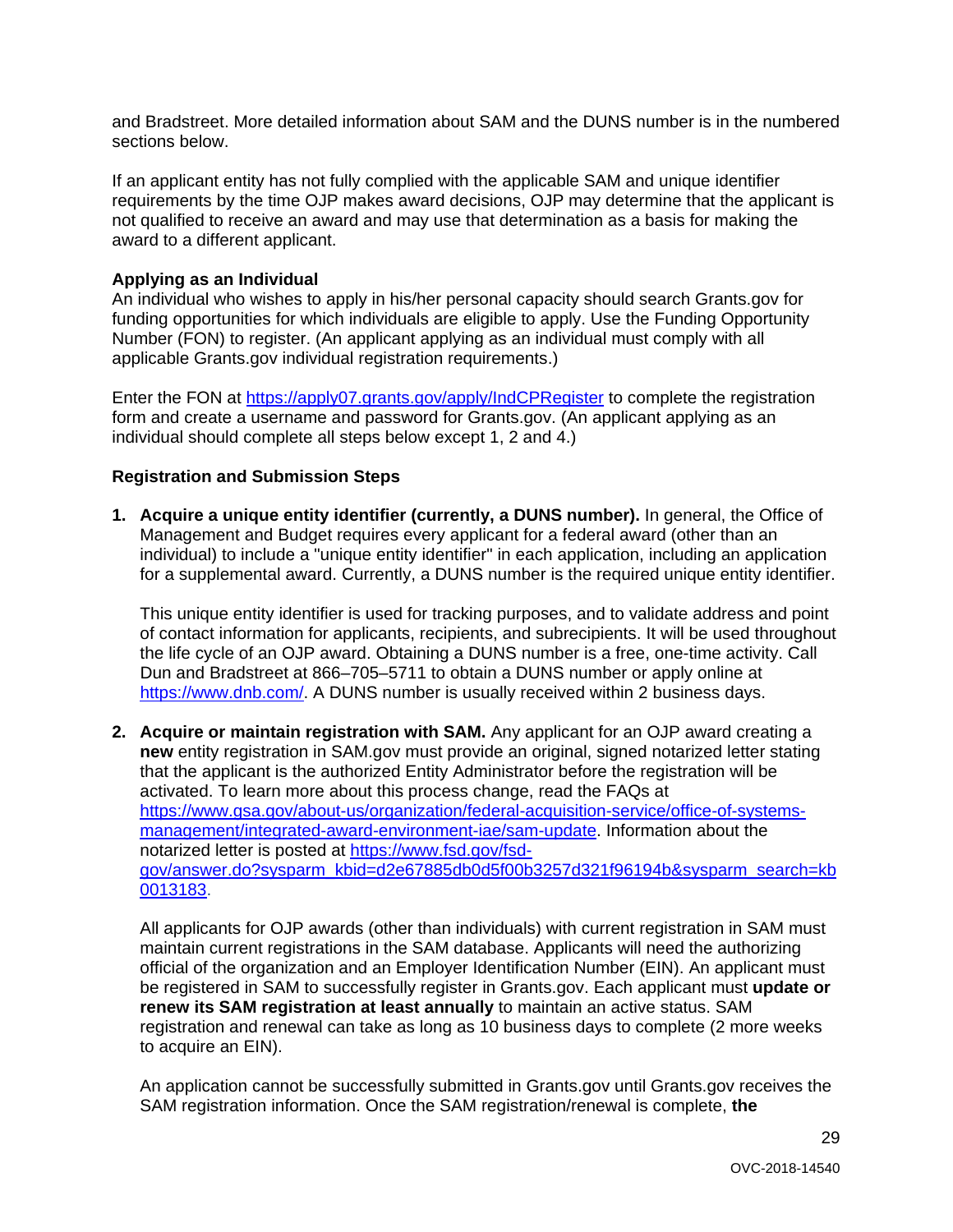**information transfer from SAM to Grants.gov can take as long as 48 hours.** OJP recommends that the applicant register or renew registration with SAM as early as possible.

Information about SAM registration procedures can be accessed at [www.SAM.gov.](https://www.sam.gov/)

- **3. Acquire an Authorized Organization Representative (AOR) and a Grants.gov username and password**. Complete the AOR profile on Grants.gov and create a username and password. An applicant entity's "unique entity identifier" (DUNS number) must be used to complete this step. For more information about the registration process for organizations and other entities, go to [https://www.grants.gov/web/grants/applicants/organization](https://www.grants.gov/web/grants/applicants/organization-registration.html)[registration.html.](https://www.grants.gov/web/grants/applicants/organization-registration.html) Individuals registering with Grants.gov should go to [https://www.grants.gov/web/grants/applicants/registration.html.](https://www.grants.gov/web/grants/applicants/registration.html)
- **4. Acquire confirmation for the AOR from the E-Business Point of Contact (E-Biz POC).** The E-Biz POC at the applicant organization must log into Grants.gov to confirm the applicant organization's AOR. The E-Biz POC will need the Marketing Partner Identification Number (MPIN) password obtained when registering with SAM to complete this step. Note that an organization can have more than one AOR.
- **5. Search for the funding opportunity on Grants.gov.** Use the following identifying information when searching for the funding opportunity on Grants.gov. The Catalog of Federal Domestic Assistance (CFDA) number for this solicitation is 16.582, titled "Crime Victim Assistance/Discretionary Grants," and the funding opportunity number is OVC-2018- 14540*.*
- **6. Select the correct Competition ID.** Some OJP solicitations posted to Grants.gov contain multiple purpose areas, denoted by the individual Competition ID. If applying to a solicitation with multiple Competition IDs, select the appropriate Competition ID for the intended purpose area of the application.

**Purpose Area 1 (Victim Services Program) Competition ID: OVC-2018-14560 Purpose Area 2 (Technical Assistance Program) Competition ID: OVC-2018-14561** 

- **7. Access Funding Opportunity and Application Package from Grants.gov**. Select "Apply for Grants" under the "Applicants" column. Enter your email address to be notified of any changes to the opportunity package before the closing date. Click the Workspace icon to use Grants.gov Workspace.
- 11:59 p.m. eastern time on July 2, 2018. **8. Submit a valid application consistent with this solicitation by following the directions in Grants.gov.** Within 24-48 hours after submitting the electronic application, the applicant should receive two notifications from Grants.gov. The first will confirm the receipt of the application. The second will state whether the application has been validated and successfully submitted, or whether it has been rejected due to errors, with an explanation. It is possible to first receive a message indicating that the application is received, and then receive a rejection notice a few minutes or hours later. Submitting an application well ahead of the deadline provides time to correct the problem(s) that caused the rejection. **Important:**  OJP urges each applicant to submit its application **at least 72 hours prior** to the application due date, to allow time to receive validation messages or rejection notifications from Grants.gov, and to correct in a timely fashion any problems that may have caused a rejection notification. Applications must be successfully submitted through Grants.gov by

30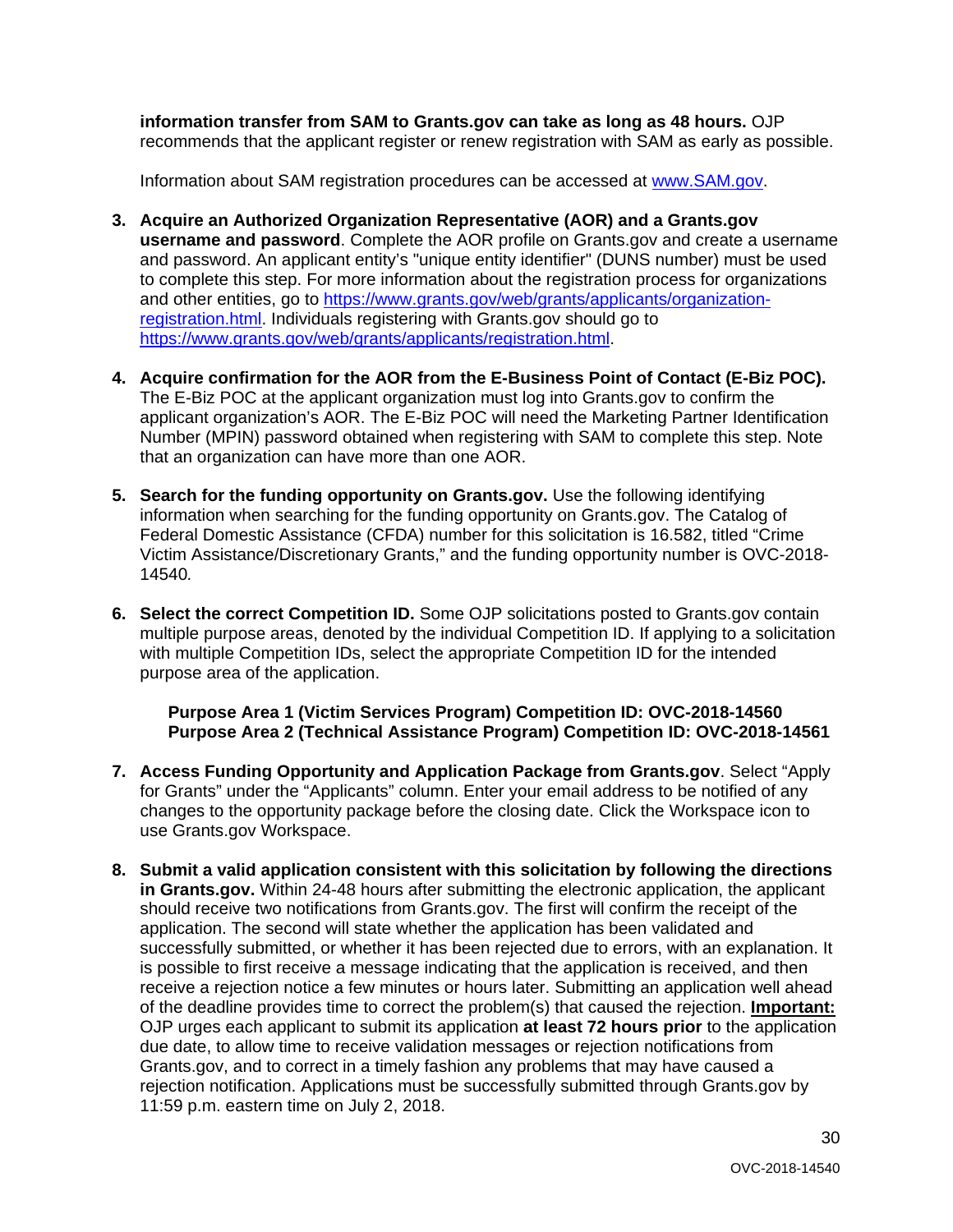Go to<https://www.grants.gov/web/grants/applicants/organization-registration.html>for further details on DUNS numbers, SAM, and Grants.gov registration steps and timeframes.

#### **Note: Application Versions**

 recent system-validated version submitted. If an applicant submits multiple versions of the same application, OJP will review only the most

#### **Experiencing Unforeseen Grants.gov Technical Issues**

Support Hotline at<https://www.grants.gov/web/grants/support.html>or the SAM Help Desk receive a tracking number. The applicant must email the OVC contact identified in the Contact An applicant that experiences unforeseen Grants.gov technical issues beyond its control that prevent it from submitting its application by the deadline must contact the Grants.gov Customer (Federal Service Desk) at<https://www.fsd.gov/fsd-gov/home.do>to report the technical issue and Information section on the title page **within 24 hours after the application deadline** to request approval to submit its application after the deadline. The applicant's email must describe the technical difficulties, and must include a timeline of the applicant's submission efforts, the complete grant application, the applicant's DUNS number, and any Grants.gov Help Desk or SAM tracking number(s).

 submission was due to the applicant's failure to follow all required procedures, OJP will deny the **Note: OJP does not automatically approve requests to submit a late application***.* After OJP reviews the applicant's request, and contacts the Grants.gov or SAM Help Desks to verify the reported technical issues, OJP will inform the applicant whether the request to submit a late application has been approved or denied. If OJP determines that the untimely application applicant's request to submit its application.

The following conditions generally are insufficient to justify late submissions:

- Failure to register in SAM or Grants.gov in sufficient time. (SAM registration and renewal can take as long as 10 business days to complete. The information transfer from SAM to Grants.gov can take up to 48 hours.)
- Failure to follow Grants.gov instructions on how to register and apply as posted on its website.
- Failure to follow each instruction in the OJP solicitation.
- such as issues with firewalls or browser incompatibility. • Technical issues with the applicant's computer or information technology environment,

**Notifications regarding known technical problems with Grants.gov, if any, are posted at the top of the OJP Funding Resource Center at [https://ojp.gov/funding/index.htm.](https://ojp.gov/funding/index.htm)** 

### <span id="page-30-0"></span>**E. Application Review Information**

#### <span id="page-30-1"></span>**Review Criteria**

 **For Purpose Area 1** - Applications that meet basic minimum requirements will be evaluated by peer reviewers using the following review criteria.

1. Statement of the Problem (15%)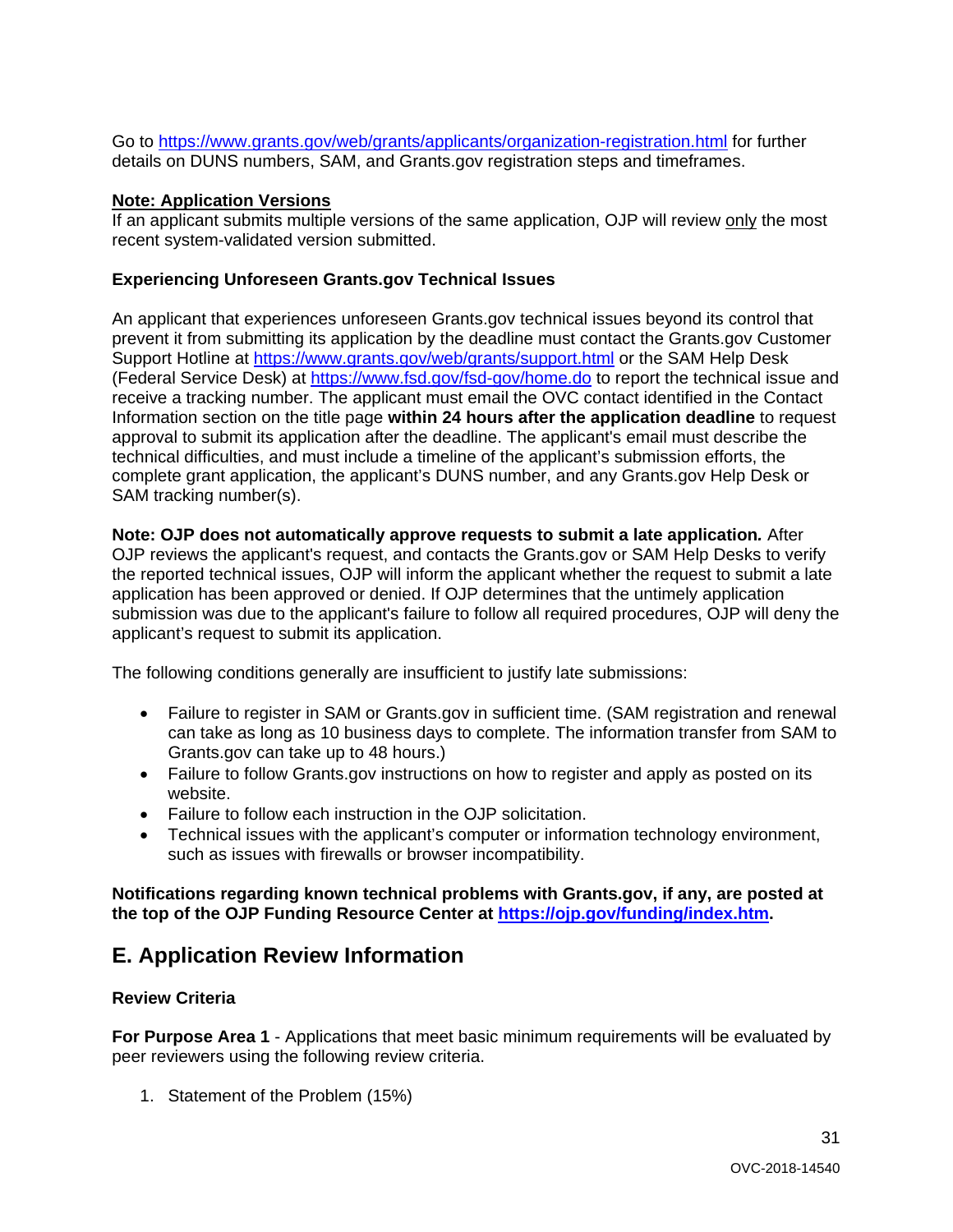- 2. Project Design and Implementation (30%)
- 3. Capabilities and Competencies (30%)
- 4. Plan for Collecting the Data Required for this Solicitation's Performance Measures (10%)
- 5. Budget (15%): complete, cost effective, and allowable (e.g., reasonable, allocable, and necessary for project activities). Budget narratives should demonstrate generally how of the project.<sup>10</sup> applicants will maximize cost effectiveness of grant expenditures. Budget narratives should demonstrate cost effectiveness in relation to potential alternatives and the goals

**For Purpose Area 2 -** Applications that meet basic minimum requirements will be evaluated by peer reviewers using the following review criteria.

- 1. Statement of the Problem (5%)
- 2. Project Design and Implementation (30%)
- 3. Capabilities and Competencies (30%)
- 4. Plan for Collecting the Data Required for this Solicitation's Performance Measures (10%)
- of the project.<sup>11</sup> 5. Budget (15%): complete, cost effective, and allowable (e.g., reasonable, allocable, and necessary for project activities). Budget narratives should demonstrate generally how applicants will maximize cost effectiveness of grant expenditures. Budget narratives should demonstrate cost effectiveness in relation to potential alternatives and the goals
- 6. Other Resumes of Key Personnel or Job Descriptions (10%)

#### <span id="page-31-0"></span>**Review Process**

OJP is committed to ensuring a fair and open process for making awards. OVC reviews the application to make sure that the information presented is reasonable, understandable, measurable, achievable, and consistent with the solicitation.

 for compliance with those requirements. Although specific requirements may vary, the following Peer reviewers will review the applications submitted under this solicitation that meet basic minimum requirements. For purposes of assessing whether an application meets basic minimum requirements and should proceed to further consideration, OJP screens applications are common requirements applicable to all solicitations for funding under OJP programs:

- The application must be submitted by an eligible type of applicant.
- • The application must request funding within programmatic funding constraints (if applicable).
- The application must be responsive to the scope of the solicitation.
- The application must include all items designated as "critical elements."
- • The applicant must not be identified in SAM as excluded from receiving federal awards.

For a list of the critical elements for this solicitation, see "What an Application Should Include" under [Section D. Application and Submission Information.](#page-14-0) 

32

<span id="page-31-1"></span><sup>-</sup> $10$  Generally speaking, a reasonable cost is a cost that, in its nature or amount, does not exceed that which would be incurred by a prudent person under the circumstances prevailing at the time the decision was made to incur the costs.

<span id="page-31-2"></span><sup>&</sup>lt;sup>11</sup> See previous.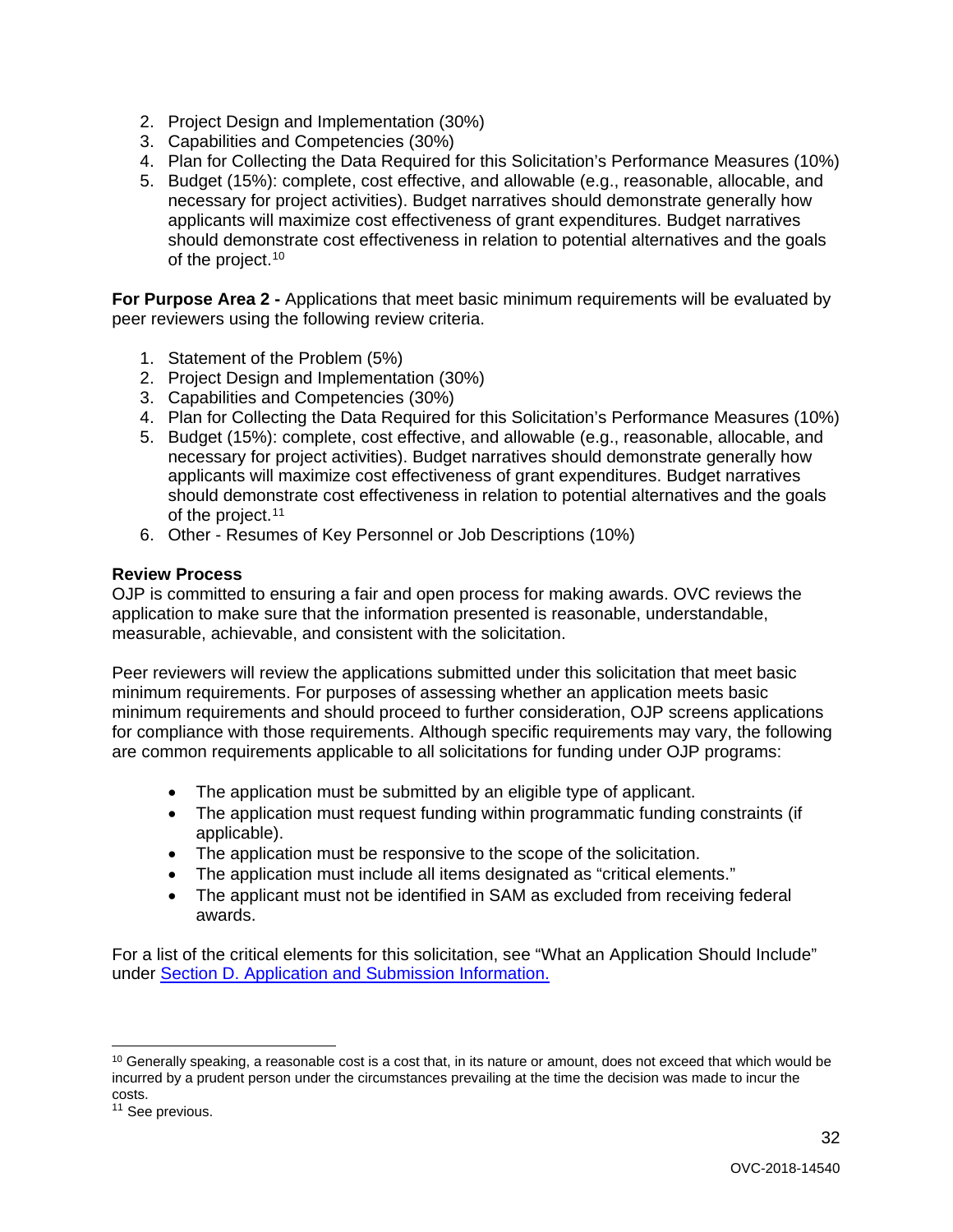Peer review panels will evaluate, score, and rate applications that meet basic minimum requirements. OVC may use internal peer reviewers, external peer reviewers, or a combination, to assess applications on technical merit using the solicitation's review criteria. An external peer reviewer is an expert in the subject matter of a given solicitation who is not a current DOJ employee. An internal reviewer is a current DOJ employee who is well-versed or has expertise in the subject matter of this solicitation. Peer reviewers' ratings and any resulting recommendations are advisory only, although reviewer views are considered carefully. Other important considerations for OVC include geographic diversity, strategic priorities, available funding, and the extent to which the Budget Detail Worksheet and Budget Narrative accurately explain project costs that are reasonable, necessary, and otherwise allowable under federal law and applicable federal cost principles.

Pursuant to the Part 200 Uniform Requirements, before award decisions are made, OJP also reviews information related to the degree of risk posed by the applicant. Among other things to help assess whether an applicant that has one or more prior federal awards has a satisfactory record with respect to performance, integrity, and business ethics, OJP checks whether the applicant is listed in SAM as excluded from receiving a federal award.

 Federal Awardee Performance and Integrity Information System, (FAPIIS)). In addition, if OJP anticipates that an award will exceed \$150,000 in federal funds, OJP also must review and consider any information about the applicant that appears in the non-public segment of the integrity and performance system accessible through SAM (currently, the

**Important note on FAPIIS:** An applicant, at its option, may review and comment on any information about itself that currently appears in FAPIIS and was entered by a federal awarding agency. OJP will consider any such comments by the applicant, in addition to the other information in FAPIIS, in its assessment of the risk posed by the applicant.

The evaluation of risks goes beyond information in SAM, however. OJP itself has in place a framework for evaluating risks posed by applicants for competitive awards. OJP takes into account information pertinent to matters such as—

- 1. Applicant financial stability and fiscal integrity,
- 2. Quality of the applicant's management systems, and the applicant's ability to meet prescribed management standards, including those outlined in the DOJ Grants Financial Guide,
- 3. Applicant's history of performance under OJP and other DOJ awards (including compliance with reporting requirements and award conditions), and awards from other federal agencies,
- 4. Reports and findings from audits of the applicant, including audits under the Part 200 Uniform Requirements, and
- 5. Applicant's ability to comply with statutory and regulatory requirements, and to effectively implement other award requirements.

 only peer review ratings and OVC recommendations, but also other factors as indicated in this Absent explicit statutory authorization or written delegation of authority to the contrary, all final award decisions will be made by the Assistant Attorney General, who may take into account not section.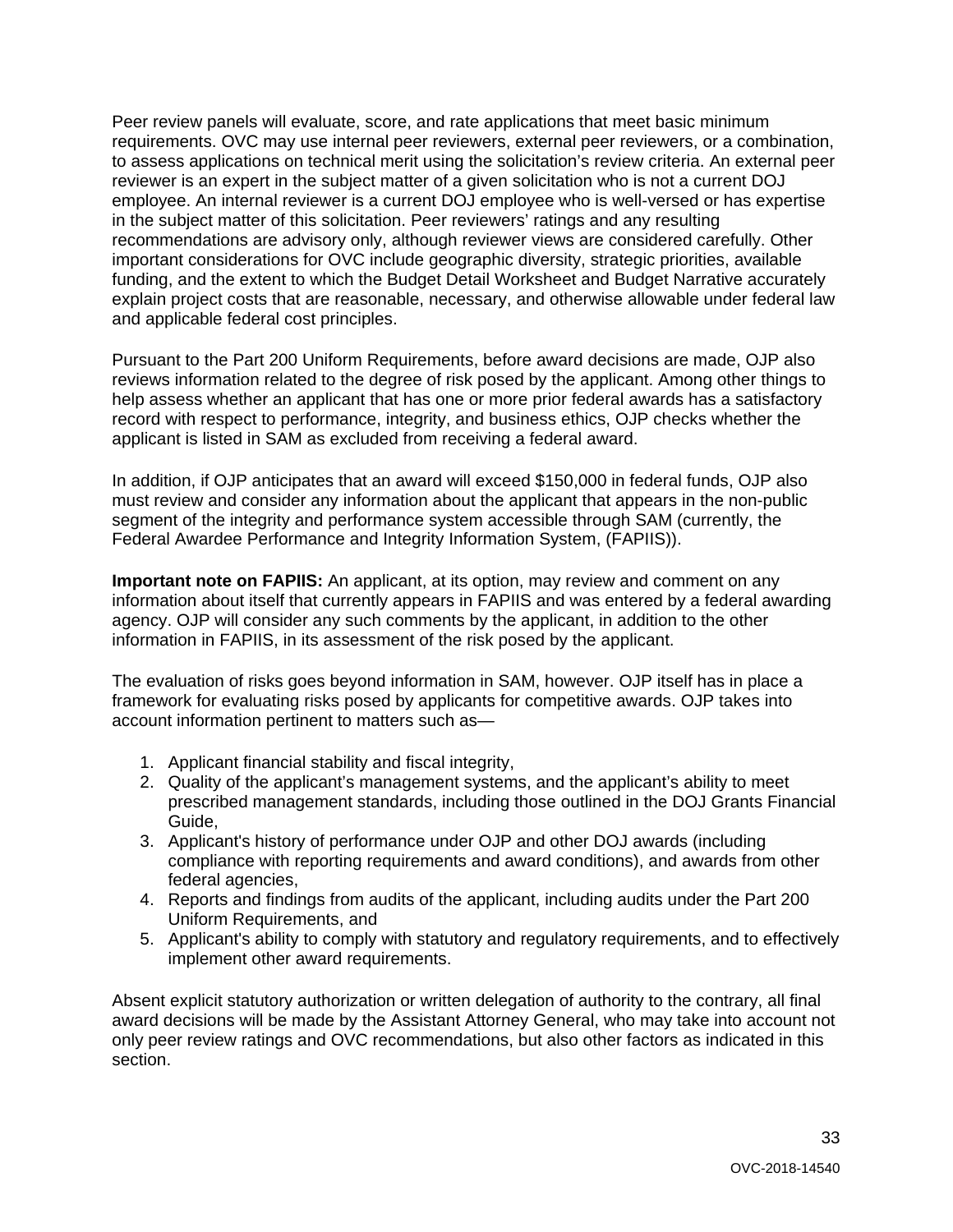### <span id="page-33-0"></span>**F. Federal Award Administration Information**

#### <span id="page-33-1"></span>**Federal Award Notices**

Award notifications will be made by September 30, 2018. OJP sends award notifications by email through GMS to the individuals listed in the application as the point of contact and the authorizing official (E-Biz POC and AOR). The email notification includes detailed instructions on how to access and view the award documents, and steps to take in GMS to start the award acceptance process. GMS automatically issues the notifications at 9:00 p.m. eastern time on the award date.

 conditions; and sign and accept the award. The award acceptance process requires physical submission of the fully executed award document to OJP. For each successful applicant, an individual with the necessary authority to bind the applicant will be required to log in; execute a set of legal certifications and a set of legal assurances; designate a financial point of contact; thoroughly review the award, including all award signature of the award document by the authorized representative and the scanning and

#### <span id="page-33-2"></span>**Administrative, National Policy, and Other Legal Requirements**

If selected for funding, in addition to implementing the funded project consistent with the OJPapproved application, the recipient must comply with all award conditions, and all applicable requirements of federal statutes and regulations (including applicable requirements referred to in the assurances and certifications executed in connection with award acceptance). OJP strongly encourages prospective applicants to review information on post-award legal requirements and common OJP award conditions **prior** to submitting an application.

[Grants and Cooperative Agreements -](https://ojp.gov/funding/Explore/LegalOverview/index.htm) FY 2018 Awards," available in the OJP Funding Applicants should consult the ["Overview of Legal Requirements Generally Applicable to OJP](https://ojp.gov/funding/Explore/LegalOverview/index.htm)  Resource Center at [https://ojp.gov/funding/index.htm.](https://ojp.gov/funding/index.htm) In addition, applicants should examine the following two legal documents, as each successful applicant must execute both documents before it may receive any award funds. (An applicant is not required to submit these documents as part of an application.)

- **Matters; and Drug-Free Workplace Requirements** • [Certifications Regarding Lobbying; Debarment, Suspension and Other Responsibility](https://ojp.gov/funding/Apply/Resources/Certifications.pdf)
- Certified Standard Assurances

The webpages accessible through the "Overview of Legal Requirements Generally Applicable to [OJP Grants and Cooperative Agreements -](https://ojp.gov/funding/Explore/LegalOverview/index.htm) FY 2018 Awards" are intended to give applicants for OJP awards a general overview of important statutes, regulations, and award conditions that apply to many (or in some cases, all) OJP grants and cooperative agreements awarded in FY 2018. Individual OJP awards typically also will include additional award conditions. Those additional conditions may relate to the particular statute, program, or solicitation under which the award is made; to the substance of the funded application; to the recipient's performance under other federal awards; to the recipient's legal status (e.g., as a for-profit entity); or to other pertinent considerations.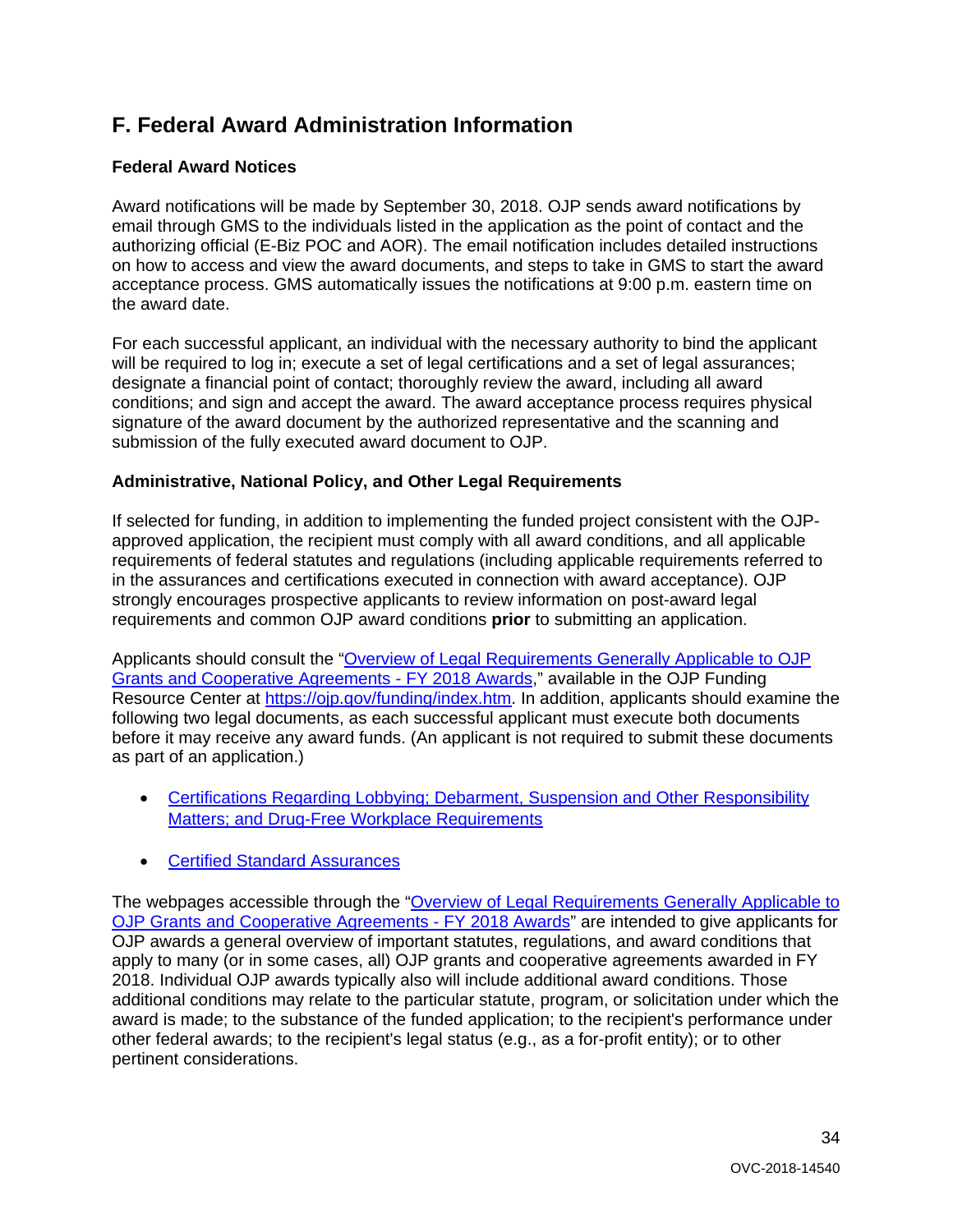As stated above, OVC expects to make an award for Purpose Area 2 under this solicitation in the form of a cooperative agreement. Cooperative agreements include a condition in the award document that sets out the nature of the "substantial federal involvement" in carrying out the award and program. Generally stated, under OJP cooperative agreement awards, responsibility for the day-to-day conduct of the funded project rests with the recipient. OJP, however, may have substantial involvement in matters such as substantive coordination of technical efforts and site selection, as well as review and approval of project work plans, research designs, data collection instruments, and major project-generated materials. In addition, OJP often indicates in the award terms and conditions that it may redirect the project if necessary.

 In addition to an award condition that sets out the nature of the anticipated "substantial federal involvement" in the award, cooperative agreements awarded by OJP include an award condition that requires specific reporting in connection with conferences, meetings, retreats, seminars, symposia, training activities, or similar events funded under the award.

#### <span id="page-34-0"></span>**General Information about Post-Federal Award Reporting Requirements**

In addition to the deliverables described in [Section A. Program Description,](#page-4-0) any recipient of an award under this solicitation will be required to submit the following reports and data.

Required reports. Recipients typically must submit quarterly financial reports, semiannual progress reports, final financial and progress reports, and, if applicable, an annual audit report in accordance with the Part 200 Uniform Requirements or specific award conditions. Future awards and fund drawdowns may be withheld if reports are delinquent. (In appropriate cases, OJP may require additional reports.)

Awards that exceed \$500,000 will include an additional condition that, under specific circumstances, will require the recipient to report (to FAPIIS) information on civil, criminal, and administrative proceedings connected with (or connected to the performance of) either the OJP award or any other grant, cooperative agreement, or procurement contract from the federal government. Additional information on this reporting requirement appears in the text of the award condition posted on the OJP webpage at [https://ojp.gov/funding/FAPIIS.htm.](https://ojp.gov/funding/FAPIIS.htm)

 award, to provide performance data as part of regular progress reporting. Successful applicants Data on performance measures. In addition to required reports, each award recipient also must provide data that measure the results of the work done under the award. To demonstrate program progress and success, and to assist DOJ in fulfilling its responsibilities under the Government Performance and Results Act of 1993 (GPRA), Public Law 103-62, and the GPRA Modernization Act of 2010, Public Law 111–352, OJP will require any award recipient, post will be required to access OJP's performance measurement page at <https://ojp.gov/performance/>for an overview of performance measurement activities at OJP. Performance measures for this program are listed as [Appendix A.](#page-36-0)

### <span id="page-34-1"></span>**G. Federal Awarding Agency Contact(s)**

For OJP contact(s), see the title page.

For contact information for Grants.gov, see the title page.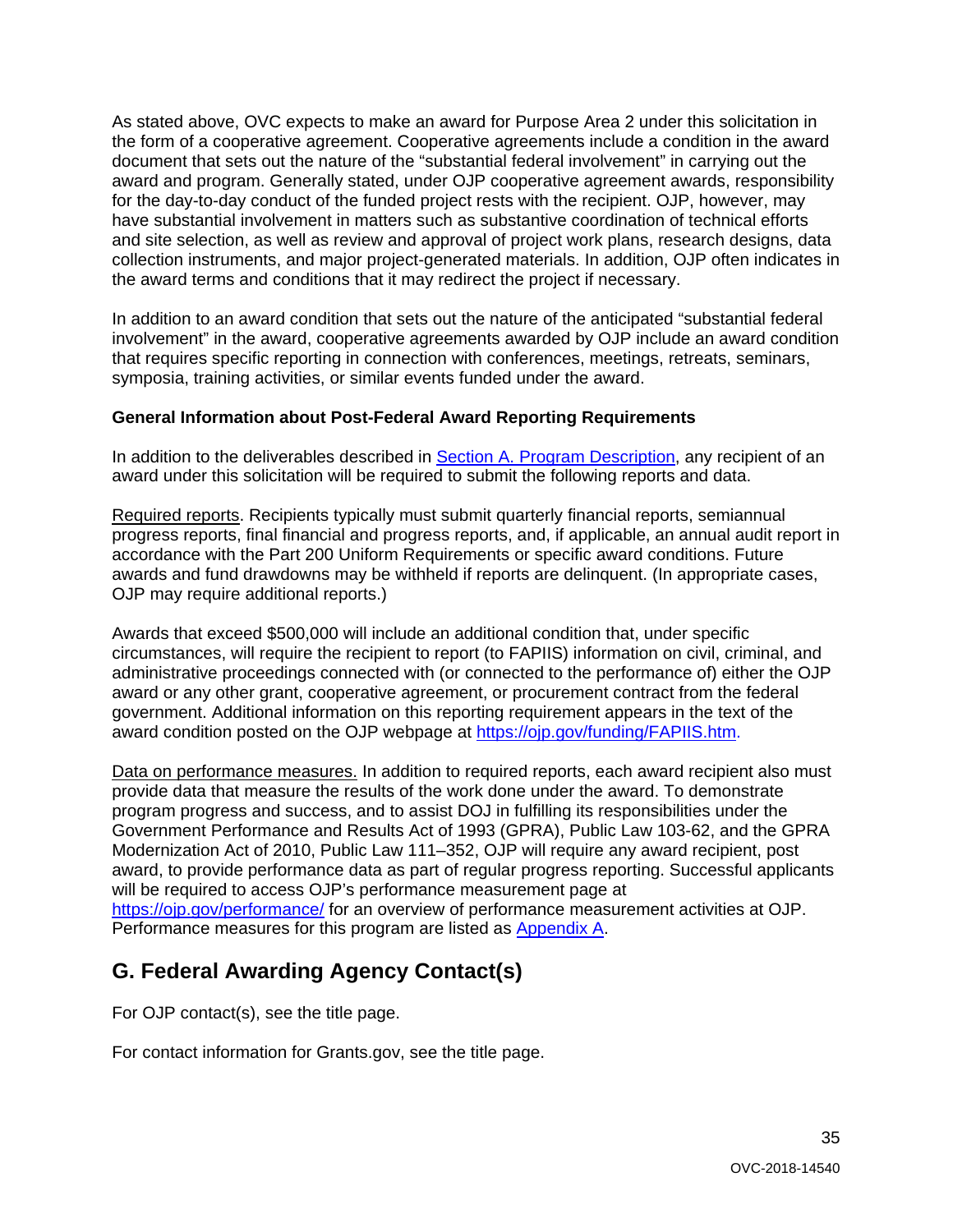### <span id="page-35-0"></span>**H. Other Information**

#### <span id="page-35-1"></span>**Freedom of Information Act and Privacy Act (5 U.S.C. §§ 552 and 552a)**

 responsive information either is protected under the Privacy Act or falls within the scope of one All applications submitted to OJP (including all attachments to applications) are subject to the federal Freedom of Information Act (FOIA) and to the Privacy Act. By law, DOJ may withhold information that is responsive to a request pursuant to FOIA if DOJ determines that the of nine statutory exemptions under FOIA. DOJ cannot agree in advance of a request pursuant to FOIA not to release some or all portions of an application.

In its review of records that are responsive to a FOIA request, OJP will withhold information in those records that plainly falls within the scope of the Privacy Act or one of the statutory exemptions under FOIA. (Some examples include certain types of information in budgets, and names and contact information for project staff other than certain key personnel.) In appropriate circumstances, OJP will request the views of the applicant/recipient that submitted a responsive document.

 that the applicant/recipient believes falls under a FOIA exemption, the specific exemption it For example, if OJP receives a request pursuant to FOIA for an application submitted by a nonprofit or for-profit organization or an institution of higher education, or for an application that involves research, OJP typically will contact the applicant/recipient that submitted the application and ask it to identify—quite precisely—any particular information in the application believes applies, and why. After considering the submission by the applicant/recipient, OJP makes an independent assessment regarding withholding information. OJP generally follows a similar process for requests pursuant to FOIA for applications that may contain law-enforcement sensitive information.

#### <span id="page-35-2"></span>**Provide Feedback to OJP**

To assist OJP in improving its application and award processes, OJP encourages applicants to provide feedback on this solicitation, the application submission process, and/or the application review process. Provide feedback to [OJPSolicitationFeedback@usdoj.gov.](mailto:OJPSolicitationFeedback@usdoj.gov)

 **IMPORTANT:** This email is for feedback and suggestions only. OJP does **not** reply from this questions on any program or technical aspect of the solicitation **must** use the appropriate mailbox to messages it receives in this mailbox. Any prospective applicant that has specific telephone number or email listed on the front of this document to obtain information. These contacts are provided to help ensure that prospective applicants can directly reach an individual who can address specific questions in a timely manner.

 email account.) **Note:** Neither you nor anyone else from your organization or entity can be a peer reviewer in a competition in which you or your organization/entity has submitted an If you are interested in being a reviewer for other OJP grant applications, please email your resume to [ojpprsupport@usdoj.gov.](mailto:ojpprsupport@usdoj.gov) (Do not send your resume to the OJP Solicitation Feedback application.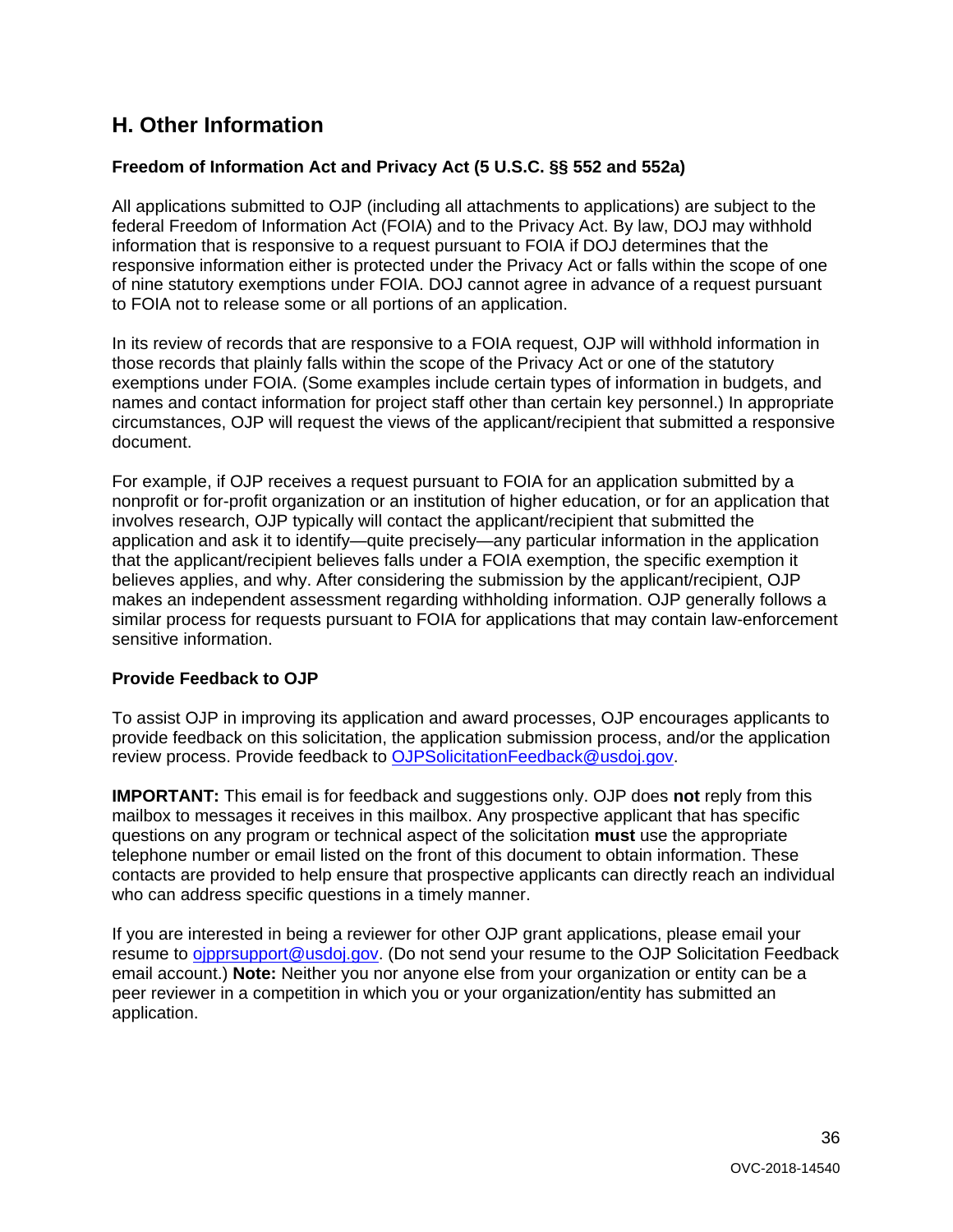### **Appendix A: Performance Measures Table**

<span id="page-36-0"></span>Purpose Area 1 Performance Measures

| <b>Objective</b>               | <b>Performance Measures</b>                           | <b>Data Recipient Provides</b>                                 |
|--------------------------------|-------------------------------------------------------|----------------------------------------------------------------|
| To assist state, tribal, and   | Percent of planned data-                              | Baseline: Number of planned                                    |
| local law enforcement          | gathering initiatives                                 | data-gathering initiatives.                                    |
| agencies to develop or         | completed.                                            |                                                                |
| enhance, and sustain a         |                                                       | Number of data-gathering                                       |
| comprehensive victim           |                                                       | initiatives completed.                                         |
| assistance program that        |                                                       |                                                                |
| provides services to all       |                                                       |                                                                |
| identifiable victims of crime, |                                                       | Number of victims served                                       |
| their families, and the        | Number of victims served                              | broken down by type of crime,                                  |
| community that are:            |                                                       | and whether offense was in                                     |
|                                |                                                       | high-crime area. Follow-up                                     |
| • coordinated                  |                                                       | with survivors after 6-12                                      |
| • collaborative                |                                                       | months to assess how they're                                   |
| • multidisciplinary, and       |                                                       | doing.                                                         |
| • trauma-informed.             |                                                       | Baseline: Number of victims                                    |
|                                |                                                       | served by participating groups                                 |
|                                |                                                       | pre-OVC funding.                                               |
|                                |                                                       |                                                                |
|                                |                                                       | Number of victims served                                       |
|                                |                                                       | during the current reporting<br>period.                        |
|                                |                                                       |                                                                |
|                                | Percent change in the number                          | Baseline: Number of groups                                     |
|                                | of groups participating in the                        | participating in the initiative                                |
|                                | initiative.                                           | pre-OVC funding.                                               |
|                                |                                                       |                                                                |
|                                | Percent of groups                                     | Number of groups                                               |
|                                | participating that utilize<br>evidence-based          | participating in the initiative as<br>a result of OVC funding. |
|                                | programs/practices.                                   |                                                                |
|                                |                                                       | Number of groups using                                         |
|                                | Percent of partners actively                          | evidence-based                                                 |
|                                | involved in the program.                              | programs/practices.                                            |
|                                |                                                       |                                                                |
|                                |                                                       | List of partners involved in the                               |
|                                |                                                       | program.                                                       |
|                                |                                                       | Rating of partner's level of                                   |
|                                |                                                       | involvement on a 1-5 scale.                                    |
|                                | Percent of planned                                    | Baseline: Number of                                            |
|                                | improvement initiatives                               | improvement initiatives                                        |
|                                | completed.                                            | planned.                                                       |
|                                |                                                       |                                                                |
|                                | Percent of planned project<br>deliverables completed. | Number of improvement<br>initiatives completed.                |
|                                |                                                       |                                                                |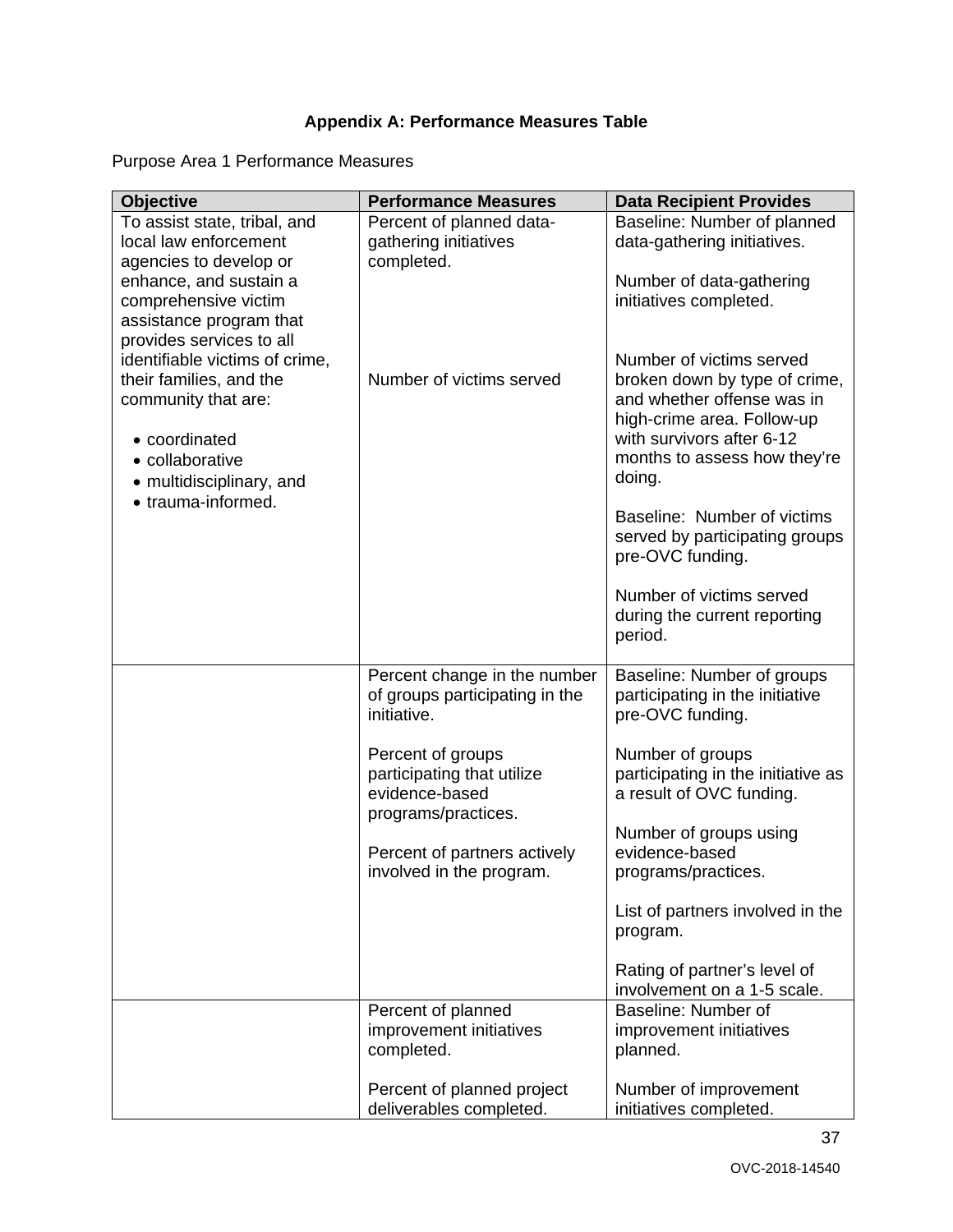|  | Baseline: Number of project<br>deliverables planned. |
|--|------------------------------------------------------|
|  | Number of project<br>deliverables completed.         |

Purpose Area 2 Performance Measures

| Objective                                                                                                                                                                                                                                                                                  | <b>Performance Measures</b>                                            | <b>Data Recipient Provides</b>                                           |
|--------------------------------------------------------------------------------------------------------------------------------------------------------------------------------------------------------------------------------------------------------------------------------------------|------------------------------------------------------------------------|--------------------------------------------------------------------------|
| To strengthen the capacity of<br>law enforcement-based<br>victim services to establish                                                                                                                                                                                                     | Percent of scheduled trainings<br>that were conducted.                 | Number of trainings<br>scheduled.                                        |
| sustainable changes in<br>practices, protocols, and<br>policies, as they relate to<br>implementing, enhancing or<br>expanding direct LEV victim<br>services and forming effective<br>community-based<br>partnerships to better address<br>the rights and needs of all<br>victims of crime. | Percent of registrants who<br>attended or completed<br>training.       |                                                                          |
|                                                                                                                                                                                                                                                                                            | Percent of TTA recipients<br>implementing changes due to<br>TTA.       | Number of TA requests<br>received.                                       |
|                                                                                                                                                                                                                                                                                            |                                                                        | Number of TA requests<br>completed.                                      |
|                                                                                                                                                                                                                                                                                            |                                                                        | Number of recipients<br>indicating they will implement<br>changes.       |
|                                                                                                                                                                                                                                                                                            |                                                                        | Number of recipients<br>implementing changes.                            |
|                                                                                                                                                                                                                                                                                            | Percent of participants<br>satisfied with the assistance<br>delivered. | Number of participants<br>completing a survey.                           |
|                                                                                                                                                                                                                                                                                            |                                                                        | Number of participants<br>reporting satisfaction with the<br>assistance. |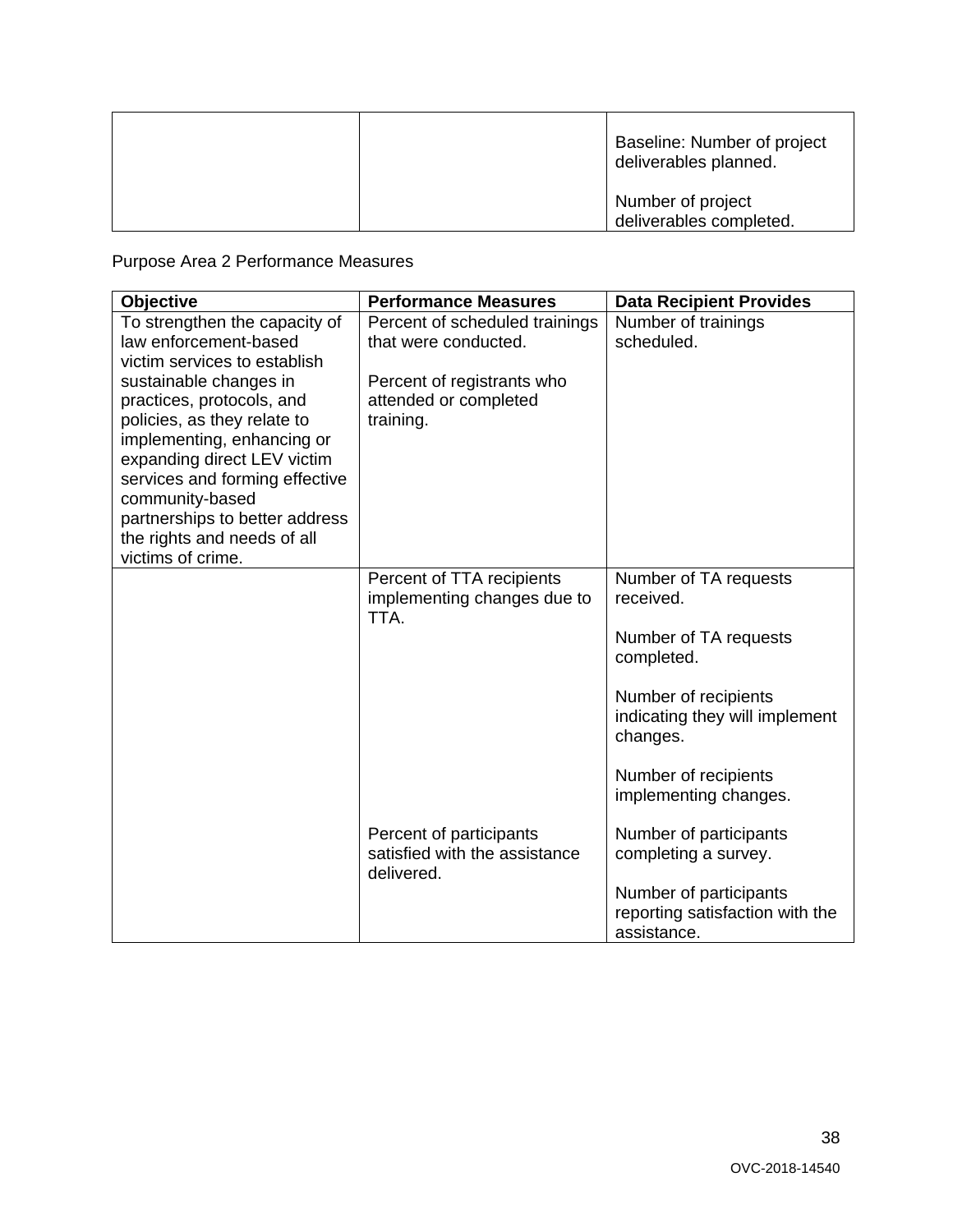## **OVC FY 2018 Law Enforcement-Based Direct Victim Services and Technical Assistance Program Appendix B: Application Checklist**

<span id="page-38-0"></span>This application checklist has been created as an aid in developing an application.

#### **What an Applicant Should Do:**

| Prior to Registering in Grants.gov:                                            |               |
|--------------------------------------------------------------------------------|---------------|
| Acquire a DUNS Number                                                          | (see page 29) |
| Acquire or renew registration with SAM                                         | (see page 29) |
| To Register with Grants.gov.                                                   |               |
| Acquire AOR and Grants.gov username/password                                   | (see page 30) |
| Acquire AOR confirmation from the E-Biz POC                                    | (see page 30) |
| To Find Funding Opportunity:                                                   |               |
| Search for the Funding Opportunity on Grants.gov                               | (see page 30) |
| Select the correct Competition ID                                              | (see page 30) |
| <b>Access Funding Opportunity and Application Package</b>                      | (see page 30) |
| Sign up for Grants.gov email notifications (optional)                          | (see page 28) |
| Read Important Notice: Applying for Grants in Grants.gov                       |               |
| Read OJP policy and guidance on conference approval, planning, and reporting   |               |
| available at ojp.gov/financialguide/DOJ/PostawardRequirements/chapter3.10a.htm |               |
|                                                                                | (see page 12) |
| After Application Submission, Receive Grants.gov Email Notifications That:     |               |
| (1) application has been received,                                             |               |
| (2) application has either been successfully validated or rejected with errors |               |
|                                                                                | (see page 28) |
| If No Grants.gov Receipt, and Validation or Error Notifications are Received:  |               |
| contact OVC regarding experiencing technical difficulties                      | (see page 2)  |
|                                                                                |               |

#### **Overview of Post-Award Legal Requirements**:

**EXECTE:** Review the "Overview of Legal Requirements Generally Applicable to OJP Grants and [Cooperative Agreements -](https://ojp.gov/funding/Explore/LegalOverview/index.htm) FY 2018 Awards" in the OJP Funding Resource Center at [https://ojp.gov/funding/index.htm.](https://ojp.gov/funding/index.htm)

#### **Scope Requirement:**

The federal amount requested is within the allowable limit(s) based on purpose area as defined in [Section B. Federal Award Information.](#page-9-2)

**Eligibility Requirement:** For eligibility information, see ["Section C. Eligibility Information.](#page-13-0)"

#### **What an Application Should Include:**

| Application for Federal Assistance (SF-424)                                          | (see page 16) |
|--------------------------------------------------------------------------------------|---------------|
| <b>Project Abstract</b>                                                              | (see page 16) |
| Program Narrative (indicate which jurisdictional category applies)*<br>(see page 15) |               |
| Resumes of Key Personnel or Job Descriptions *                                       | (see page 20) |
| <b>Budget Detail Worksheet *</b>                                                     | (see page 20) |

39